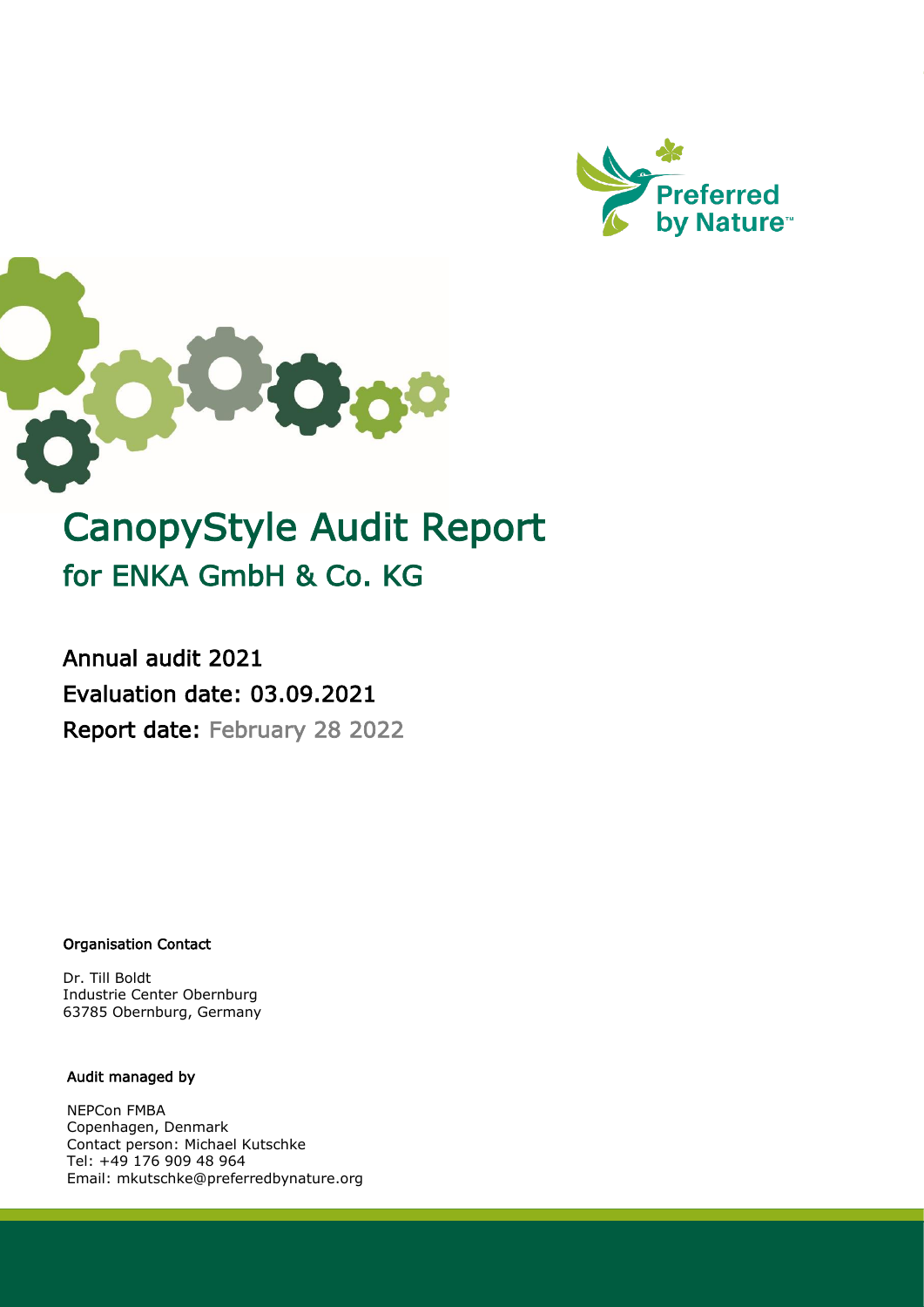

## TABLE of CONTENTS

|                                                                                   | $\overline{\phantom{a}}$ 3 |
|-----------------------------------------------------------------------------------|----------------------------|
| 1.                                                                                |                            |
|                                                                                   |                            |
|                                                                                   |                            |
|                                                                                   |                            |
| Appendix A: standard checklist (CanopyStyle Verification Framework - Corporate    |                            |
| Appendix B: standard checklist (CanopyStyle Verification Framework - Viscose Mill |                            |
|                                                                                   | 35                         |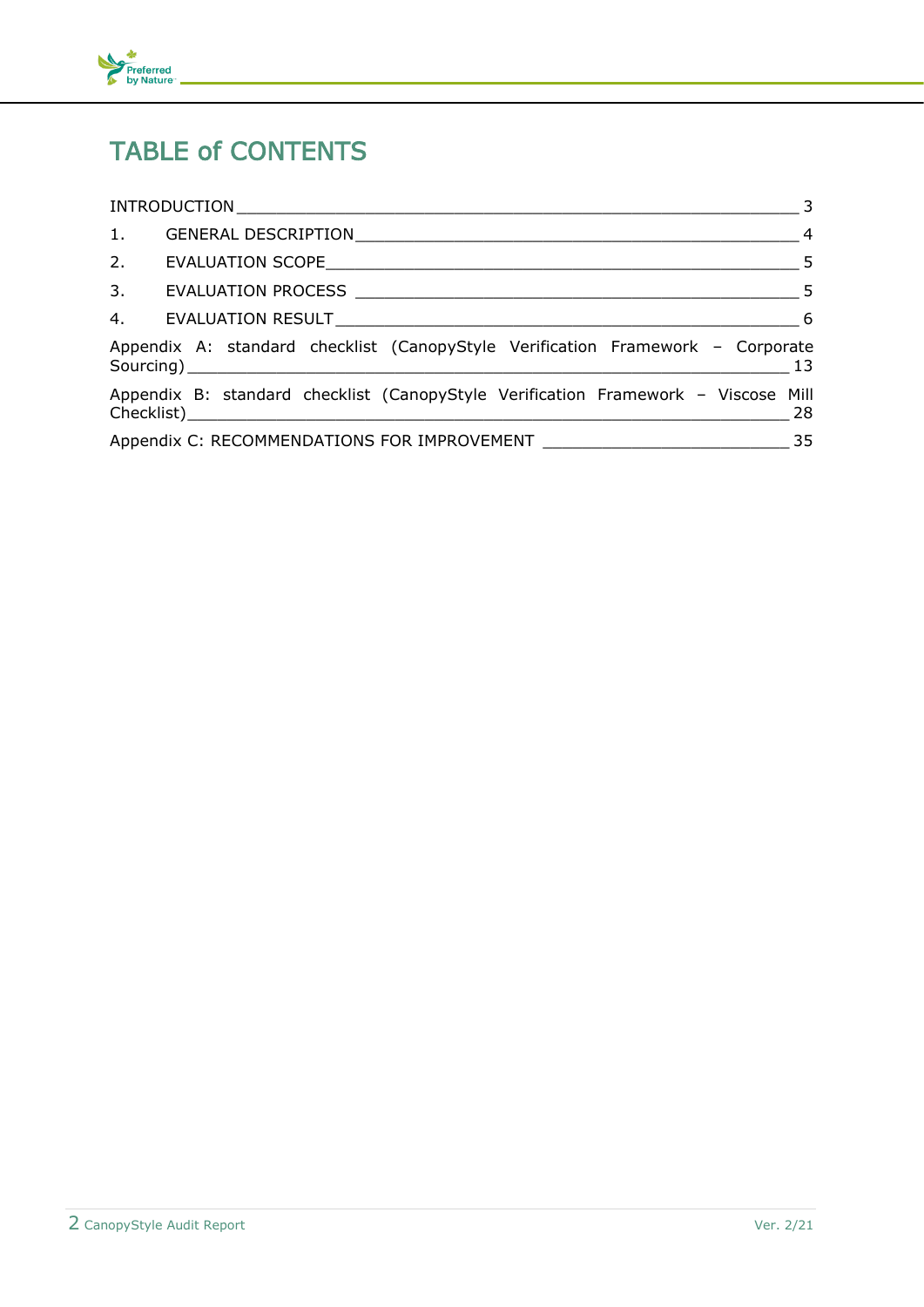

## <span id="page-2-0"></span>INTRODUCTION

Preferred by Nature (former name: NEPCon) is an international, non-profit organisation that delivers sustainability services and engages in innovation projects to facilitate the transformation of business practices and consumer behaviour to promote the responsible use of natural resources. Around 1,300 Chain of Custody-certified clients benefit from our over 15 years of experience in providing services to the forest supply chain sectors – including timber processing and manufacturing companies, printing houses, publishers, paper merchants, traders and retailers of all sizes.

Through a well-developed network of regional representatives and contractors, Preferred by Nature offers timely and cost-effective certification services around the world.

The purpose of this report is to document performance of **ENKA GmbH & Co. KG** hereafter referred to as "Company", against the requirements of the Verification Framework and Guidelines, (September 2020 version<sup>1</sup>) and related guidance documents<sup>2</sup> developed by Canopy and approved, supported and requested by the Fashion and Textile Leaders for Forest Conservation (Leaders Group)<sup>3</sup> and the over 320 brands, retailers and designers looking to implement their sourcing policies for man-made cellulosic textiles. The focus of this verification audit is to manage the risk and avoid sourcing from ancient and endangered forests and other controversial sources and implement other sustainable sourcing measures, across the supply chain from the point of wood harvesting in forests and/or plantations and through to the brand and retail customers. Man-made cellulosic fibre (MMCF) producers, are required to document and provide evidence towards a set of pre-defined social and environmental criteria and key progress indicators as part of the CanopyStyle initiative.

The audit presents the findings of Preferred by Nature auditors who have evaluated company systems and performance against the applicable standard(s). Section 4 below provides the evaluation conclusions. The auditor reviewed and used Canopy's map of ancient and endangered forests, which has been overlaid with the sourcing regions and list of suppliers of the company to assess the level of risk, as well as further guidance document such as the Dissolving Pulp Classification Tool and the Advice Note on Ancient and Endangered Forests<sup>4</sup> .

Dispute resolution: If Preferred by Nature clients encounter organisations or individuals having concerns or comments about Preferred by Nature services, these parties are strongly encouraged to contact the relevant Preferred by Nature regional office or any member of the Preferred by Nature Chain of Custody Programme. Formal complaints and concerns should be sent in writing.

<sup>1</sup> https://canopyplanet.org/wp-content/uploads/2021/02/CanopyStyle-Audit-Guidelines-and-Verification-Framework-ENG-CHN.pdf

<sup>&</sup>lt;sup>2</sup> https://canopyplanet.org/resources/canopystyleaudit/canopystyle-audit-guidelines/

<sup>3</sup>Current members of this group are H&M, M&S, Inditex/Zara, EILEEN FISHER, Stella McCartney and Canopy <sup>4</sup> https://canopyplanet.org/wp-content/uploads/2019/10/AdviceNoteCanopyStyleAudits.pdf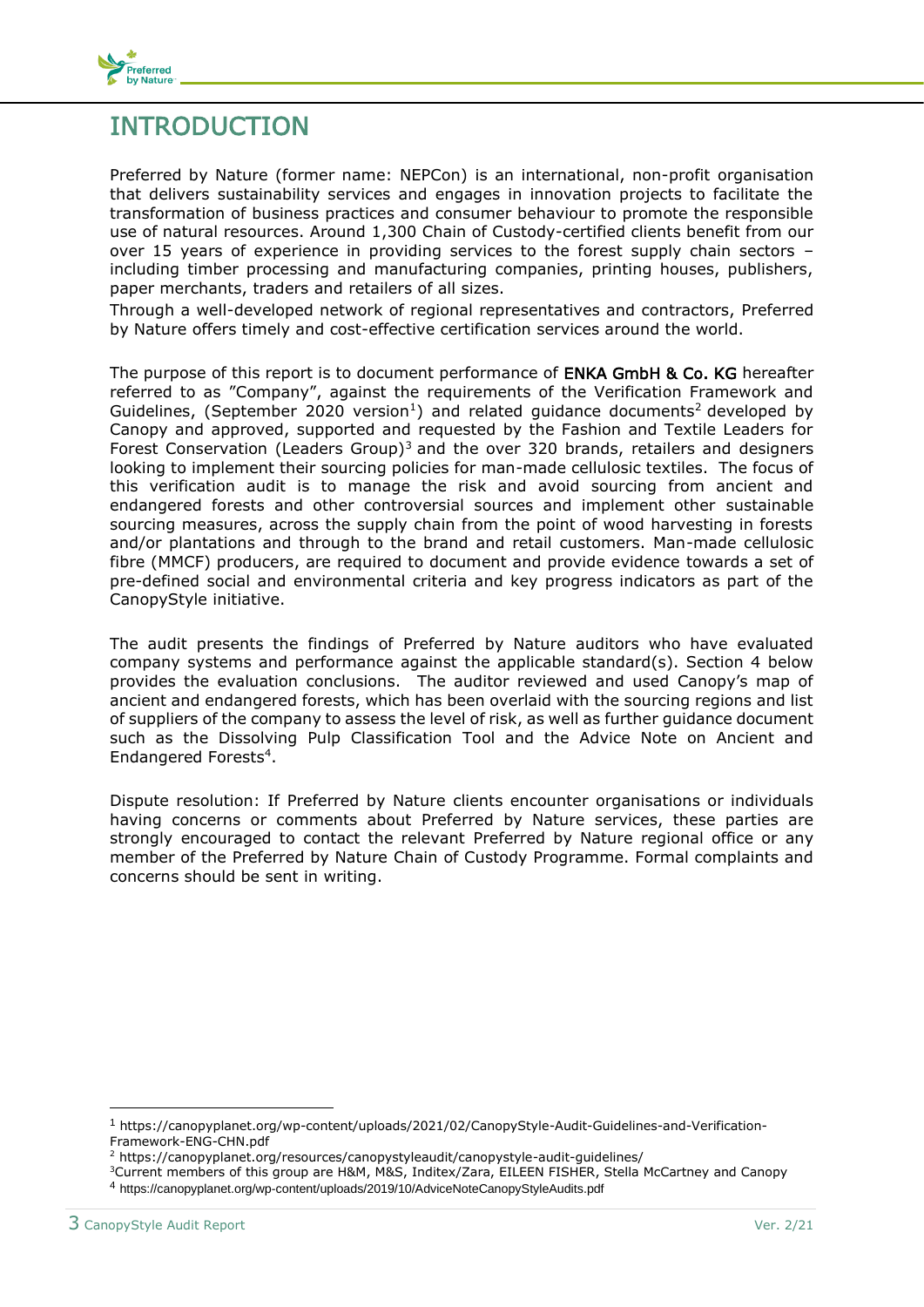

## <span id="page-3-0"></span>1. GENERAL DESCRIPTION

#### 1.1 Company overview

ENKA manufactures endless viscose yarns (multi-filament yarns) from pure cellulose under the trademark ENKA® Viscose in different make-ups for demanding textile fabric producers. The production and central warehouse of ENKA are located in Industriecenter Obernburg since 1924, the largest chemical fibre manufacturing site in Western Europe. An additional textile treatment plant is located in Gorzow, Poland since 1996. Marketing of ENKA products is managed by their sales office in Wuppertal, the historic birthplace of the company in 1899. ENKA is a daughter company of International Chemical Investors Group and holds memberships in various associations related to man-made fibres and filament yarns.

Viscose filament yarns are manufactured under ENKA's own proprietary technology in a complex manufacturing process that can take up to six weeks. Such yarns consist of multiples of endless single filaments, which are winded on bobbins or beams at the end of the manufacturing process. Two possible activities occur outside of ENKA's own manufacturing plant in Obernburg that includes winding of filament yarn (ENKA Spzoo, Poland), and chemical treatment of pulp (Cordenka, Germany).

ENKA's wood sourcing is from one sole supplier, whose dissolving pulp manufacturing facilities are located in the Florida, United States. ENKA sources softwood species of slash pine (Pinus elliottii) and loblolly pine (Pinus taeda). ENKA holds FSC Chain of Custody certification and sources all inputs as a minimum FSC Mix certified.

ENKA is certified according to ISO 9001:2015, ISO 50001:2018, FSC Chain of Custody and has developed its own Wood Pulp Procurement Policy for Protecting Forests that aligns with the CanopySyle Initiative. In its Wood Pulp Procurement Policy ENKA has committed to:

- Conservation of Ancient and Endangered Forests and Intact Forest Landscapes.
- Recognizing, Respecting and Upholding Human Rights and the Rights of Communities
- Forest Certification, Further Advancement of Sustainable Sourcing and Forest Protection
- Transparency, Traceability and Verification
- Reduction of Environmental Impacts
- Public Communications

#### 1.2 Company scope (sites, locations, etc)

This evaluation of ENKA's raw material sourcing is a desk audit. ENKA's production of viscose filament yarn is being audited under a single scope against the requirements of the CanopyStyle Verification Framework and Guidelines, (September 2020 version).

The objective of this audit is to gather appropriate evidence to verify whether ancient and endangered forests and/or controversial sources are potentially in the supply chain. Where risk is moderate to high, and when documents provided are limited or insufficient to come to such conclusion with certainty, additional onsite audits would be required at any of the mills or suppliers.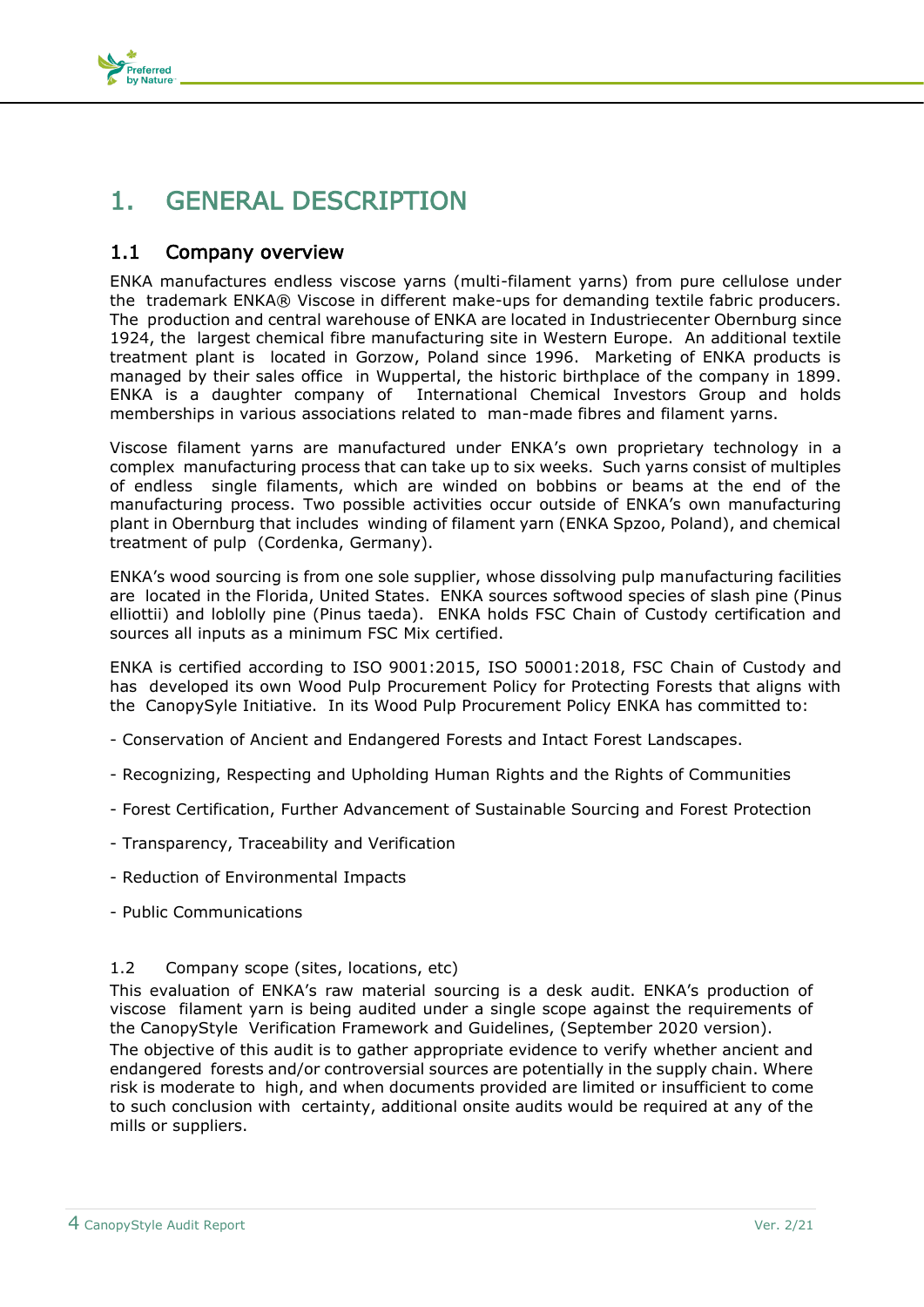

## <span id="page-4-0"></span>2. EVALUATION SCOPE

| Scope Item                                                  | Check all that apply to the Certificate Scope                            |                                              |
|-------------------------------------------------------------|--------------------------------------------------------------------------|----------------------------------------------|
| Mill Type:                                                  | $\boxtimes$ Single                                                       | Multi-site                                   |
| <b>Input Material Source:</b>                               | $\boxtimes$ Listed in supplier CoC form                                  | Other suppliers                              |
| Majority Fiber Input:                                       |                                                                          |                                              |
| Map of Ancient and Endangered<br>Forests Overlay Completed: | $\boxtimes$ Yes<br>ENKA sole supplier                                    | l No                                         |
|                                                             | has been assessed in Canopy's<br>Dissolving Pulp Classification<br>Tool. | Comments:                                    |
| Mill Capacity:                                              | 8000 tons                                                                |                                              |
| Primary Activity:                                           | Manufacturing of viscose filament yarn                                   |                                              |
| Outsourcing:                                                | FSC-certified subcontractors                                             | $\bowtie$<br>Non-certified<br>subcontractors |
|                                                             | Outsourcing of the complete production process                           |                                              |
|                                                             | High risk subcontractor site(s) included                                 |                                              |
|                                                             | No outsourcing                                                           |                                              |
| Workforce:                                                  | Permanent male: 224                                                      | Permanent female: 20                         |
|                                                             | Contract male: 0                                                         | Contract female: 0                           |
|                                                             | <b>TOTAL: 224</b>                                                        | TOTAL: 20                                    |

| Sites included in evaluation | Location           |
|------------------------------|--------------------|
| ENKA GmbH and Co. KG         | Obernburg, Germany |

## <span id="page-4-1"></span>3. EVALUATION PROCESS

### 3.1 Audit Team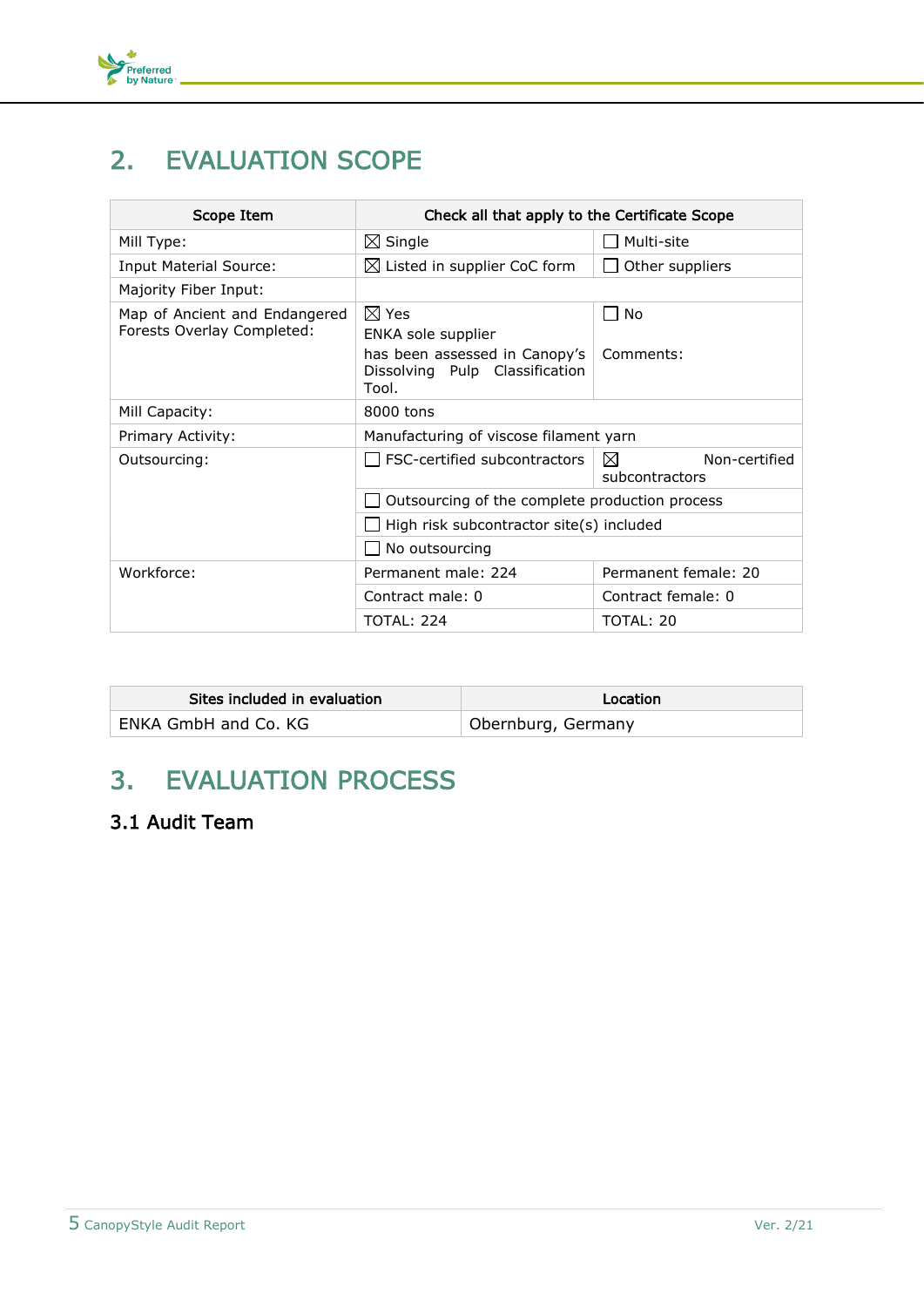

| Auditor name(s)  | <b>Oualifications</b>                                                                                                                                                                                                                                                                                                                                          |
|------------------|----------------------------------------------------------------------------------------------------------------------------------------------------------------------------------------------------------------------------------------------------------------------------------------------------------------------------------------------------------------|
| Michael Kutschke | Michael is Rainforest Alliance Sustainable Agriculture CoC /<br>FSC / LegalSource Lead Auditor covering Germany, Austria<br>and Switzerland. Michael is our main Preferred by Nature<br>contact for Germany, Austria and Switzerland. He is active in<br>FSC and PEFC chain of custody lead auditing, FSC FM and CoC<br>lead auditing and FSC Trademark agent. |
|                  | Michael has a professional background in forestry. He has<br>worked in several state enterprises doing forest inventories.                                                                                                                                                                                                                                     |
|                  | He went to New Zealand for a year to work in a forest<br>research company in addition to a reforestation programme.<br>He also participated in a project related to GPS logging in<br>Norway. Since he was still studying, he wanted to work with<br>certification projects. Preferred by Nature gave him the<br>opportunity to work with what he ever wanted. |
|                  | Michael speaks German, English and Norwegian. He joined<br>Preferred by Nature in 2014.                                                                                                                                                                                                                                                                        |

### 3.2 Audit Overview

| Site(s)                                                             | Audit date | Total desk audit time<br>(Hours) |
|---------------------------------------------------------------------|------------|----------------------------------|
| ENKA GmbH & Co. KG<br>Industrie Center Obernburg<br>63784 Obernburg | 03.09.2021 | 5 hours                          |

Note: more details about audit process are provided in a separate audit plan

### 3.3 Description of Overall Audit Process

#### See separate audit plan

- 1. Overview of the audit process and the scope of the audit.
- 2. Sourcing Policy and Communication efforts of the policy according to the indicators
- 3. Review Supplier List, Volume Summaries and Risk Assessment
- 4. Evaluation of certification systems in place and procedures in place to meet these requirements related to human rights.
- 5. Evaluation of conservation efforts and responsible forest management.
- 6. Evaluation of pollution prevention and management.

## <span id="page-5-0"></span>4. EVALUATION RESULT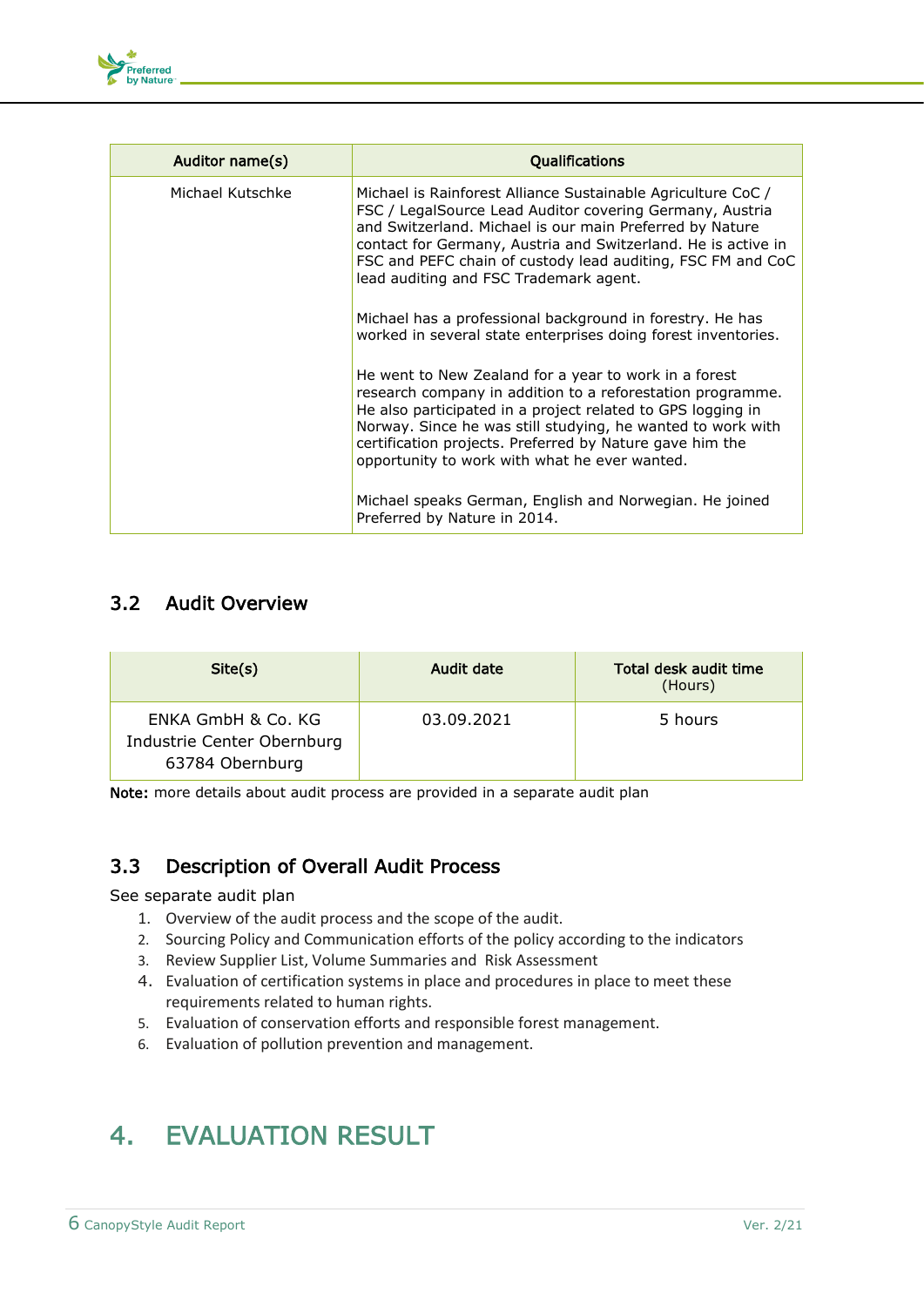

#### 4.1 Evaluation Conclusion

#### Positive Findings:

ENKA sources pulp from one supplier based in Switzerland, GP Cellulose GmbH. (new since spring 2021) ENKA holds FSC Chain of Custody certification and sources all inputs through GP as FSC Mix from Southeastern United States (Georgia and Florida).

Areas for Improvement:

In summary, the Preferred by Nature verification audit provides evidence confirming that ENKA is investing in work and resources to implement the commitments of its policy consistent with the solutions and targets of the CanopyStyle Initiative. Some challenges remain to fully implement the commitment throughout the company's supply chain. Additional work is required to fully meet all of the critical and progressive criteria.

| Supplier                 | Company Risk Assessment | Canopy Dissolving Pulp<br>Classification                                                   |
|--------------------------|-------------------------|--------------------------------------------------------------------------------------------|
| <b>GP Cellulose GmbH</b> | Low risk                | No sourcing issues identified<br>based on current information<br>and/or CanopyStyle audit. |

### 4.2 Summary of findings

| Rating                             | Color |
|------------------------------------|-------|
| Not Applicable                     |       |
| <b>Commitment Met</b>              |       |
| Commitment in Progress             |       |
| <b>Commitment Not Met</b>          |       |
| Insufficient Information Available |       |

\*\* Indicates Critical Indicators

| <b>Key Commitment</b>                                                                                           | <b>Performance Indicators</b>                                                                                                                                           | Rating |
|-----------------------------------------------------------------------------------------------------------------|-------------------------------------------------------------------------------------------------------------------------------------------------------------------------|--------|
| 1. The MMCF producer has<br>publicly communicated<br>and is implementing the<br>Fiber Sourcing/Forest<br>Policy | 1.1 Senior executive and key managers<br>make a publicly available commitment to full<br>implementation of the forest sourcing policy<br>$**$                           |        |
|                                                                                                                 | 1.2 The MMCF producer has developed<br>standard operating procedures (SOP)<br>required to implement the Policy. These are<br>available upon request to stakeholders. ** |        |
|                                                                                                                 | 1.3 The MMCF producer has assigned<br>personnel with responsibility for Policy<br>implementation. **                                                                    |        |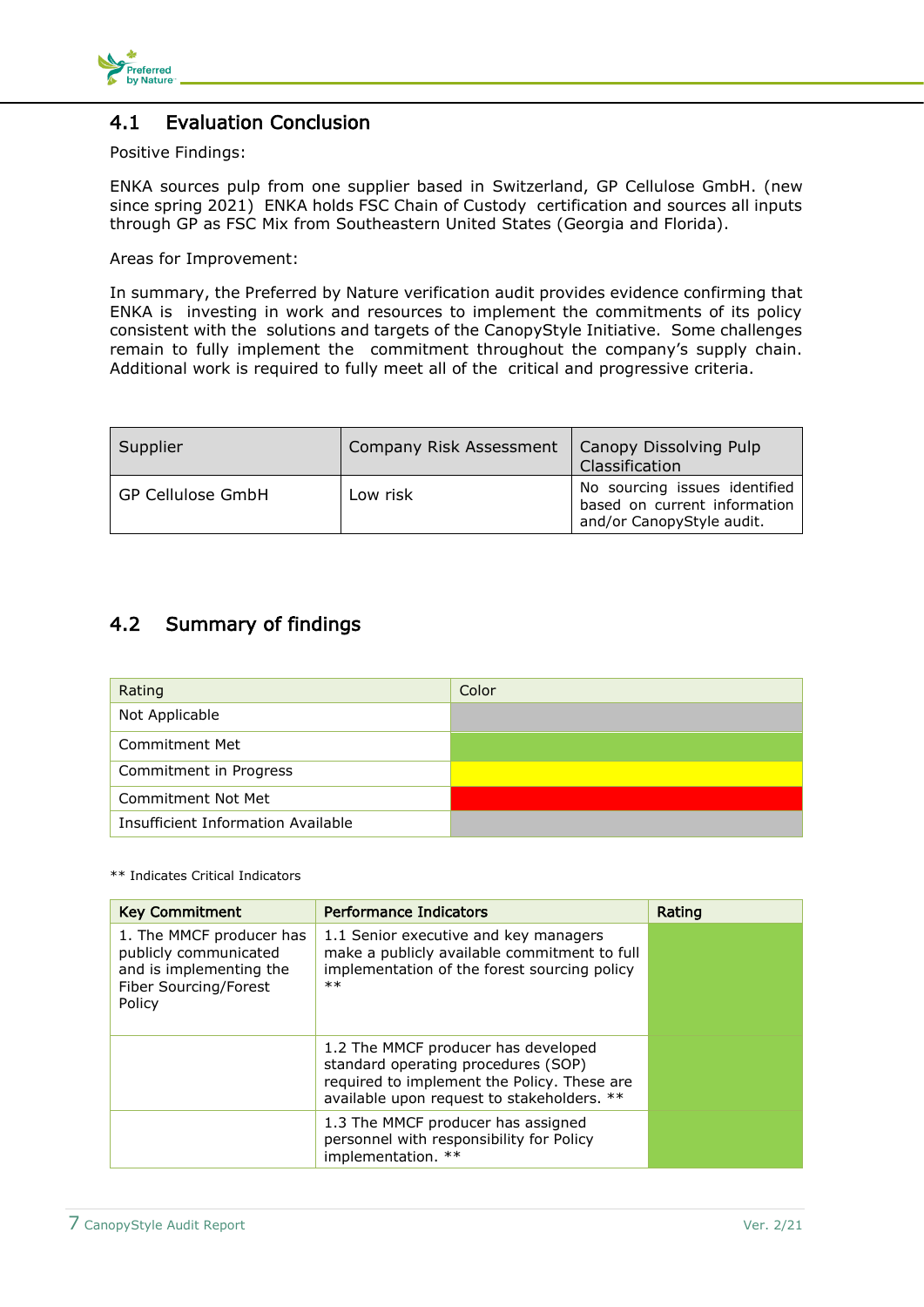

|                                                                                                                                                     | 1.4 The MMCF producer has developed<br>capacity and organizational structure to<br>implement the Policy.                                                                                                                                                                |  |
|-----------------------------------------------------------------------------------------------------------------------------------------------------|-------------------------------------------------------------------------------------------------------------------------------------------------------------------------------------------------------------------------------------------------------------------------|--|
|                                                                                                                                                     | 1.5 The MMCF producer has communicated<br>its commitment to implement its Policy to all<br>its suppliers. **                                                                                                                                                            |  |
|                                                                                                                                                     | 1.6 The MMCF producer has included<br>requirements to implement the Policy in<br>agreements/contracts with current and<br>future suppliers. **                                                                                                                          |  |
|                                                                                                                                                     | 1.7 The MMCF producer has developed, and<br>is implementing a system to monitor<br>supplier conformance with the Policy. **                                                                                                                                             |  |
|                                                                                                                                                     | 1.8 The MMCF producer has put in place a<br>grievance procedure.                                                                                                                                                                                                        |  |
|                                                                                                                                                     | 1.9 The MMCF producer has developed, and<br>is implementing, an action plan that address<br>any identified non-conformance and<br>grievance received. **                                                                                                                |  |
|                                                                                                                                                     | 1.10 Key managers at each production site<br>are aware of the Policy and demonstrate a<br>similar commitment to implement it. **                                                                                                                                        |  |
|                                                                                                                                                     | 1.11 Each production site managers have<br>developed procedures to implement the<br>Policy, when relevant. **                                                                                                                                                           |  |
| 2. The MMCF producer<br>only sources raw material<br>from suppliers that are<br>transparent, traceable and<br>are in conformance with<br>the policy | 2.1 An assessment of the MMCF producer<br>supply chain has been completed globally.<br>The producer used the Forest Mapper,<br>advice note on Ancient and Endangered<br>Forests and the Dissolving Pulp<br>Classification tool, to make their supply<br>assessment. **  |  |
|                                                                                                                                                     | 2.2 The assessment identifies all suppliers in<br>the chain that supply the MMCF mills,<br>beginning at the forest or plantation of origin.                                                                                                                             |  |
|                                                                                                                                                     | 2.3 This assessment is updated every year<br>and shared with Canopy, with permission to<br>share with the Leaders Group.                                                                                                                                                |  |
|                                                                                                                                                     | 2.4 The producer developed additional<br>criteria to complete their risk assessment, to<br>include legality, violation of human risks and<br>risks related to the conversion of natural<br>forests to plantations (1994 date), use of<br>Genetically Modified Organism. |  |
|                                                                                                                                                     | 2.5 The MMCF producer publishes its<br>suppliers publicly, or, in the absence of such<br>transparency, is providing its customers<br>with a robust track and trace system that<br>can be used throughout the supply chain up<br>to clothing and textile retailers.      |  |
| 3. No conversion of<br>natural forest to<br>plantations                                                                                             | 3.1 The initial date of the plantation<br>development has been documented and<br>sourcing only occurs in areas identified pre                                                                                                                                           |  |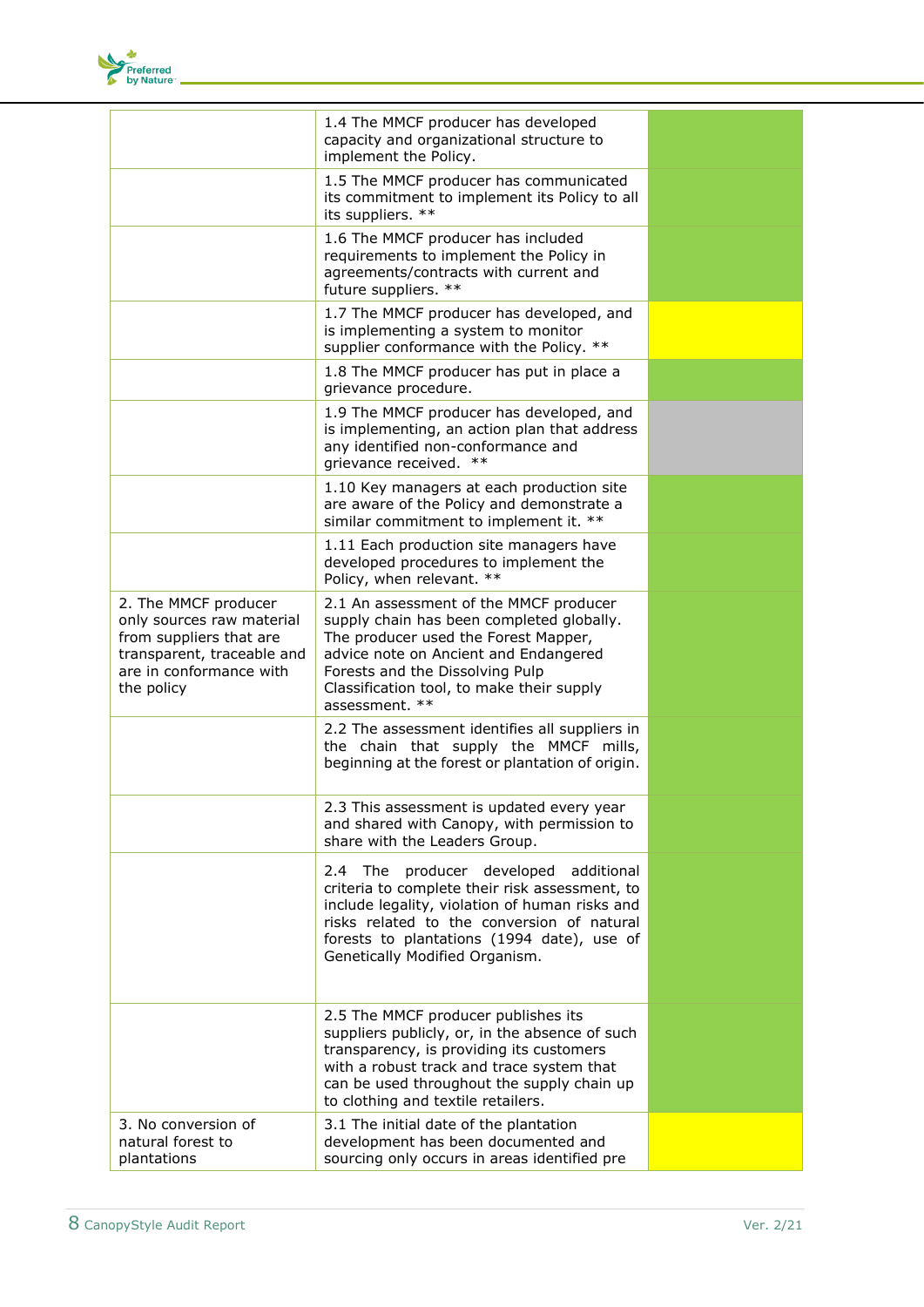

|                                                                                                                                                                        | 1994, or post 1994 with a supporting valid<br>FSC certificate. **                                                                                                                                                                                                                                                                                                                                 |  |
|------------------------------------------------------------------------------------------------------------------------------------------------------------------------|---------------------------------------------------------------------------------------------------------------------------------------------------------------------------------------------------------------------------------------------------------------------------------------------------------------------------------------------------------------------------------------------------|--|
| 4. Since the signature of<br>the Policy, all sourcing<br>from ancient and<br>endangered forests and<br>other controversial<br>sources have been<br>eliminated          | 4.1 The MMCF producer has adopted clear<br>definitions for the terms included in their<br>Policy, such as "ancient & endangered<br>forests", "intact forest", "natural forest",<br>"endangered species", "controversial<br>sources", "high conservation value", "high<br>carbon area", "peatlands", etc. that are<br>consistent with this document and the forest<br>sourcing policy template. ** |  |
|                                                                                                                                                                        | 4.2 All areas meeting the definition of<br>"ancient and endangered forests" have been<br>identified and mapped and suppliers and<br>fibre that have a high risk of being<br>considered controversial sources have been<br>identified and shared with Canopy, with<br>permission to share Leaders Group. **                                                                                        |  |
|                                                                                                                                                                        | 4.3 Any raw materials in the MMCF<br>producer's supply chain originating from<br>ancient and endangered forests or other<br>controversial sources, and acquired before<br>the Policy was adopted by the company,<br>such as stocks in log yards, will be<br>documented, identified accordingly and<br>utilised by the mills. **                                                                   |  |
|                                                                                                                                                                        | 4.4 The MMCF producer is aware of all<br>relevant local, national and international<br>laws and there is no evidence of non-<br>compliance, with local, national or<br>international laws. **                                                                                                                                                                                                     |  |
|                                                                                                                                                                        | 4.5 The commitment not to source from<br>ancient and endangered forests and other<br>controversial sources is verified. **                                                                                                                                                                                                                                                                        |  |
| 5. If suppliers contravene<br>these criteria, the MMCF<br>producer will first engage<br>them to change practices<br>and then re-evaluate its<br>relationship with them | 5.1 All MMCF producers' suppliers are<br>identified and the forest of origin is known.<br>$***$                                                                                                                                                                                                                                                                                                   |  |
|                                                                                                                                                                        | 5.2 The MMCF producer has developed<br>procedures for engaging with suppliers, up to<br>from purchase<br>withdrawing<br>and<br>other<br>agreements<br>situations<br>in<br>where<br>non-<br>conformance is found. **<br>(Note: This means potential legal and<br>contractual issues associated with<br>withdrawal are identified and addressed.)                                                   |  |
|                                                                                                                                                                        | 5.3 The MMCF producer has documented<br>withdrawals from supply agreements where<br>non-conformance has been found. **                                                                                                                                                                                                                                                                            |  |
| 6. The MMCF producer<br>welcomes interested<br>stakeholders and Leaders<br>Group observers to verify<br>the implementation.                                            | 6.1 When requested, Canopy, the Leaders<br>Group and other stakeholder observers are<br>permitted to participate freely and to report<br>observations during this verification process.<br>$***$                                                                                                                                                                                                  |  |
|                                                                                                                                                                        | 6.2 The MMCF producer requires of its<br>supplier to complete large scale scientifically                                                                                                                                                                                                                                                                                                          |  |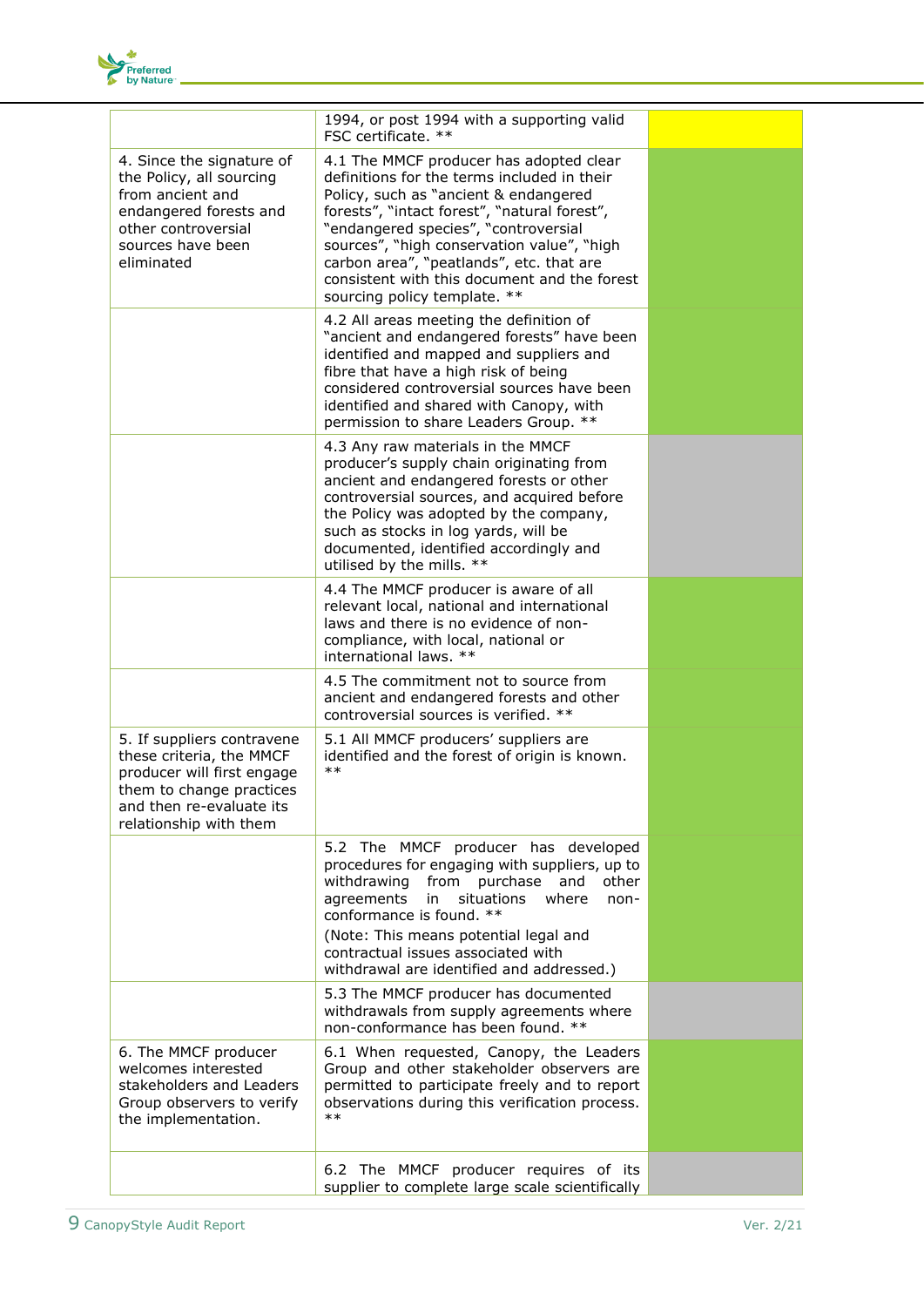

|                                                                                                                                                                                                                | based<br>conservation<br>planning,<br>High<br>Conservation Value assessments,<br>and/or<br>High Carbon Value assessment, identifying<br>areas for protection, has been completed,<br>based on best available science, by a credible<br>third party, and made public. **                                                                                                                                                                                                                                                                                                         |  |
|----------------------------------------------------------------------------------------------------------------------------------------------------------------------------------------------------------------|---------------------------------------------------------------------------------------------------------------------------------------------------------------------------------------------------------------------------------------------------------------------------------------------------------------------------------------------------------------------------------------------------------------------------------------------------------------------------------------------------------------------------------------------------------------------------------|--|
|                                                                                                                                                                                                                | 6.3 If sourcing from controversial areas,<br>with records of conflict and human rights<br>violation, the MMCF producer requires of its<br>supplier to complete an assessment that<br>includes participatory mapping of lands<br>owned or claimed by indigenous and local<br>communities, identification of areas for<br>protection, areas for conflict resolution and<br>remedy of past harms that involve affected<br>parties, their chosen advisors and relevant<br>stakeholders, have been completed by a<br>credible and mutually agreed third party and<br>made public. ** |  |
|                                                                                                                                                                                                                | 6.4 The MMCF producer requires of its<br>supplier to have developed a management<br>plan that identifies measures to protect<br>areas identified in large scale scientifically<br>based conservation planning, HCV and HCS<br>assessments with the Free, Prior and<br>Informed Consent of indigenous and local<br>communities whose land or land claims are<br>impacted and with input from credible<br>ENGOs. **                                                                                                                                                               |  |
|                                                                                                                                                                                                                | 6.5 The MMCF producer requires of its<br>supplier to have developed and<br>implemented a time-bound action plan to<br>actively seek the legal protection of these<br>areas with final land-use decision-makers in<br>a way that meets principles of Free Prior<br>and Informed Consent. **                                                                                                                                                                                                                                                                                      |  |
| 7. The MMCF producer<br>shall recognize, respect<br>and uphold human rights<br>and the rights of<br>communities and workers<br>affected by the operations<br>of their supply chain and<br>affiliated companies | 7.1 The MMCF producer has developed and<br>requires its suppliers to adopt a similar<br>policy, systems and procedures to<br>implement Free, Prior and Informed Consent<br>of indigenous people and local communities.<br>$***$                                                                                                                                                                                                                                                                                                                                                 |  |
|                                                                                                                                                                                                                | 7.2 Suppliers document how they conform<br>with the MMCF producer's commitment to<br>recognize and respect human rights,<br>community rights, First Nations rights and<br>rights of workers. **                                                                                                                                                                                                                                                                                                                                                                                 |  |
|                                                                                                                                                                                                                | 7.3 The MMCF producer and its suppliers<br>have a grievance mechanism and show<br>responsible handling of complaints and<br>resolution of conflicts in a transparent and<br>accountable manner that is mutually agreed<br>by the parties.                                                                                                                                                                                                                                                                                                                                       |  |
|                                                                                                                                                                                                                | 7.4 The MMCF producer and its suppliers<br>have developed internal capacity and<br>organizational structure to recognize and<br>respect the rights of its workers.                                                                                                                                                                                                                                                                                                                                                                                                              |  |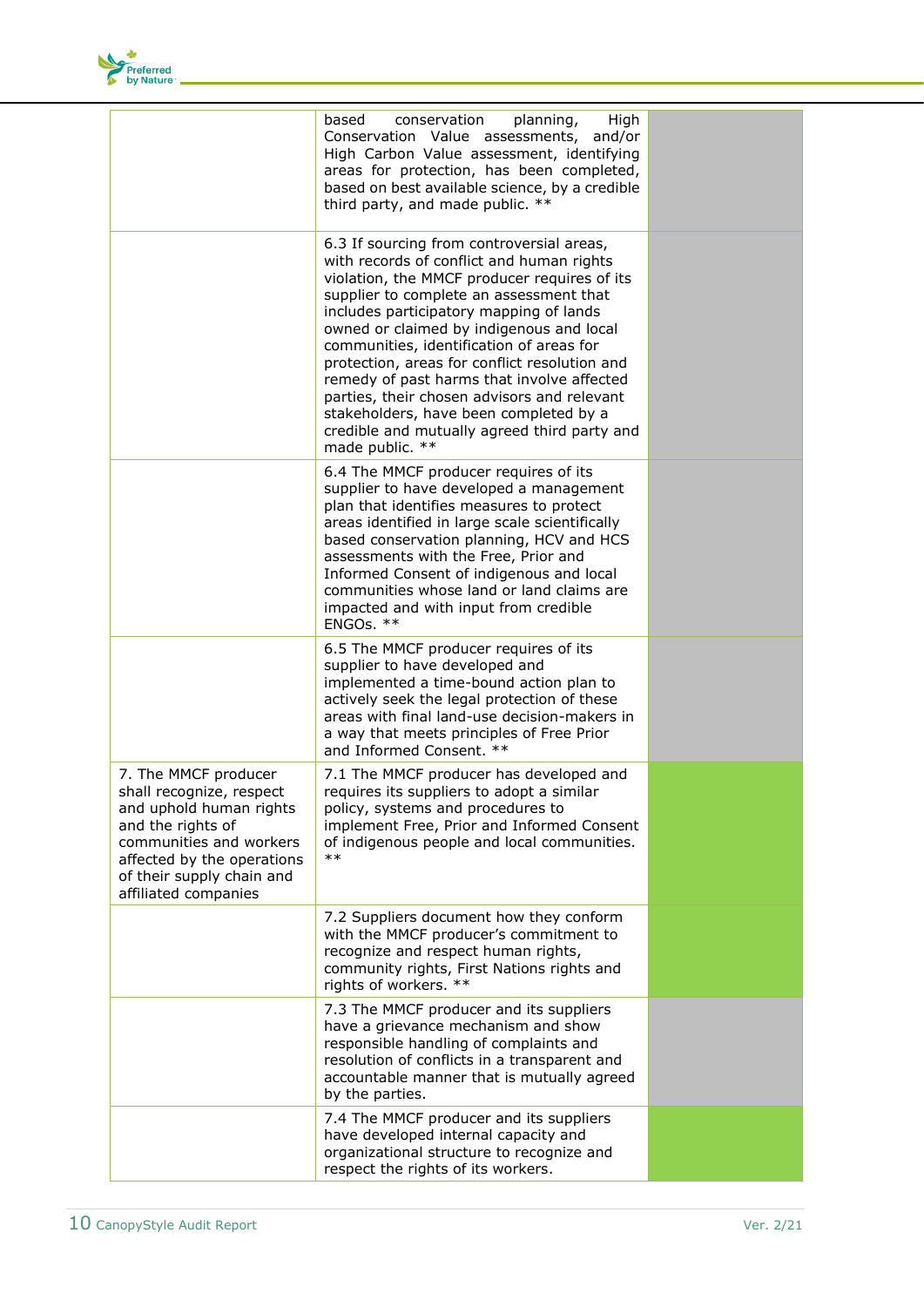

|                                                                      | 7.5 The MMCF producer has developed<br>procedures to ensure its Tier one suppliers<br>uphold the International Labour Organization<br>(ILO) Declaration on Fundamental Principles<br>and Rights at Work and will require the<br>equivalent of their own suppliers.                                                                    |  |
|----------------------------------------------------------------------|---------------------------------------------------------------------------------------------------------------------------------------------------------------------------------------------------------------------------------------------------------------------------------------------------------------------------------------|--|
|                                                                      | 7.6 Recognition and respect for human<br>rights is demonstrated by the MMCF<br>producer and its pulp suppliers. There is no<br>evidence of avoiding or failing to resolve<br>social conflicts and remedy past or current<br>human rights violations. **                                                                               |  |
| 8. Development of<br>Innovative and Alternative<br>Fiber             | 8.1 The MMCF producer has developed and<br>implemented an internal action plan to<br>collaborate with innovative companies and<br>suppliers to explore and encourage the<br>development of new alternative fiber<br>sources that reduce environmental and<br>social impacts, such as agricultural residues<br>and recycled fibers. ** |  |
|                                                                      | 8.2 The research and development phase for<br>the production of pulp and cellulosic fiber<br>made from alternative fiber sources has<br>been successfully completed and the MMCF<br>producer is entering a commercial scale<br>phase.                                                                                                 |  |
| 9. Voluntary advocacy for<br>conservation solutions                  | 9.1 The MMCF producer has a track record<br>of participating in events that support<br>collaborative and visionary system solutions<br>that aim protect remaining ancient and<br>endangered forests. **                                                                                                                               |  |
|                                                                      | 9.2 When prompted, the MMCF producer<br>uses its brand influence or purchasing<br>influence to positively impact conservation<br>and development solutions that have the<br>Free, Prior and Informed Consent of affected<br>indigenous and local communities. **                                                                      |  |
|                                                                      | 9.3 The MMCF producer publicly supports<br>science-based international and national<br>target(s) and programs for preserving<br>designated protected and conservation<br>areas that have the Free, Prior and<br>Informed Consent of affected indigenous<br>and local communities.                                                     |  |
|                                                                      | 9.4 The MMCF producer is developing and<br>implementing specific programs to increase<br>the endangered species population and the<br>maintenance of their habitat through time,<br>with government and/or ENGO programs.<br>$***$                                                                                                    |  |
| 10. Responsible forest<br>management                                 | 10.1 The MMCF producer has defined criteria<br>for responsible forest management, gives a<br>preference for FSC certification and has<br>developed and implemented an action plan<br>to increase FSC intake. **                                                                                                                       |  |
| 11. Reduction of<br>Greenhouse Gas (GHG)<br>Footprint by recognizing | 11.1 The MMCF producer has procedures to<br>evaluate their suppliers' performance in<br>reducing GHG.                                                                                                                                                                                                                                 |  |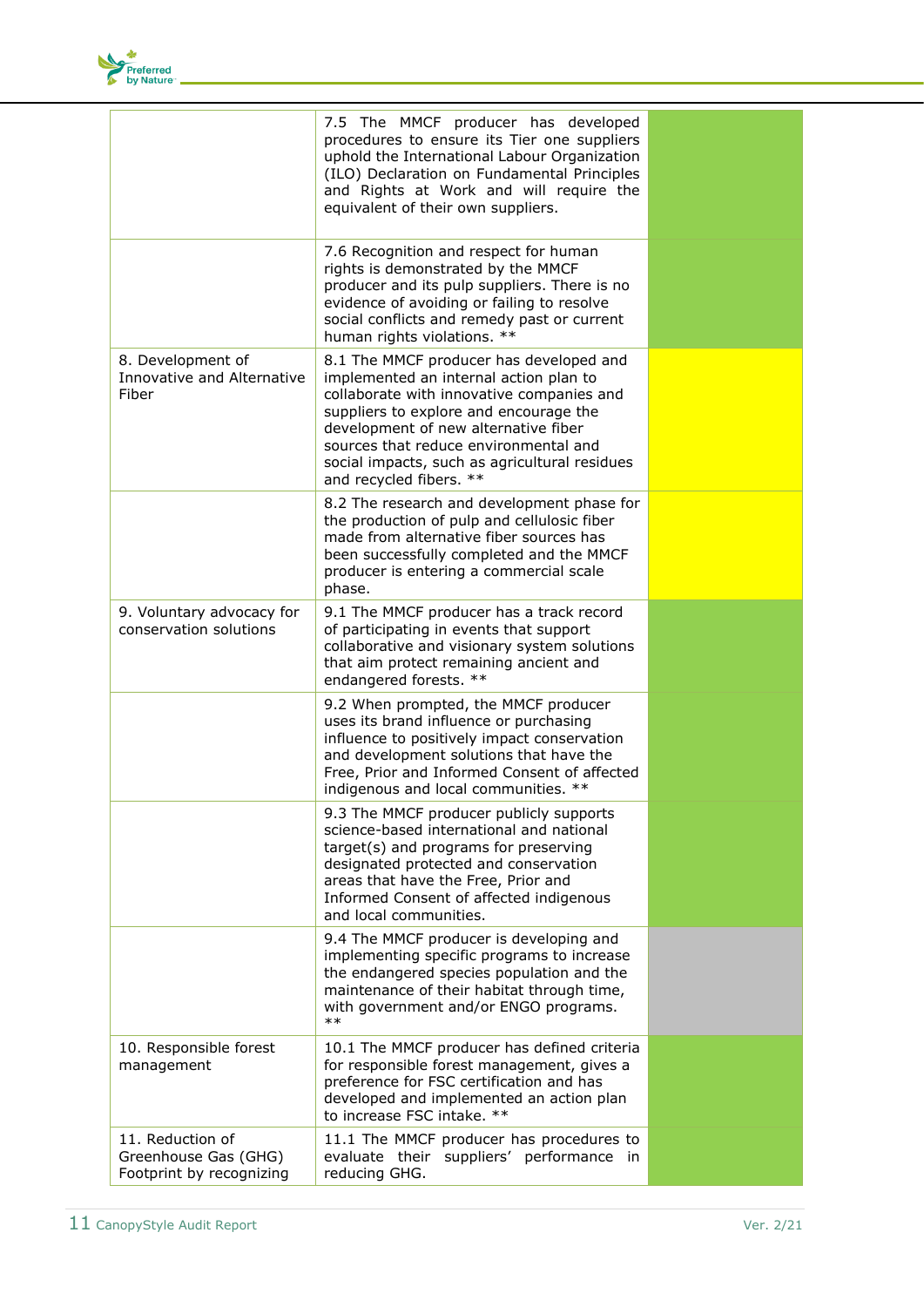

| the importance of forests<br>and peatlands as carbon<br>storehouses |                                                                                                                                                                                                                                                                                                               |  |
|---------------------------------------------------------------------|---------------------------------------------------------------------------------------------------------------------------------------------------------------------------------------------------------------------------------------------------------------------------------------------------------------|--|
|                                                                     | 11.2 MMCF producer has procedures to know<br>whether their suppliers are sourcing from<br>tropical peatlands and/or intact forest<br>landscapes.                                                                                                                                                              |  |
|                                                                     | 11.3 The MMCF producer can document<br>giving preference to suppliers that are not<br>operating in intact forest landscapes or on<br>drained tropical peatlands and that have<br>identified, withdrawn from and are restoring<br>peatlands and their hydrology. **                                            |  |
| 12. Pollution Prevention                                            | 12.1 * This verification process will not<br>verify at first hand the pulp and viscose<br>manufacturing process which can lead to air<br>and water emissions that impact overall<br>environmental quality.                                                                                                    |  |
|                                                                     | Canopy expects MMCF producers to invest in<br>and use the cleanest dissolving pulp and<br>viscose manufacturing technology<br>(i.e. lyocell process), and to implement the<br>ZDHC new viscose guidelines available at<br>https://www.roadmaptozero.com/post/zdhc-<br>man-made-cellulosic-quidelines-released |  |

### 4.3 Volume Summaries<sup>5</sup>

#### Reporting period:

| Category                      | <b>Explanation</b>                                                                                                                | Volume                                                             | % Overall |
|-------------------------------|-----------------------------------------------------------------------------------------------------------------------------------|--------------------------------------------------------------------|-----------|
| <b>FSC Controlled</b><br>Wood | Material received with an FSC Controlled<br>Wood claim (either from an FM or COC<br>certified company)                            |                                                                    |           |
| Controlled material           | Noncertified material controlled by the<br>company's FSC Due Diligence System                                                     |                                                                    |           |
| <b>FSC Mix</b>                | Material received with an FSC Mix Credit<br>or FSC Mix % claim from an FSC CoC<br>certified company                               | 2053<br>$tonnes*$<br>*(reporting<br>period<br>March<br>2021-audit) | 100%      |
| FSC 100%                      | Material received with an FSC 100%<br>claim from an FSC certified company<br>(FM or COC).                                         |                                                                    |           |
| Non-FSC                       | Material received with no FSC claim.                                                                                              |                                                                    |           |
| <b>PEFC</b>                   | Material received with an PEFC<br>claim. Note materials can be received<br>with both a PEFC and FSC claim (no<br>double counting) |                                                                    |           |

<sup>5</sup> The volume summary is provided by the organization.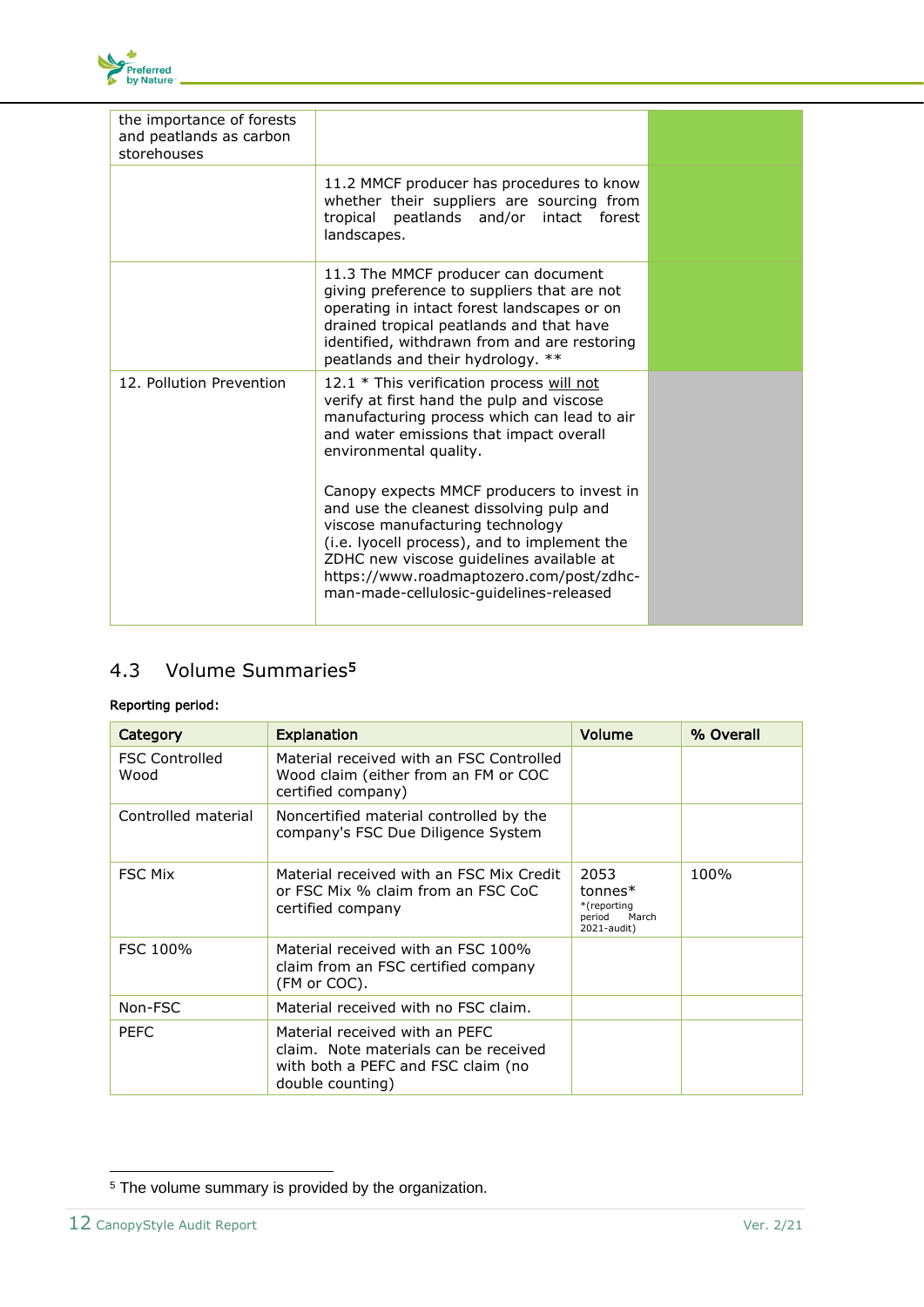## <span id="page-12-0"></span>Appendix A: standard checklist (CanopyStyle Verification Framework – Corporate Sourcing)

### 1. Evaluation of Site: ENKA GmbH & Co. KG

| <b>Primary Responsible Person:</b><br>(Responsible for control system<br>at $site(s)$ ) | Yasutaro Geiger<br>Dr. Till Boldt                                              |
|-----------------------------------------------------------------------------------------|--------------------------------------------------------------------------------|
| Auditor(s):                                                                             | Michael Kutschke                                                               |
| People Interviewed, Titles:                                                             | Yasutaro Geiger, Head of OHSE                                                  |
| <b>Brief Overview of Audit Process</b><br>for this Location:                            | Please refer to Section 2.3 above for Description of Overall<br>Audit Process. |
| Comments:                                                                               |                                                                                |

### 2. Standard Checklist

Preferred<br>by Nature

| 1. The MMCF producer has publicly communicated and is implementing their Fiber<br><b>Sourcing/Forest Policy</b>                                                                            |                                                                                                                                                                                                                                                                                                                                                                                                                                                 |  |
|--------------------------------------------------------------------------------------------------------------------------------------------------------------------------------------------|-------------------------------------------------------------------------------------------------------------------------------------------------------------------------------------------------------------------------------------------------------------------------------------------------------------------------------------------------------------------------------------------------------------------------------------------------|--|
| <b>Indicators</b>                                                                                                                                                                          | <b>Findings</b>                                                                                                                                                                                                                                                                                                                                                                                                                                 |  |
| 1.1 Senior executive and key managers make a<br>available<br>commitment<br>publicly<br>to<br>full<br>implementation of the forest sourcing policy.**                                       | Conformance with Indicator:<br>Not Applicable<br><b>Commitment Met</b><br>Commitment in Progress<br>Commitment Not Met<br>Insufficient Information Available<br>Description of the finding:<br>The<br>organization<br>has<br>developed<br>and<br>committed to implement implemented a Wood<br>Pulp Procurement Policy that is posted publicly<br>on the ENKA website. Managing<br>Director Dr. Till Boldt has signed this policy<br>commitment. |  |
| <b>MMCF</b><br>The<br>1.2<br>producer has<br>developed<br>standard operating procedures (SOP) required<br>to implement the Policy. These are available<br>upon request to stakeholders. ** | Conformance with Indicator:<br>Not Applicable<br><b>Commitment Met</b><br>Commitment in Progress<br><b>Commitment Not Met</b><br><b>Insufficient Information Available</b><br>Description of the finding:<br>ENKA's Wood Pulp Procurement Policy is on the<br>website. ENKA shares adoption of the policy                                                                                                                                       |  |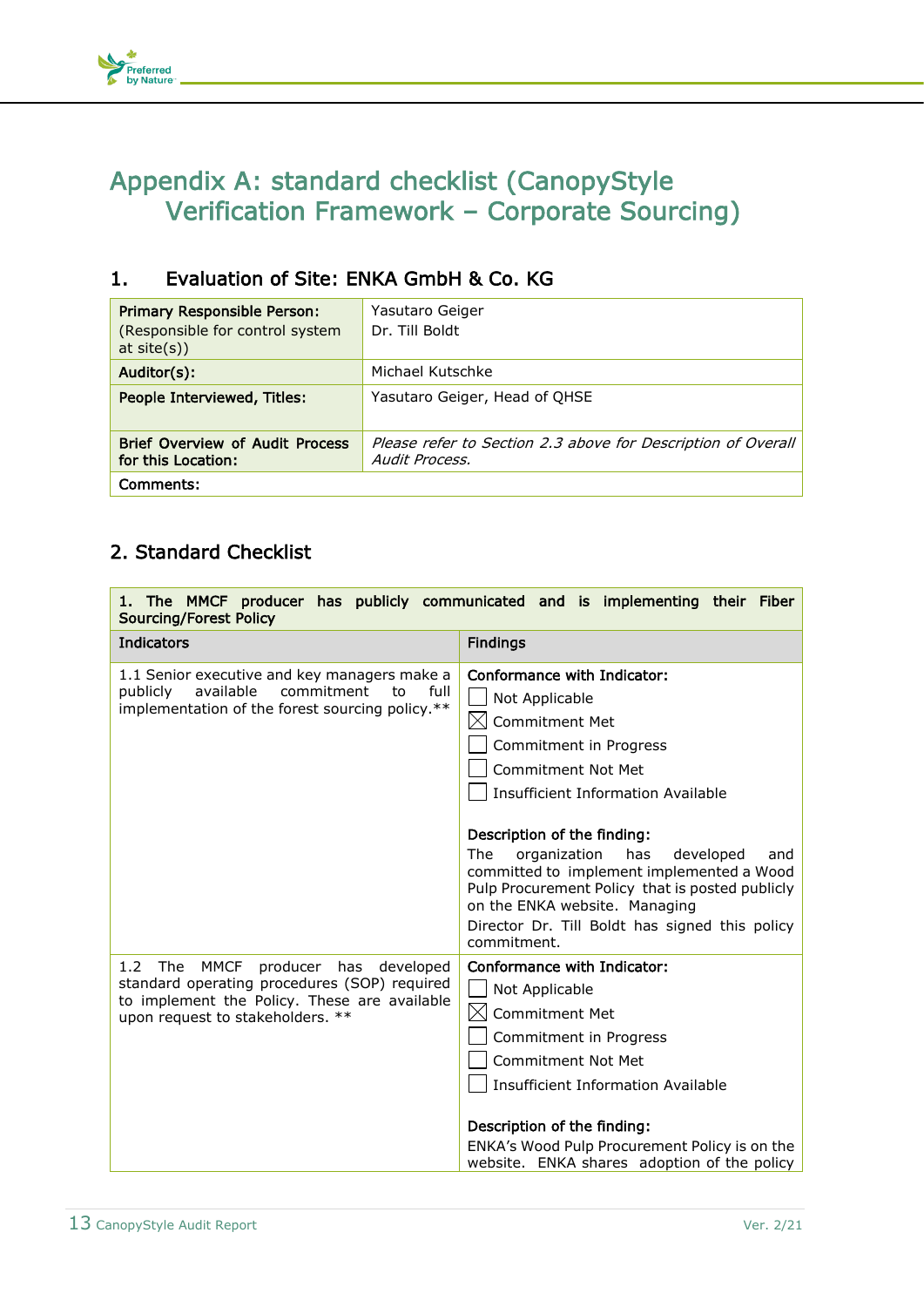

|                                                               | with its sole supplier, GP Cellulose GmbH in<br>Switzerland.                                                                                                                                                                                                                                              |
|---------------------------------------------------------------|-----------------------------------------------------------------------------------------------------------------------------------------------------------------------------------------------------------------------------------------------------------------------------------------------------------|
|                                                               | ENKA has a new contract with GP Cellulose<br>GmbH. Most recent renewal was in<br>the<br>beginning of 2021.<br>Raw<br>materials<br>are<br>purchased by management director, Wolfgang<br>Menrath. Contract regarding volumes<br>and<br>pricing are forecasted periodically throughout<br>the contract term. |
| 1.3 The MMCF producer has assigned personnel                  | Conformance with Indicator:                                                                                                                                                                                                                                                                               |
| with responsibility for Policy implementation.**              | Not Applicable                                                                                                                                                                                                                                                                                            |
|                                                               | Commitment Met<br>IXI                                                                                                                                                                                                                                                                                     |
|                                                               |                                                                                                                                                                                                                                                                                                           |
|                                                               | Commitment in Progress                                                                                                                                                                                                                                                                                    |
|                                                               | <b>Commitment Not Met</b>                                                                                                                                                                                                                                                                                 |
|                                                               | <b>Insufficient Information Available</b>                                                                                                                                                                                                                                                                 |
|                                                               | Description of the finding:                                                                                                                                                                                                                                                                               |
|                                                               | ENKA has assigned purchasing personnel and                                                                                                                                                                                                                                                                |
|                                                               | directors with responsibility for<br>managing<br>policy implementation.                                                                                                                                                                                                                                   |
|                                                               | This has been confirmed with interviews with                                                                                                                                                                                                                                                              |
|                                                               | managing directors, Dr. Till Bold (signatory on<br>policy) and Wolfgang Menrath (purchasing).                                                                                                                                                                                                             |
| 1.4 The MMCF producer has developed capacity                  | Conformance with Indicator:                                                                                                                                                                                                                                                                               |
| and Company structure to implement the<br>Policy.             | Not Applicable                                                                                                                                                                                                                                                                                            |
|                                                               | <b>Commitment Met</b><br>IХI                                                                                                                                                                                                                                                                              |
|                                                               | Commitment in Progress                                                                                                                                                                                                                                                                                    |
|                                                               | <b>Commitment Not Met</b>                                                                                                                                                                                                                                                                                 |
|                                                               | <b>Insufficient Information Available</b>                                                                                                                                                                                                                                                                 |
|                                                               | Description of the finding:                                                                                                                                                                                                                                                                               |
|                                                               | ENKA makes use of one supplier, making the<br>task to implement the policy quite simple. The<br>auditor confirmed<br>through interviews with<br>managing director and review of organization<br>structure, that they have developed the<br>capacity and structure to implement the policy.                |
| 1.5 The MMCF producer has communicated its                    | Conformance with Indicator:                                                                                                                                                                                                                                                                               |
| commitment to implement its Policy to all its<br>suppliers.** | Not Applicable                                                                                                                                                                                                                                                                                            |
|                                                               | <b>Commitment Met</b><br>IХI                                                                                                                                                                                                                                                                              |
|                                                               | Commitment in Progress                                                                                                                                                                                                                                                                                    |
|                                                               | <b>Commitment Not Met</b>                                                                                                                                                                                                                                                                                 |
|                                                               | <b>Insufficient Information Available</b>                                                                                                                                                                                                                                                                 |
|                                                               | Description of the finding:                                                                                                                                                                                                                                                                               |
|                                                               | ENKA sources from one supplier, GP Cellulose<br>GmbH, who has also committed to the same<br>policy objectives. The supplier is aware of<br>ENKAs commitment to implement their policy.                                                                                                                    |
| 1.6<br>The<br><b>MMCF</b><br>included<br>producer<br>has      | Conformance with Indicator:                                                                                                                                                                                                                                                                               |
| requirements to implement the Policy in                       | Not Applicable                                                                                                                                                                                                                                                                                            |
| agreements/contracts with current and future<br>suppliers.**  | Commitment Met<br>⊠                                                                                                                                                                                                                                                                                       |
|                                                               |                                                                                                                                                                                                                                                                                                           |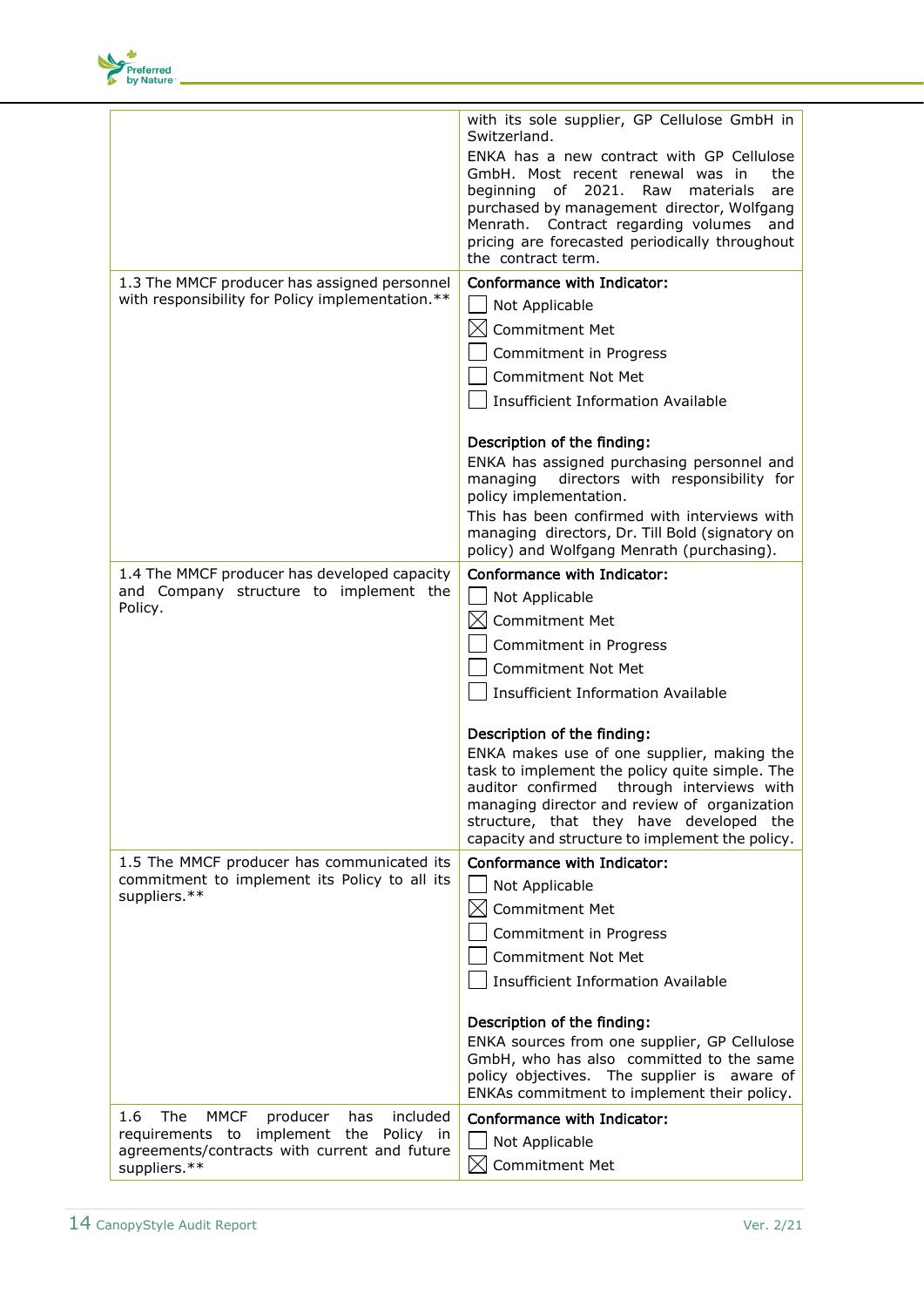

|                                                                                          | Commitment in Progress                                                                |
|------------------------------------------------------------------------------------------|---------------------------------------------------------------------------------------|
|                                                                                          | <b>Commitment Not Met</b>                                                             |
|                                                                                          | <b>Insufficient Information Available</b>                                             |
|                                                                                          |                                                                                       |
|                                                                                          | Description of the finding:                                                           |
|                                                                                          | Current contracts have a requirement to                                               |
|                                                                                          | implement the policy.                                                                 |
| 1.7 The MMCF producer has developed, and is<br>implementing a system to monitor supplier | Conformance with Indicator:                                                           |
| conformance with the Policy.**                                                           | Not Applicable                                                                        |
|                                                                                          | Commitment Met                                                                        |
|                                                                                          | $\boxtimes$ Commitment in Progress                                                    |
|                                                                                          | Commitment Not Met                                                                    |
|                                                                                          | <b>Insufficient Information Available</b>                                             |
|                                                                                          |                                                                                       |
|                                                                                          | Description of the finding:                                                           |
|                                                                                          | ENKA does not audit their supplier, they rely                                         |
|                                                                                          | on FSC auditing system. Information on<br>sourcing is provided each year with the     |
|                                                                                          | supplier's commitment policy.                                                         |
| 1.8 The MMCF producer has put in place a                                                 | Conformance with Indicator:                                                           |
| grievance procedure.                                                                     | Not Applicable                                                                        |
|                                                                                          | <b>Commitment Met</b>                                                                 |
|                                                                                          | Commitment in Progress                                                                |
|                                                                                          | <b>Commitment Not Met</b>                                                             |
|                                                                                          | <b>Insufficient Information Available</b>                                             |
|                                                                                          |                                                                                       |
|                                                                                          | Description of the finding:                                                           |
|                                                                                          | ENKA has a grievance procedure as required                                            |
|                                                                                          | by the FSC standards which is applicable to all<br>other thematic within the company. |
| 1.9 The MMCF producer has developed, and is                                              | Conformance with Indicator:                                                           |
| implementing, an action plan that address any                                            | $\bowtie$<br>Not Applicable                                                           |
| identified non-conformance and grievance                                                 | <b>Commitment Met</b>                                                                 |
| received.**                                                                              |                                                                                       |
|                                                                                          | Commitment in Progress                                                                |
|                                                                                          | Commitment Not Met                                                                    |
|                                                                                          | <b>Insufficient Information Available</b>                                             |
|                                                                                          |                                                                                       |
|                                                                                          | Description of the finding:<br>There<br>have<br>been<br>no<br>grievances<br>or        |
|                                                                                          | nonconformities received by ENKA.                                                     |
| 1.10 Key managers at each production site are                                            | Conformance with Indicator:                                                           |
| aware of the Policy and demonstrate a similar                                            | Not Applicable                                                                        |
| commitment to implement it.**                                                            | Commitment Met                                                                        |
|                                                                                          | Commitment in Progress                                                                |
|                                                                                          | <b>Commitment Not Met</b>                                                             |
|                                                                                          | <b>Insufficient Information Available</b>                                             |
|                                                                                          |                                                                                       |
|                                                                                          | Description of the finding:                                                           |
|                                                                                          | Interviews with<br>Mr. Geiger<br>confirmed                                            |
|                                                                                          | knowledge and commitment to the policy.                                               |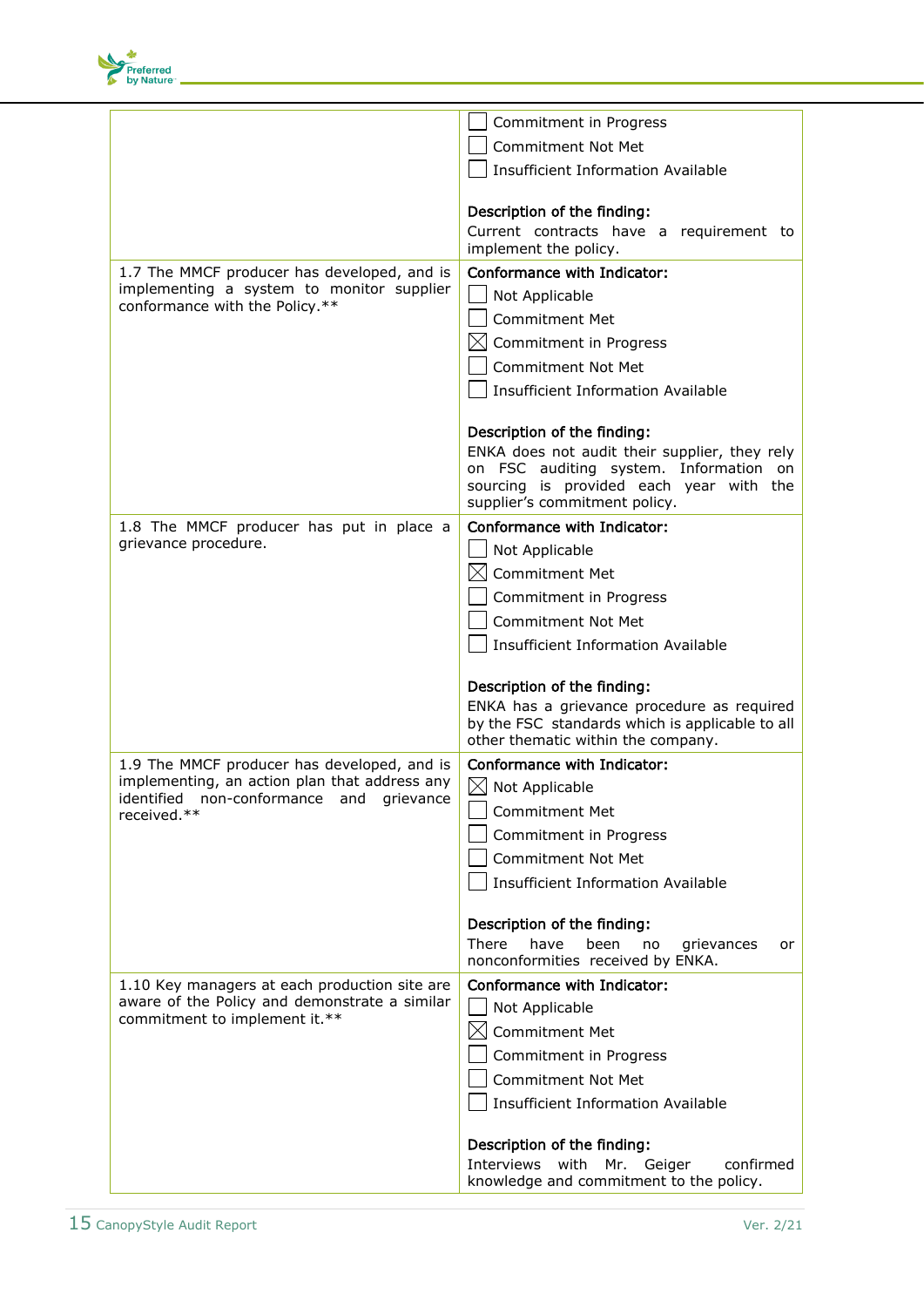

| Description of the finding: | 1.11 Each production site manager<br>has<br>developed procedures to implement the Policy,<br>when relevant.** | Conformance with Indicator:<br>Not Applicable<br>Commitment Met<br>Commitment in Progress<br>Commitment Not Met<br><b>Insufficient Information Available</b>                              |
|-----------------------------|---------------------------------------------------------------------------------------------------------------|-------------------------------------------------------------------------------------------------------------------------------------------------------------------------------------------|
| Summary:                    |                                                                                                               | ENKA has documented procedures specific to<br>the policy for ancient and endangered forests<br>and other controversial sources. ENKA's<br>procedures rely on sourcing FSC Certified pulp. |

2. The MMCF producer only sources raw material from suppliers that are transparent, traceable

#### and are in conformance with the policy **Indicators Findings** 2.1 An assessment of the MMCF producer supply chain has been completed globally. The producer used the Forest Mapper, advice note on Ancient and Endangered Forests and the Dissolving Pulp Classification tool, to make their supply assessment. \*\* Conformance with Indicator: | Not Applicable  $\boxtimes$  Commitment Met Commitment in Progress Commitment Not Met Insufficient Information Available Description of the finding: ENKA has developed an assessment of their supply chain. They only purchase from one supplier, GP Cellulose LLC, which sources from the Georgia and Florida. Most material is sourced from small private landowners and other material originates from forest lands owned by corporations. The supplier has not disclosed their supplier list, or exact FMU locations. ENKA notes in their assessment that according to the forest mapper, that some Ancient and Endangered Forests exists in the Everglades (in both Florida and Georgia), however, they note that the supplier's FSC Controlled Wood public summary indicates that these risk areas are avoided, or the risk is mitigated through a control measure. All material is received with an FSC Mix claim. 2.2 The assessment identifies all suppliers in the chain that supply the MMCF mills, beginning at the forest or plantation of origin. Conformance with Indicator: | Not Applicable  $\boxtimes$  Commitment Met Commitment in Progress Commitment Not Met Insufficient Information Available Description of the finding: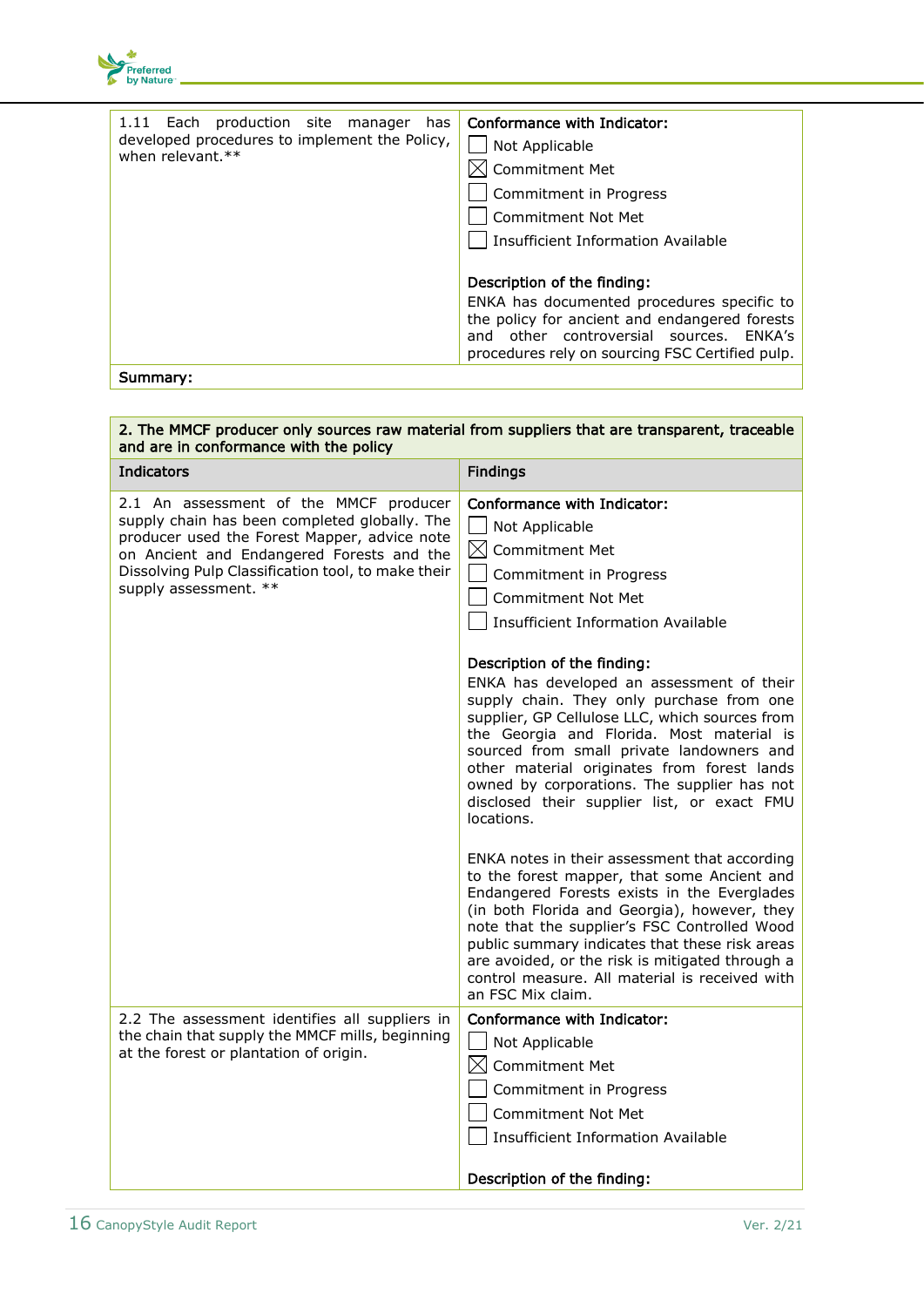

|                                                                                                   | ENKA makes use of one supplier, GP Cellulose<br>that sources their wood from United States.<br>This information is provided in their sourcing<br>information form. |
|---------------------------------------------------------------------------------------------------|--------------------------------------------------------------------------------------------------------------------------------------------------------------------|
| 2.3 This assessment is updated every year and                                                     | Conformance with Indicator:                                                                                                                                        |
| shared with Canopy, with permission to share                                                      | Not Applicable                                                                                                                                                     |
| with the Leaders Group.                                                                           |                                                                                                                                                                    |
|                                                                                                   | $\boxtimes$<br><b>Commitment Met</b>                                                                                                                               |
|                                                                                                   | Commitment in Progress                                                                                                                                             |
|                                                                                                   | <b>Commitment Not Met</b>                                                                                                                                          |
|                                                                                                   | <b>Insufficient Information Available</b>                                                                                                                          |
|                                                                                                   | Description of the finding:                                                                                                                                        |
|                                                                                                   | The assessment was updated for this audit and                                                                                                                      |
|                                                                                                   | has been shared with Canopy. ENKA also would                                                                                                                       |
|                                                                                                   | share it with the Leaders Group, upon request.                                                                                                                     |
| 2.4 The producer developed additional criteria                                                    | Conformance with Indicator:                                                                                                                                        |
| to complete their risk assessment, to include                                                     | Not Applicable                                                                                                                                                     |
| legality, violation of human rights and risks                                                     | $\bowtie$<br>Commitment Met                                                                                                                                        |
| related to the conversion of natural forests to<br>plantations (1994 date), use of Genetically    | Commitment in Progress                                                                                                                                             |
| Modified Organism.                                                                                | <b>Commitment Not Met</b>                                                                                                                                          |
|                                                                                                   | <b>Insufficient Information Available</b>                                                                                                                          |
|                                                                                                   |                                                                                                                                                                    |
|                                                                                                   | Description of the finding:                                                                                                                                        |
|                                                                                                   | ENKA's risk assessment does considers the                                                                                                                          |
|                                                                                                   | aspects of legality, violation of human risks                                                                                                                      |
|                                                                                                   | and risks related to the conversion of natural                                                                                                                     |
|                                                                                                   | forests to plantations (1994 date), use of                                                                                                                         |
|                                                                                                   | Genetically Modified Organism specifically,<br>referencing the FSC US Risk assessment                                                                              |
|                                                                                                   | (2019).                                                                                                                                                            |
|                                                                                                   |                                                                                                                                                                    |
|                                                                                                   | The FSC US Risk assessment indicates low risk                                                                                                                      |
|                                                                                                   | for legality, violation of human rights and                                                                                                                        |
|                                                                                                   | GMOs. There is specified risk, which the                                                                                                                           |
|                                                                                                   | supplier is either avoiding or mitigating for<br>conversion of forests, according to the public                                                                    |
|                                                                                                   | summary. Of note however, that the definition                                                                                                                      |
|                                                                                                   | of conversion for FSC US NRA is different than                                                                                                                     |
|                                                                                                   | the one used by FSC more generally. However,                                                                                                                       |
|                                                                                                   | the Canopy Dissolving Pulp Classification tool<br>rates this supplier as low risk due to additional                                                                |
|                                                                                                   | mitigation measures taken by the mill.                                                                                                                             |
| 2.5 The MMCF producer publishes its suppliers                                                     | Conformance with Indicator:                                                                                                                                        |
| absence<br>publicly,<br>or,<br>the<br>οf<br>such<br>in.                                           | Not Applicable                                                                                                                                                     |
| transparency, is providing its customers with a<br>robust track and trace system that can be used | $\boxtimes$<br>Commitment Met                                                                                                                                      |
| throughout the supply chain up to clothing and                                                    | Commitment in Progress                                                                                                                                             |
| textiles retailers.                                                                               |                                                                                                                                                                    |
|                                                                                                   | <b>Commitment Not Met</b>                                                                                                                                          |
|                                                                                                   | <b>Insufficient Information Available</b>                                                                                                                          |
|                                                                                                   | Description of the finding:                                                                                                                                        |
|                                                                                                   | ENKA has published suppliers publicly on their<br>website:                                                                                                         |
|                                                                                                   | http://www.enka.de/nachhaltigkeit_2_en                                                                                                                             |
|                                                                                                   | .php. Business partners that are interested                                                                                                                        |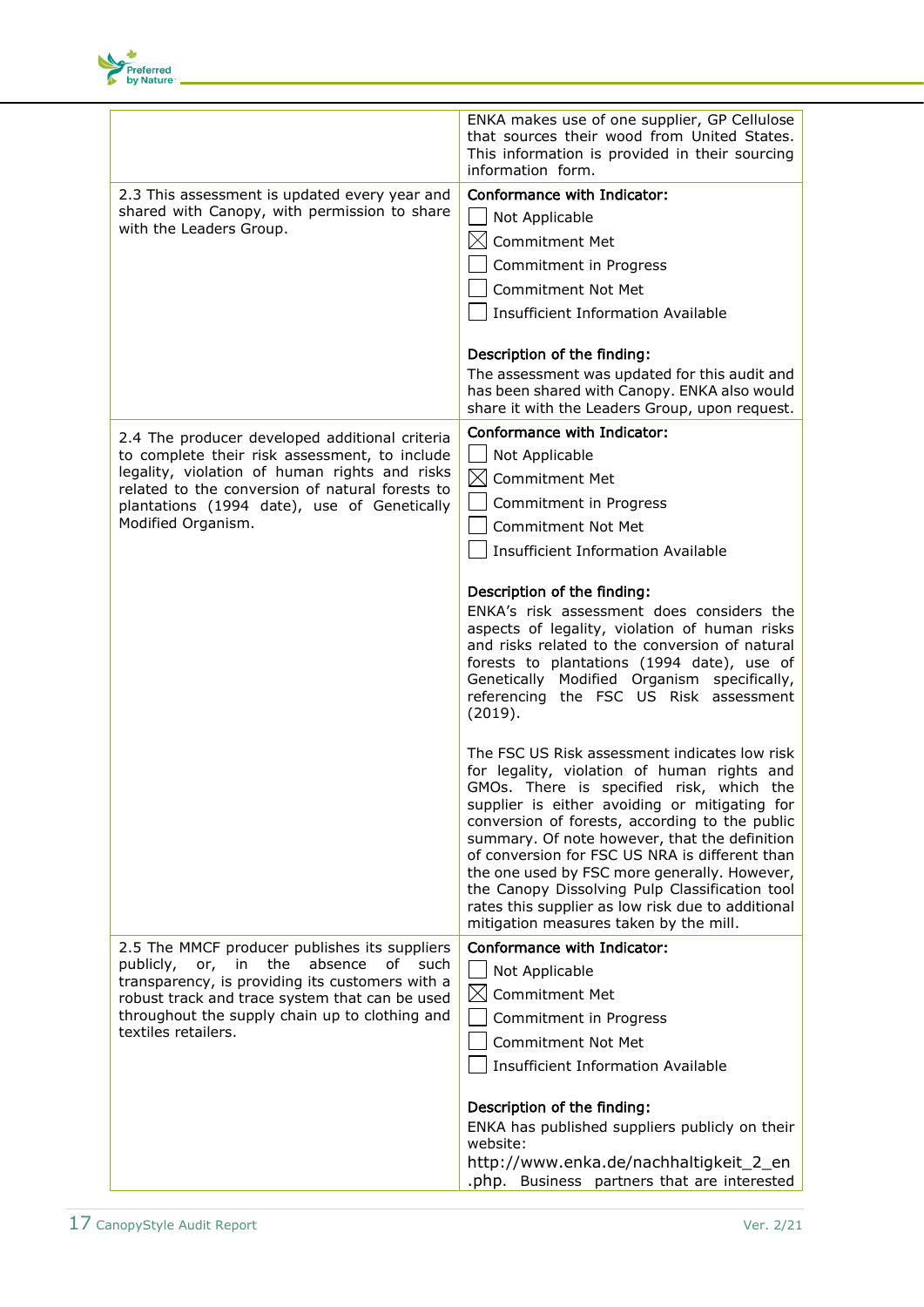

|                                                                                                                                                  | are given access to this information. ENKA<br>holds an FSC Chain of Custody certificate that<br>provides the track and trace system that can<br>be used throughout the supply chain. More<br>progress is expected in future years for<br>systems-wide tracking in the cellulosic textile<br>industry. Until now the tracking system is not<br>completely in place. |
|--------------------------------------------------------------------------------------------------------------------------------------------------|--------------------------------------------------------------------------------------------------------------------------------------------------------------------------------------------------------------------------------------------------------------------------------------------------------------------------------------------------------------------|
| Summary: ENKA makes use of one supplier GP Cellulose GmbH. GP determined to be sourcing<br>areas with low risk for ancient and<br>from<br>supply | endangered<br>forests l                                                                                                                                                                                                                                                                                                                                            |

and other controversial sources.

| 3. No conversion of natural forest to plantations                                                                                                                                                                 |                                                                                                                                                                                                                                                                                                                                                                                                                                                                                            |
|-------------------------------------------------------------------------------------------------------------------------------------------------------------------------------------------------------------------|--------------------------------------------------------------------------------------------------------------------------------------------------------------------------------------------------------------------------------------------------------------------------------------------------------------------------------------------------------------------------------------------------------------------------------------------------------------------------------------------|
| <b>Indicators</b>                                                                                                                                                                                                 | <b>Findings</b>                                                                                                                                                                                                                                                                                                                                                                                                                                                                            |
| 3.1<br>initial date of the plantation<br><b>The</b><br>development has been documented<br>and<br>sourcing only occurs in areas identified pre<br>1994, or post 1994 with a supporting valid FSC<br>certificate.** | Conformance with Indicator:<br>Not Applicable<br>Commitment Met<br>Commitment in Progress<br>Commitment Not Met<br>Insufficient Information Available<br>Description of the finding:<br>ENKA does not have access to information<br>regarding dates of plantation development<br>in their supply chain. All incoming material<br>carriers the claim FSC Mix. Only FSC 100%<br>fully complies with this requirement, therefore<br>ENKA's conformance with this indicator is in<br>progress. |
| Summary:                                                                                                                                                                                                          |                                                                                                                                                                                                                                                                                                                                                                                                                                                                                            |

#### 4. Since the signature of the Policy, all sourcing from ancient and endangered forests and other controversial sources have been eliminated

| <b>Indicators</b>                                                                                                                                                                                                                                                                                                                                                                             | <b>Findings</b>                                                                                                                                                                                                                                                                                                                                                                                                               |
|-----------------------------------------------------------------------------------------------------------------------------------------------------------------------------------------------------------------------------------------------------------------------------------------------------------------------------------------------------------------------------------------------|-------------------------------------------------------------------------------------------------------------------------------------------------------------------------------------------------------------------------------------------------------------------------------------------------------------------------------------------------------------------------------------------------------------------------------|
| 4.1 The MMCF producer has adopted clear<br>definitions for the terms included in their Policy,<br>such as "ancient & endangered forests," "intact<br>forest," "natural forest," "endangered species,"<br>"controversial sources," "high conservation<br>value," "high carbon area," "peatlands," etc.<br>that are consistent with this document and the<br>forest sourcing policy template.** | Conformance with Indicator:<br>Not Applicable<br><b>Commitment Met</b><br>Commitment in Progress<br><b>Commitment Not Met</b><br>Insufficient Information Available<br>Description of the finding:<br>ENKA's Wood Pulp Procurement Policy notes<br>the definition for ancient and endangered<br>forests and Intact Forest Landscapes in a<br>footnote and references Canopy's website for<br>definitions for all other terms. |
| 4.2 All areas meeting the definition of "ancient"<br>and endangered forests" have been identified<br>and mapped and suppliers and fibre that have<br>a high risk of being considered controversial<br>sources have been identified and shared with                                                                                                                                            | Conformance with Indicator:<br>Not Applicable<br><b>Commitment Met</b><br>Commitment in Progress                                                                                                                                                                                                                                                                                                                              |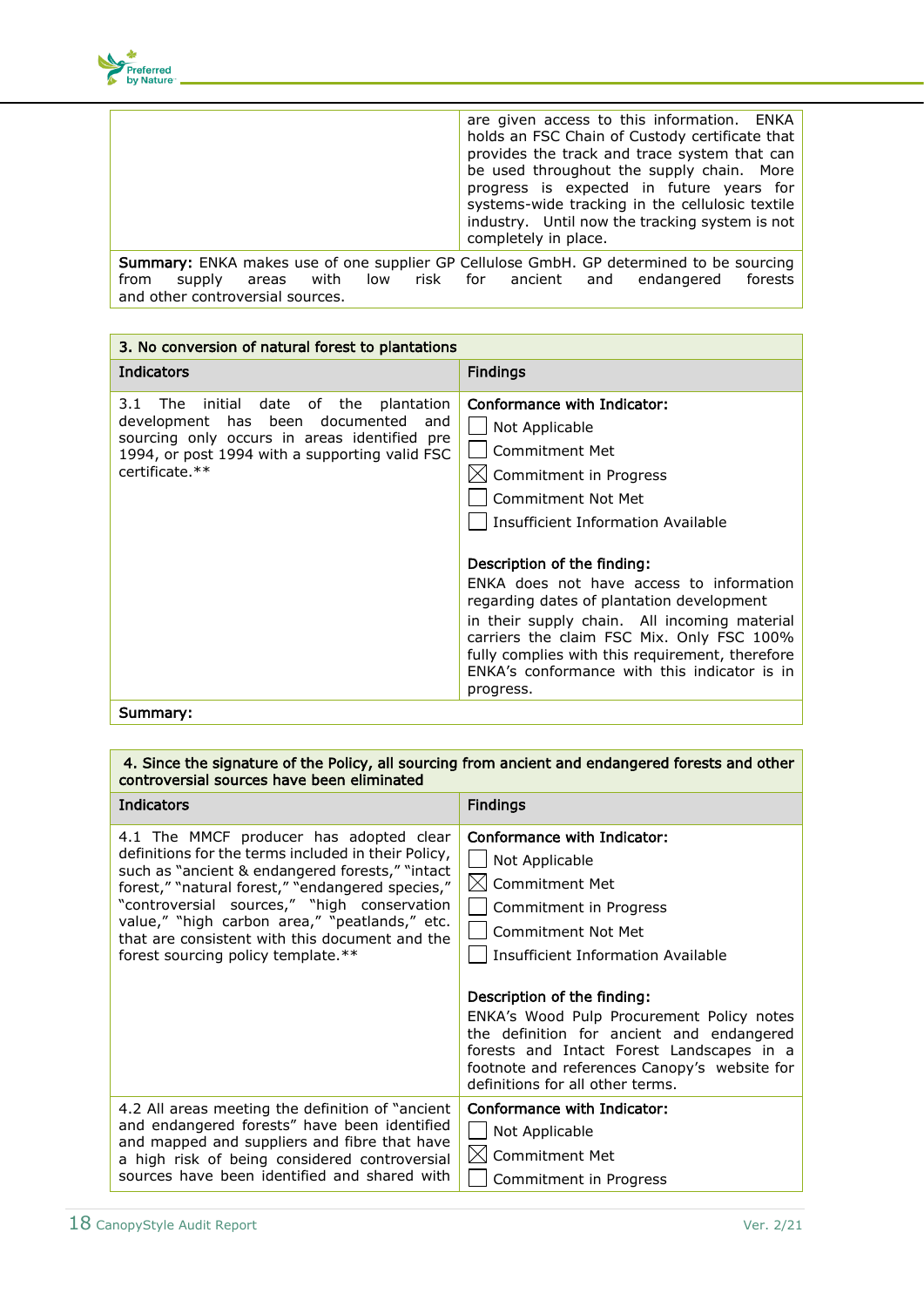

| Canopy, with permission to share Leaders<br>Group.**                                                                                                                                                                                                                                                                                    | <b>Commitment Not Met</b>                                                                                                                                                                                                                                                                                               |
|-----------------------------------------------------------------------------------------------------------------------------------------------------------------------------------------------------------------------------------------------------------------------------------------------------------------------------------------|-------------------------------------------------------------------------------------------------------------------------------------------------------------------------------------------------------------------------------------------------------------------------------------------------------------------------|
|                                                                                                                                                                                                                                                                                                                                         | <b>Insufficient Information Available</b>                                                                                                                                                                                                                                                                               |
|                                                                                                                                                                                                                                                                                                                                         | Description of the finding:<br>ENKA sources FSC certified wood pulp only.<br>The only supplier, GP Cellulose GmbH is<br>identified as low risk in the Dissolving Pulp<br>Classification tool. Therefore, no suppliers or<br>fibre are identified as high risk and no such<br>information shared with the Leaders Group. |
| 4.3 Any raw materials in the MMCF producer's<br>supply chain originating from ancient and<br>endangered forests or other controversial<br>sources, and acquired before the Policy was<br>adopted by the company, such as stocks in log<br>will<br>be<br>documented,<br>identified<br>yards,<br>accordingly and utilised by the mills.** | Conformance with Indicator:<br>$\boxtimes$ Not Applicable<br><b>Commitment Met</b><br>Commitment in Progress<br><b>Commitment Not Met</b><br><b>Insufficient Information Available</b><br>Description of the finding:                                                                                                   |
|                                                                                                                                                                                                                                                                                                                                         | No such materials have been sourced.                                                                                                                                                                                                                                                                                    |
| 4.4 The MMCF producer is aware of all relevant<br>local, national and international laws and there<br>is no evidence of non-compliance, with local,<br>national or international laws.                                                                                                                                                  | Conformance with Indicator:<br>Not Applicable<br>$\boxtimes$ Commitment Met<br>Commitment in Progress<br><b>Commitment Not Met</b><br><b>Insufficient Information Available</b>                                                                                                                                         |
|                                                                                                                                                                                                                                                                                                                                         | Description of the finding:<br>ENKA is aware of relevant laws and is located<br>in a country that is heavily regulated. This was<br>determined via<br>interviews with Managing<br>Directors.                                                                                                                            |
| 4.5 The commitment not to source from ancient<br>and endangered forests and other controversial<br>sources is verified.**                                                                                                                                                                                                               | Conformance with Indicator:<br>Not Applicable<br>$\boxtimes$ Commitment Met<br>Commitment in Progress<br><b>Commitment Not Met</b><br><b>Insufficient Information Available</b><br>Description of the finding:<br>ENKA sources FSC certified material only,<br>however, FSC Mix pulp is purchased, which                |
|                                                                                                                                                                                                                                                                                                                                         | does not fully meet this requirement. Notably<br>however, ENKA's sole supplier is rated as low<br>risk in the Dissolving Pulp Tool.                                                                                                                                                                                     |

**Summary:** ENKA sources from one supplier that has undergone a FSC audit. ENKA sources FSC certified material only. The supplier does not provide information about origin; however, they have been rated as low risk in the Dissolving Pulp Tool.

| 5. If suppliers contravene these criteria, the MMCF producer will first engage them to change<br>practices and then re-evaluate its relationship with them |                 |
|------------------------------------------------------------------------------------------------------------------------------------------------------------|-----------------|
| Indicators                                                                                                                                                 | <b>Findings</b> |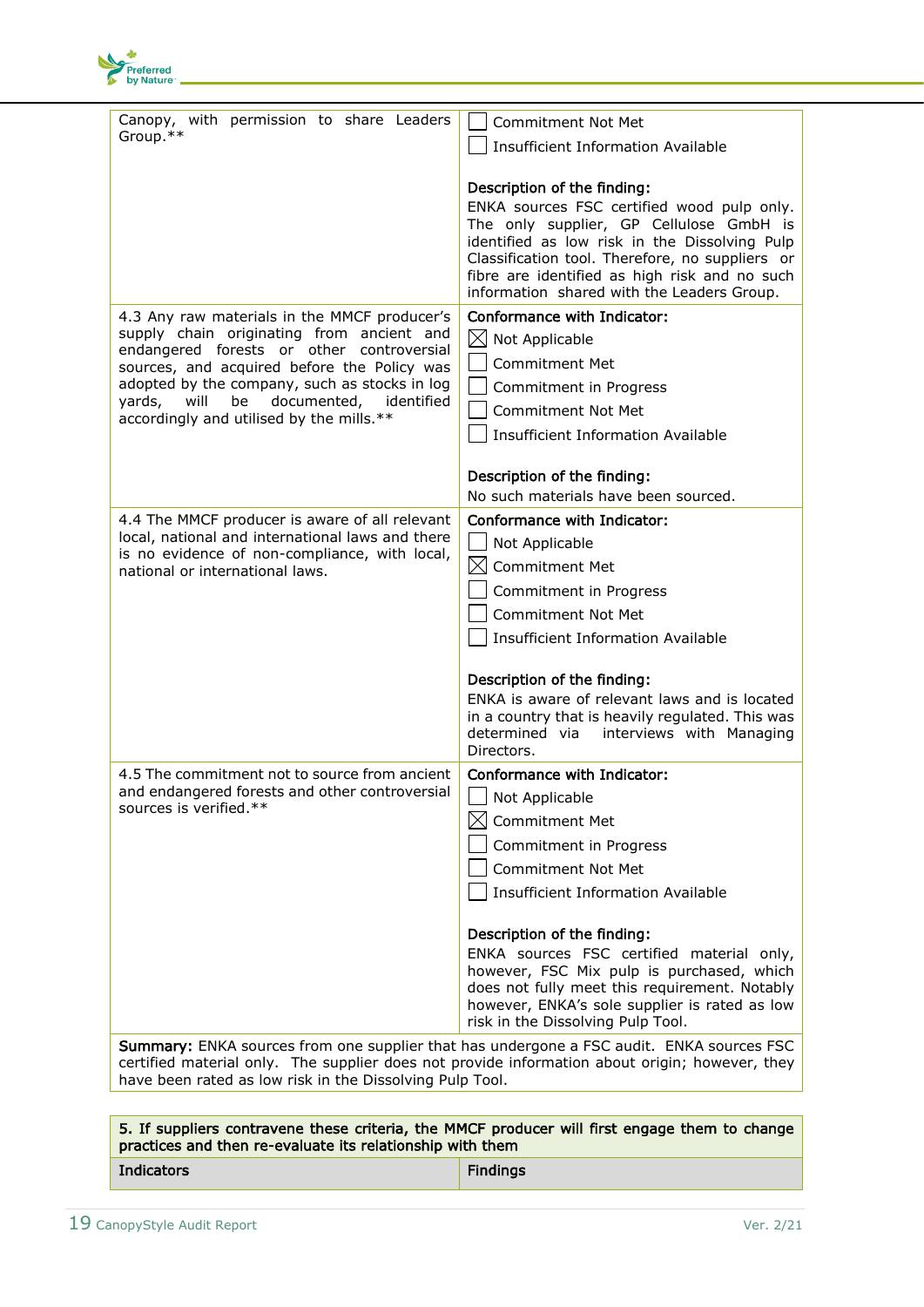

| 5.1 All MMCF producers' suppliers are identified<br>and the forest of origin is known.**                                                                                           | Conformance with Indicator:                                                                                                                                                                                         |
|------------------------------------------------------------------------------------------------------------------------------------------------------------------------------------|---------------------------------------------------------------------------------------------------------------------------------------------------------------------------------------------------------------------|
|                                                                                                                                                                                    | Not Applicable                                                                                                                                                                                                      |
|                                                                                                                                                                                    | $\boxtimes$<br><b>Commitment Met</b>                                                                                                                                                                                |
|                                                                                                                                                                                    | Commitment in Progress                                                                                                                                                                                              |
|                                                                                                                                                                                    | <b>Commitment Not Met</b>                                                                                                                                                                                           |
|                                                                                                                                                                                    | <b>Insufficient Information Available</b>                                                                                                                                                                           |
|                                                                                                                                                                                    | Description of the finding:<br>Enka is only sourcing FSC Mix material. ENKA<br>has also requested forest<br>of<br>origin                                                                                            |
|                                                                                                                                                                                    | information, at the country level, to present in<br>the supplier information form.                                                                                                                                  |
| 5.2 The MMCF producer has developed<br>procedure for engaging with suppliers, up to<br>withdrawing<br>purchase<br>from<br>and<br>other                                             | Conformance with Indicator:<br>Not Applicable<br>$\boxtimes$ Commitment Met                                                                                                                                         |
| agreements<br>in<br>situations<br>where<br>non-<br>conformance is found.**                                                                                                         | Commitment in Progress                                                                                                                                                                                              |
|                                                                                                                                                                                    | <b>Commitment Not Met</b>                                                                                                                                                                                           |
| (Note: This means potential<br>legal<br>and<br>contractual issues associated with withdrawal<br>are identified and addressed.)                                                     | <b>Insufficient Information Available</b>                                                                                                                                                                           |
|                                                                                                                                                                                    | Description of the finding:                                                                                                                                                                                         |
|                                                                                                                                                                                    | ENKA makes use of a supply agreement that<br>requests general terms and conditions both<br>parties agree with cancellation of purchases<br>and<br>sales that do<br>not<br>meet<br>ENKA's<br>requirements (see 1.5). |
| 5.3 The MMCF producer has documented                                                                                                                                               | Conformance with Indicator:                                                                                                                                                                                         |
| withdrawals from supply agreements where<br>non-conformance has been found.**                                                                                                      | $\boxtimes$ Not Applicable                                                                                                                                                                                          |
|                                                                                                                                                                                    | <b>Commitment Met</b>                                                                                                                                                                                               |
|                                                                                                                                                                                    | Commitment in Progress                                                                                                                                                                                              |
|                                                                                                                                                                                    | <b>Commitment Not Met</b>                                                                                                                                                                                           |
|                                                                                                                                                                                    | <b>Insufficient Information Available</b>                                                                                                                                                                           |
|                                                                                                                                                                                    | Description of the finding:                                                                                                                                                                                         |
|                                                                                                                                                                                    | No such actions have taken place.                                                                                                                                                                                   |
| Summary: ENKA currently makes use of one supplier. As such, ENKA has a strong relationship<br>and engagement with their sole supplier of pulp. ENKA sources FSC Mix inputs and has |                                                                                                                                                                                                                     |

agreements in place in case the supplier is able to meet this purchase request. At this time, ENKA has not ever had to withdraw from supply agreements due to this.

| 6. The MMCF producer welcomes interested stakeholders and Leaders Group observers to verify<br>the implementation.                                                                     |                                                                                                                             |
|----------------------------------------------------------------------------------------------------------------------------------------------------------------------------------------|-----------------------------------------------------------------------------------------------------------------------------|
| <b>Indicators</b>                                                                                                                                                                      | <b>Findings</b>                                                                                                             |
| 6.1 When requested, Canopy, Leaders Group<br>and other stakeholder observers are permitted<br>to participate freely and to report observations<br>during this verification process. ** | Conformance with Indicator:<br>Not Applicable<br>$\boxtimes$ Commitment Met<br>Commitment in Progress<br>Commitment Not Met |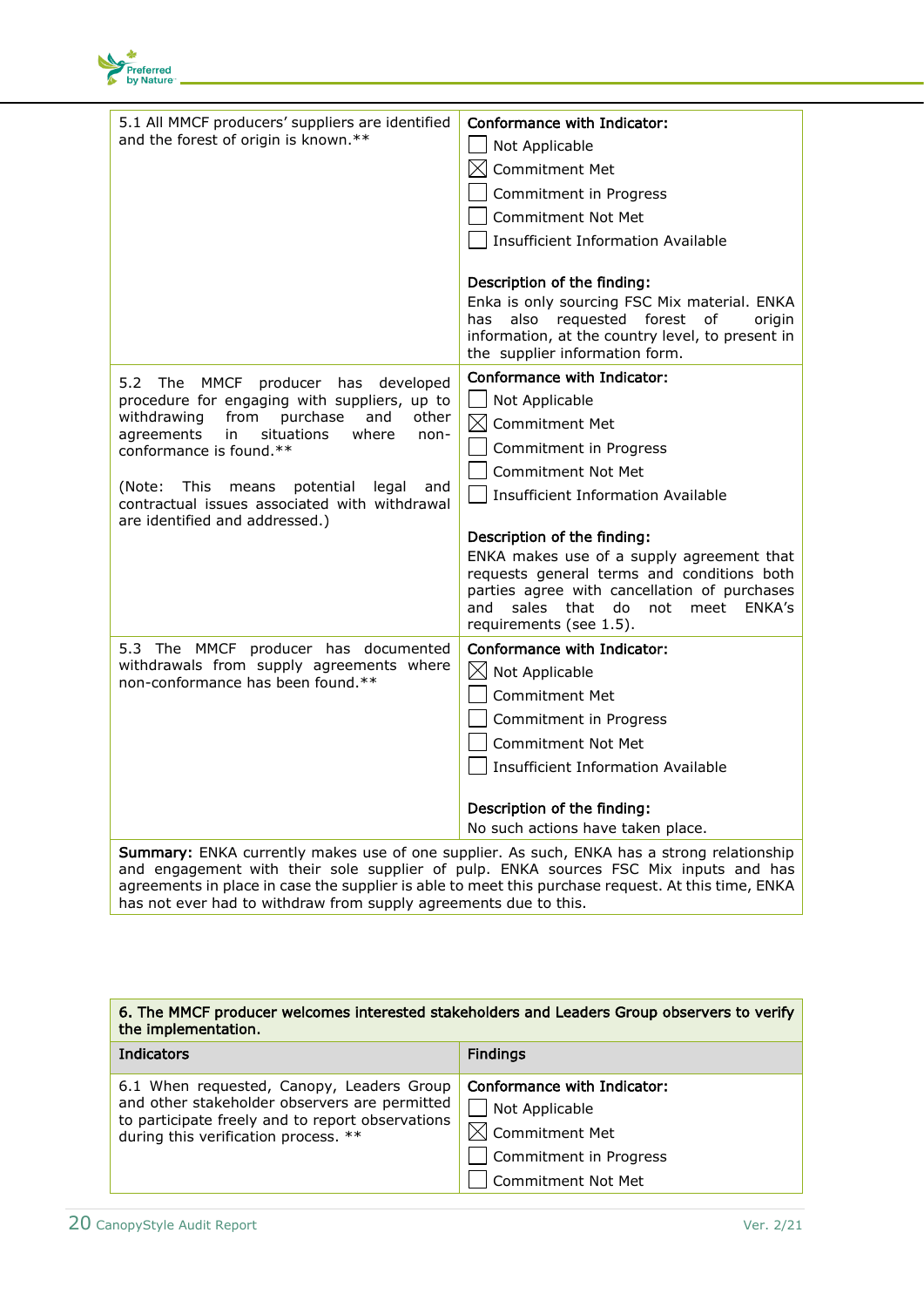

|                                                                                                                                                                                                                                                                                                                                                                                                                                                                                                                                                                                         | <b>Insufficient Information Available</b>                                                                                                                                                                             |
|-----------------------------------------------------------------------------------------------------------------------------------------------------------------------------------------------------------------------------------------------------------------------------------------------------------------------------------------------------------------------------------------------------------------------------------------------------------------------------------------------------------------------------------------------------------------------------------------|-----------------------------------------------------------------------------------------------------------------------------------------------------------------------------------------------------------------------|
|                                                                                                                                                                                                                                                                                                                                                                                                                                                                                                                                                                                         | Description of the finding:<br>ENKA is agreeable to having the Leaders Group<br>other stakeholders in participation,<br>and<br>however no formal reaction or response has<br>been received.                           |
| 6.2 The MMCF producer requires of its supplier<br>to complete large scale scientifically based<br>conservation planning, High Conservation Value<br>assessments, and/or<br>High<br>Carbon<br>Value<br>assessment, identifying areas for protection,<br>has been completed, based on best available<br>science, by a credible third party, and made<br>public. **                                                                                                                                                                                                                        | Conformance with Indicator:<br>$\boxtimes$ Not Applicable<br><b>Commitment Met</b><br>Commitment in Progress<br><b>Commitment Not Met</b><br><b>Insufficient Information Available</b><br>Description of the finding: |
| 6.3 If sourcing from controversial areas, with<br>records of conflict and human rights violation,<br>the MMCF producer requires of its supplier to<br>assessment<br>that<br>complete<br>an<br>includes<br>participatory mapping of lands owned or<br>claimed by indigenous and local communities,<br>identification of areas for protection, areas for<br>conflict resolution and remedy of past harms<br>that involve affected parties, their chosen<br>advisors and relevant stakeholders, have been<br>completed by a credible and mutually agreed<br>third party and made public.** | Conformance with Indicator:<br>$\boxtimes$ Not Applicable<br><b>Commitment Met</b><br>Commitment in Progress<br><b>Commitment Not Met</b><br><b>Insufficient Information Available</b><br>Description of the finding: |
| 6.4 The MMCF producer requires of its supplier<br>to have developed a management plan that<br>identifies measures to protect areas identified<br>in large scale scientifically based conservation<br>planning, HCV and HCS assessments with the<br>Free, Prior and Informed Consent of indigenous<br>and local communities whose land or land<br>claims are impacted and with input from<br>credible ENGOs.**                                                                                                                                                                           | Conformance with Indicator:<br>$\boxtimes$<br>Not Applicable<br><b>Commitment Met</b><br>Commitment in Progress<br><b>Commitment Not Met</b><br>Insufficient Information Available<br>Description of the finding:     |
| 6.5 The MMCF producer requires of its supplier<br>to have developed and implemented a time-<br>bound action plan to actively seek the legal<br>protection of these areas with final land-use<br>decision-makers in a way that meets principles<br>of Free, Prior and Informed Consent.**                                                                                                                                                                                                                                                                                                | Conformance with Indicator:<br>$\boxtimes$ Not Applicable<br><b>Commitment Met</b><br>Commitment in Progress<br>Commitment Not Met<br><b>Insufficient Information Available</b><br>Description of the finding:        |
|                                                                                                                                                                                                                                                                                                                                                                                                                                                                                                                                                                                         |                                                                                                                                                                                                                       |
| Summary:                                                                                                                                                                                                                                                                                                                                                                                                                                                                                                                                                                                |                                                                                                                                                                                                                       |

7. The MMCF producer shall recognize, respect and uphold human rights and the rights of communities and workers affected by the operations of their supply chain and affiliated companies.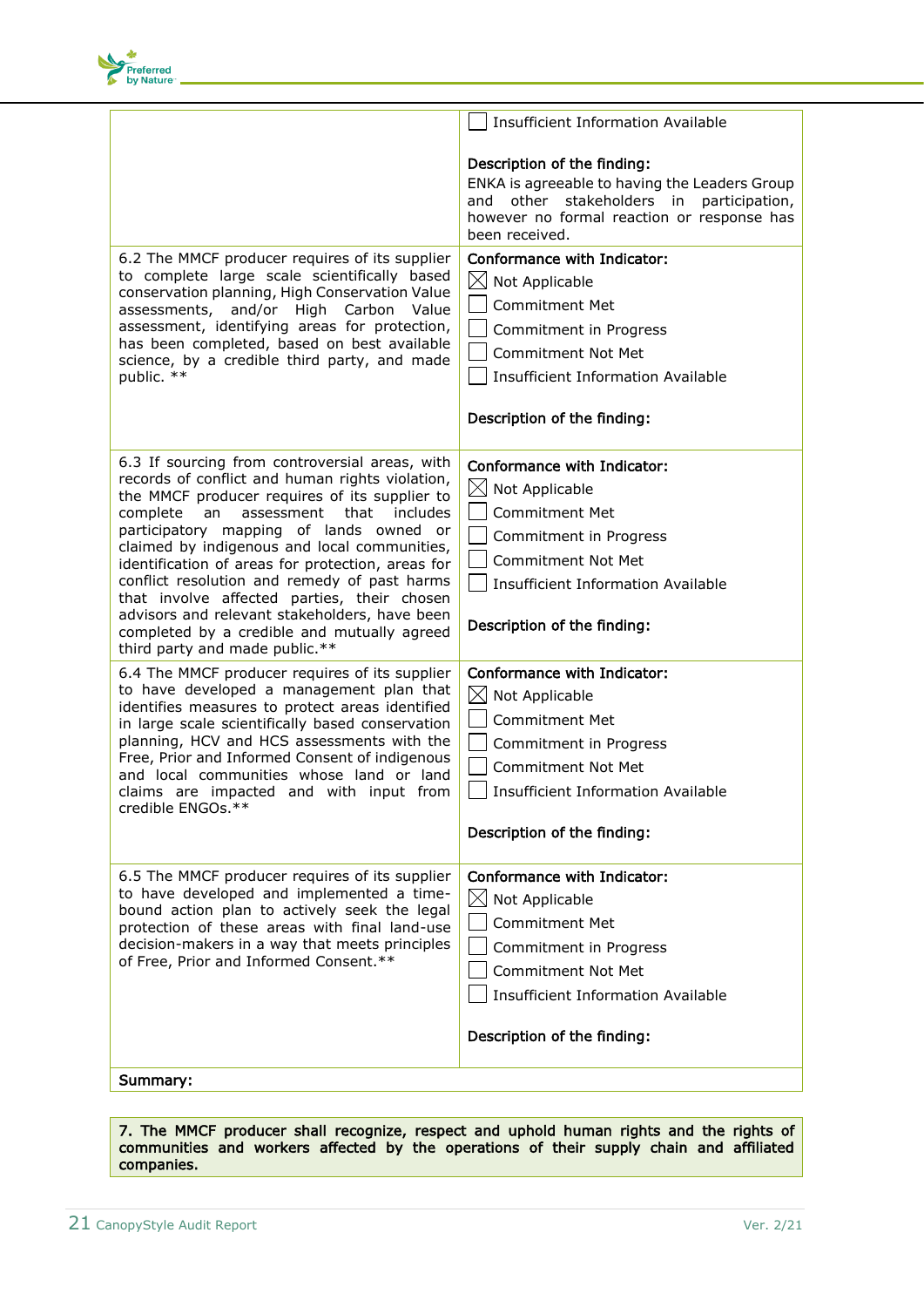

| <b>Indicators</b>                                                                                                                                                                                                                      | <b>Findings</b>                                                                                                                                                                                                                                                                                                                                                                                                                                                                                                                                                                                                                                                                                                                                                                                                        |
|----------------------------------------------------------------------------------------------------------------------------------------------------------------------------------------------------------------------------------------|------------------------------------------------------------------------------------------------------------------------------------------------------------------------------------------------------------------------------------------------------------------------------------------------------------------------------------------------------------------------------------------------------------------------------------------------------------------------------------------------------------------------------------------------------------------------------------------------------------------------------------------------------------------------------------------------------------------------------------------------------------------------------------------------------------------------|
| 7.1 The MMCF producer has developed and<br>requires its suppliers to adopt a similar policy,<br>systems and procedures to implement Free,<br>Prior and Informed Consent of indigenous<br>people and local communities.**               | Conformance with Indicator:<br>Not Applicable<br>$\bowtie$<br>Commitment Met<br>Commitment in Progress<br><b>Commitment Not Met</b><br><b>Insufficient Information Available</b>                                                                                                                                                                                                                                                                                                                                                                                                                                                                                                                                                                                                                                       |
|                                                                                                                                                                                                                                        | Description of the finding:<br>ENKA's sole supplier, GP Cellulose GmbH has<br>a policy that explicitly recognizes the<br>rights of indigenous and traditional<br>communities:<br>https://www.qp.com/legal/legal-<br>notices/statement-on-forest-protection-<br>and-sustainable-practices.                                                                                                                                                                                                                                                                                                                                                                                                                                                                                                                              |
| 7.2 Suppliers document how they conform with<br>the MMCF producer's commitment to recognize<br>and respect human rights, community rights,<br>First Nations rights and rights of workers.**                                            | Conformance with Indicator:<br>Not Applicable<br>$\bowtie$<br>Commitment Met<br>Commitment in Progress<br>Commitment Not Met<br><b>Insufficient Information Available</b><br>Description of the finding:<br>ENKA's sole supplier, GP Cellulose GmbH holds<br>FSC CoC Certification. The supplier sources<br>from Florida and Georgia in the United States.<br>Conformance<br>the<br>requirement<br>to<br>for<br>commitment to recognize and respect human<br>rights, community rights, First Nations rights<br>and rights of workers is demonstrated by FSC-<br>certification. The supplier sources from FSC<br>100% certified forests, which fully conform to<br>this requirement. The supplier also documents<br>their conformance to this requirement through<br>their FSC Controlled Wood Due Diligence<br>system. |
| 7.3 The MMCF producer and its suppliers have<br>a grievance mechanism and show responsible<br>handling of complaints and resolution of<br>conflicts in a transparent and accountable<br>manner that is mutually agreed by the parties. | Conformance with Indicator:<br>$\boxtimes$ Not Applicable<br><b>Commitment Met</b><br>Commitment in Progress<br><b>Commitment Not Met</b><br><b>Insufficient Information Available</b><br>Description of the finding:<br><b>FSC</b><br>standards include requirements<br>for<br>complaints mechanism. There have been no<br>complaints lodged as of this audit, and<br>therefore this requirement is not applicable.                                                                                                                                                                                                                                                                                                                                                                                                   |
| 7.4 The MMCF producer and its suppliers have<br>developed internal capacity and organizational                                                                                                                                         | Conformance with Indicator:<br>Not Applicable<br>$\bowtie$<br>Commitment Met                                                                                                                                                                                                                                                                                                                                                                                                                                                                                                                                                                                                                                                                                                                                           |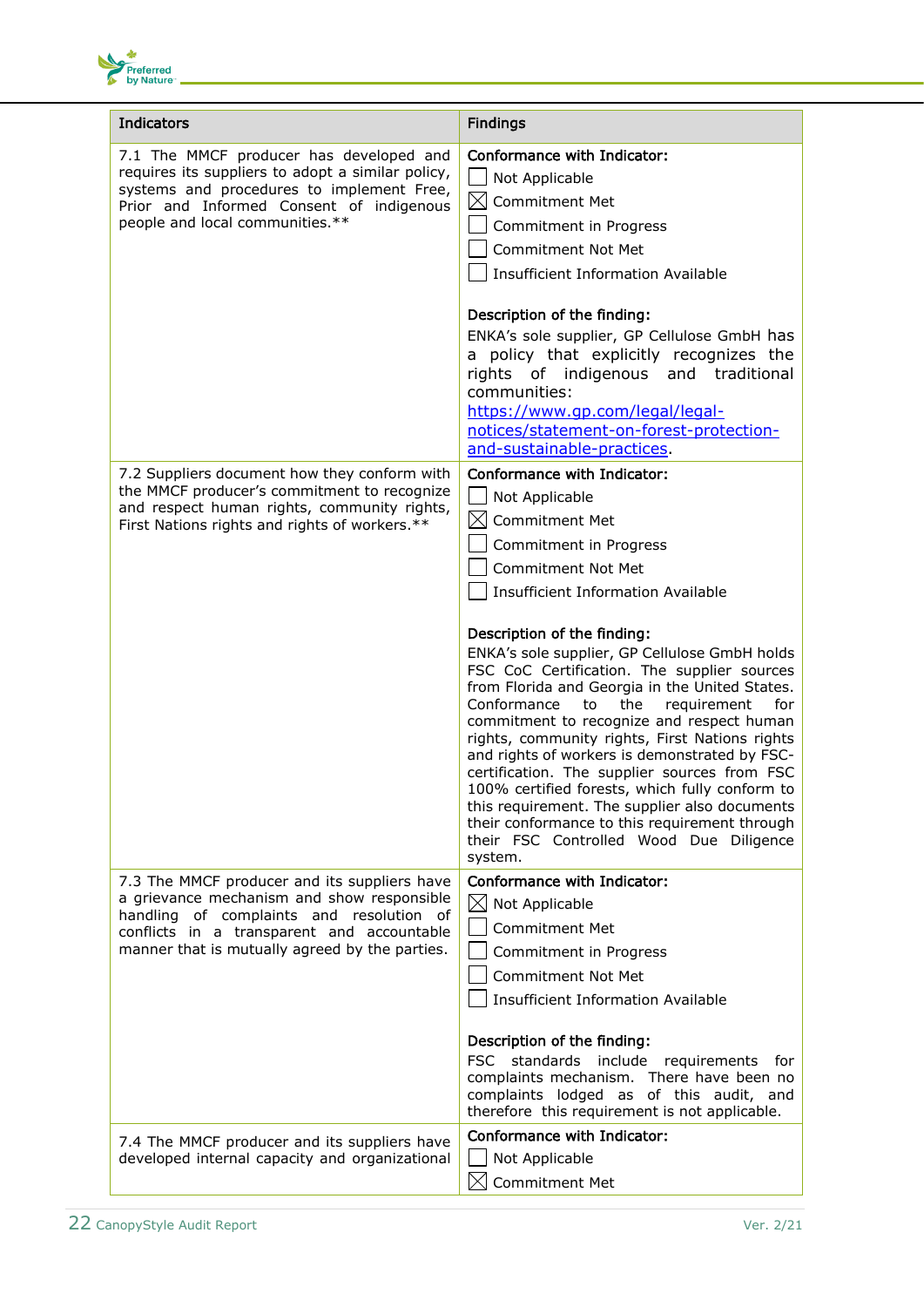

| structure to recognize and respect the rights of<br>its workers.                                                                                                                                                                                                            | Commitment in Progress<br>Commitment Not Met<br><b>Insufficient Information Available</b><br>Description of the finding:                                                                                                                                              |
|-----------------------------------------------------------------------------------------------------------------------------------------------------------------------------------------------------------------------------------------------------------------------------|-----------------------------------------------------------------------------------------------------------------------------------------------------------------------------------------------------------------------------------------------------------------------|
|                                                                                                                                                                                                                                                                             | FSC CoC standards include a commitment to<br>uphold the ILO Declaration.                                                                                                                                                                                              |
| MMCF<br>producer has<br>developed<br>7.5 The<br>procedures to ensure its Tier one suppliers<br>uphold the International Labour Organization<br>(ILO) Declaration on Fundamental Principles<br>and Rights at Work and will require the<br>equivalent of their own suppliers. | Conformance with Indicator:<br>Not Applicable<br>$\boxtimes$<br><b>Commitment Met</b><br>Commitment in Progress<br>Commitment Not Met<br><b>Insufficient Information Available</b>                                                                                    |
|                                                                                                                                                                                                                                                                             | Description of the finding:<br>FSC standards ensure that such rights are<br>There is no evidence to the<br>respected.<br>contrary.                                                                                                                                    |
| 7.6 Recognition and respect for human rights is<br>demonstrated by the MMCF producer and its<br>pulp suppliers. There is no evidence of avoiding<br>or failing to resolve social conflicts and remedy<br>past or current human rights violations.**                         | Conformance with Indicator:<br>Not Applicable<br>$\boxtimes$<br><b>Commitment Met</b><br>Commitment in Progress<br><b>Commitment Not Met</b><br><b>Insufficient Information Available</b><br>Description of the finding:<br>FSC standards ensure that such rights are |
|                                                                                                                                                                                                                                                                             | respected.<br>There is no evidence to the<br>contrary.                                                                                                                                                                                                                |
| Summary: ENKA purchases FSC-certified material from supplier, sourcing from Florida and                                                                                                                                                                                     |                                                                                                                                                                                                                                                                       |

Georgia, USA. This supplier, GP Cellulose, is rated as low risk in Canopy's Dissolving Pulp Classification Tool. The supplier sources FSC 100% and controlled inputs through an FSC Controlled Wood Due Diligence System. FSC standards in effect addresses and require the supplier to document conformance to the above indicators.

| 8. Development of Innovative and Alternative Fiber                                                                                                                                                                                                                                                                                      |                                                                                                                                                                                                                                                                                                                                                                                                                        |
|-----------------------------------------------------------------------------------------------------------------------------------------------------------------------------------------------------------------------------------------------------------------------------------------------------------------------------------------|------------------------------------------------------------------------------------------------------------------------------------------------------------------------------------------------------------------------------------------------------------------------------------------------------------------------------------------------------------------------------------------------------------------------|
| Indicators                                                                                                                                                                                                                                                                                                                              | <b>Findings</b>                                                                                                                                                                                                                                                                                                                                                                                                        |
| 8.1 The MMCF producer has developed and<br>implemented an internal action plan to<br>collaborate with innovative companies and<br>suppliers to explore and encourage the<br>development of new alternative fiber sources<br>that reduce environmental and social impacts,<br>such as agricultural residues and recycled<br>fibers. $**$ | Conformance with Indicator:<br>Not Applicable<br><b>Commitment Met</b><br>$\boxtimes$ Commitment in Progress<br><b>Commitment Not Met</b><br><b>Insufficient Information Available</b><br>Description of the finding:<br>Viscose filament yarn has quality specifications<br>not currently allow for many<br>that do<br>alternative fibres. Recycled fibre for the most<br>part. ENKA has done tests and trials in the |
|                                                                                                                                                                                                                                                                                                                                         | past. The raw materials currently do not meet                                                                                                                                                                                                                                                                                                                                                                          |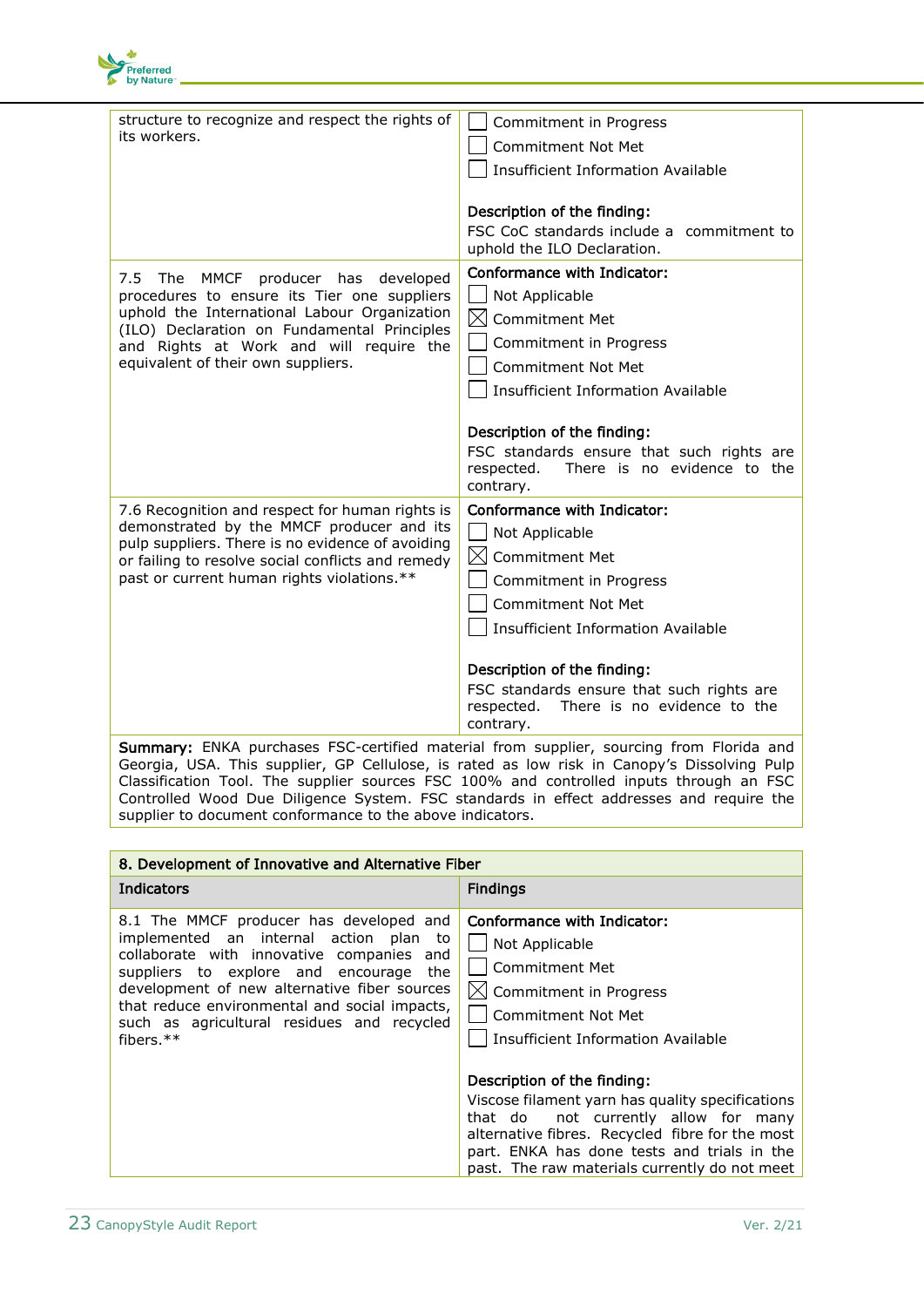

|                                                                                                                                                                                                                                       | the specifications for their process which is<br>more limited than viscose staple fibre.<br>Nevertheless is ENKA constantly searching for<br>new alternatives.                                           |
|---------------------------------------------------------------------------------------------------------------------------------------------------------------------------------------------------------------------------------------|----------------------------------------------------------------------------------------------------------------------------------------------------------------------------------------------------------|
| 8.2 The research and development phase for<br>the production of pulp and cellulosic fiber made<br>from alternative fiber sources has<br>been<br>successfully completed and the MMCF producer<br>is entering a commercial scale phase. | Conformance with Indicator:<br>Not Applicable<br><b>Commitment Met</b><br>Commitment in Progress<br>Commitment Not Met<br>Insufficient Information Available<br>Description of the finding:<br>See above |
| Summary:                                                                                                                                                                                                                              |                                                                                                                                                                                                          |

| 9. Advocacy for conservation solutions                                                                                                                                                                                                                               |                                                                                                                                                                                                                                                                                                                                                                                                                                                                                                                      |
|----------------------------------------------------------------------------------------------------------------------------------------------------------------------------------------------------------------------------------------------------------------------|----------------------------------------------------------------------------------------------------------------------------------------------------------------------------------------------------------------------------------------------------------------------------------------------------------------------------------------------------------------------------------------------------------------------------------------------------------------------------------------------------------------------|
| <b>Indicators</b>                                                                                                                                                                                                                                                    | <b>Findings</b>                                                                                                                                                                                                                                                                                                                                                                                                                                                                                                      |
| 9.1 The MMCF producer has a track record of<br>participating<br>in<br>that<br>events<br>support<br>collaborative and visionary system solutions<br>that aim to protect remaining ancient and<br>endangered forests.**                                                | Conformance with Indicator:<br>Not Applicable<br>$\boxtimes$<br><b>Commitment Met</b><br>Commitment in Progress<br><b>Commitment Not Met</b><br><b>Insufficient Information Available</b><br>Description of the finding:<br>ENKA has participated in a number of events<br>with Canopy. ENKA is continually advocating<br>sustainable materials to customer base ("the<br>story" told to the market) through speeches at<br>events and conversations with the fashion<br>industry about the choice of raw materials. |
| 9.2 When prompted, the MMCF producer uses<br>its brand influence or purchasing influence to<br>positively<br>impact<br>conservation<br>and<br>development solutions including Free, Prior and<br>Informed Consent of affected indigenous and<br>local communities.** | Conformance with Indicator:<br>Not Applicable<br>$\boxtimes$<br><b>Commitment Met</b><br>Commitment in Progress<br><b>Commitment Not Met</b><br><b>Insufficient Information Available</b><br>Description of the finding:<br>The company has a track record of supporting<br>conservation solutions. ENKA has provided the<br>auditor with letters of support addressed to<br>local governments, demonstrating its brand<br>and purchase influence on impact conservation<br>and development solutions.               |
| 9.3 The MMCF producer publicly supports<br>science-based<br>international<br>and<br>national<br>target(s)<br>and<br>for<br>programs<br>preserving<br>designated protected and conservation areas                                                                     | Conformance with Indicator:<br>Not Applicable<br>$\boxtimes$<br>Commitment Met<br>Commitment in Progress                                                                                                                                                                                                                                                                                                                                                                                                             |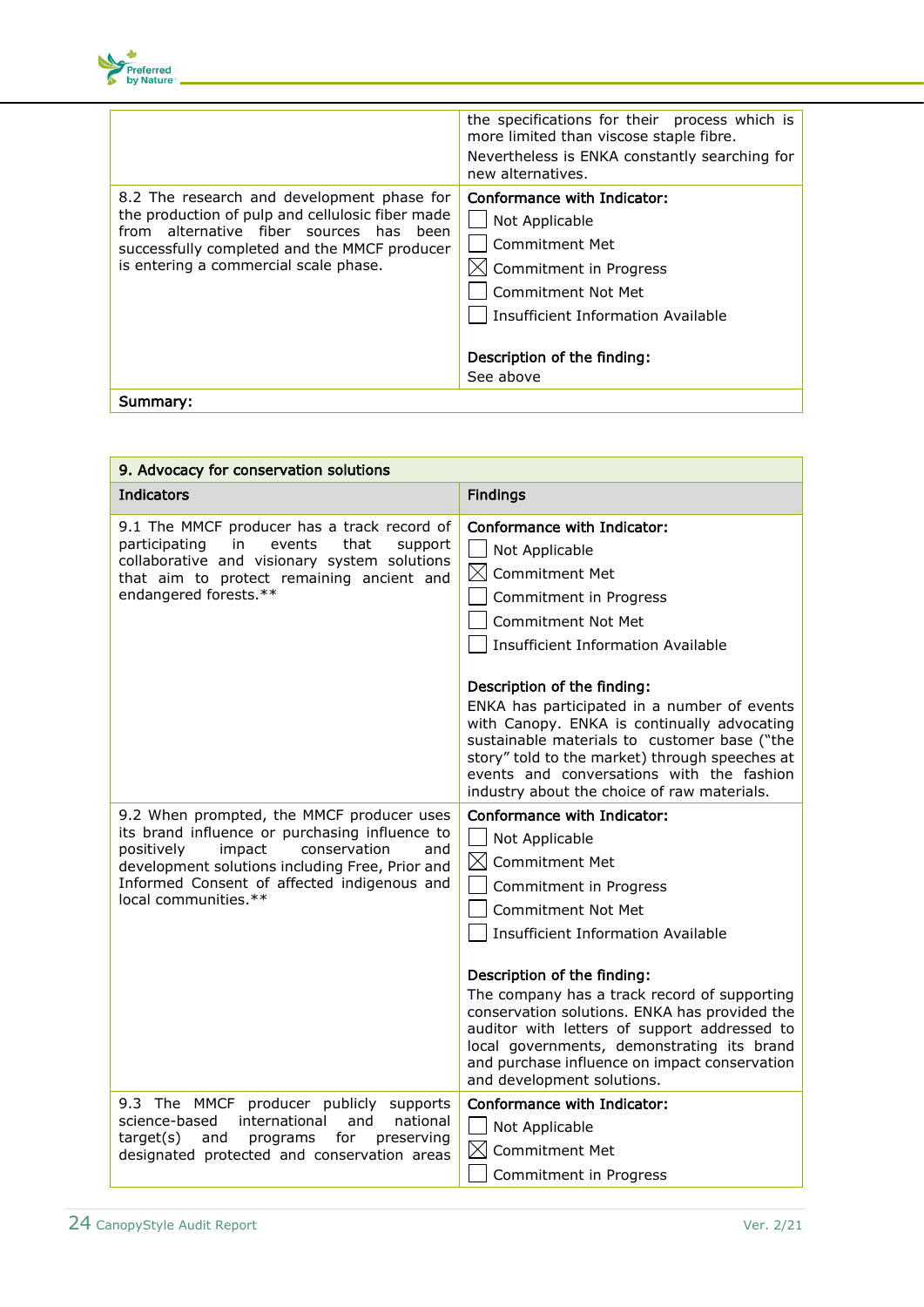

| that have the Free, Prior and Informed Consent<br>of affected indigenous and local communities.                                                                                                                                      | <b>Commitment Not Met</b><br>Insufficient Information Available                                                                                                                                                                                                                                                                                                                                                                                  |
|--------------------------------------------------------------------------------------------------------------------------------------------------------------------------------------------------------------------------------------|--------------------------------------------------------------------------------------------------------------------------------------------------------------------------------------------------------------------------------------------------------------------------------------------------------------------------------------------------------------------------------------------------------------------------------------------------|
|                                                                                                                                                                                                                                      | Description of the finding:<br>ENKA's does not have a public statement<br>noting its support of scientifically based<br>conservation solutions, however they have<br>broader statements of support sent to<br>governments located in the Great Bear<br>Rainforest and protection of Broadback Forest.<br>Finally, they support of sustainable sourcing<br>and sustainable forest management via the<br>purchase of only FSC-certified materials. |
| 9.4 The MMCF producer is developing and<br>implementing specific programs to increase the<br>species population<br>endangered<br>and<br>the<br>maintenance of their habitat through time, with<br>government and/or ENGO programs.** | <b>Conformance with Indicator:</b><br>$\boxtimes$ Not Applicable<br>Commitment Met<br>Commitment in Progress<br>Commitment Not Met<br>Insufficient Information Available<br>Description of the finding:                                                                                                                                                                                                                                          |
|                                                                                                                                                                                                                                      | ENKA is not involved in such programs.                                                                                                                                                                                                                                                                                                                                                                                                           |
| Summary: ENKA has demonstrated their advocacy for conservation solutions via their purchase<br>of certified material, participation in conservation events and letter send to local governments in                                   |                                                                                                                                                                                                                                                                                                                                                                                                                                                  |

support of conservation solutions in their area.

| 10. Responsible forest management                                                                                                                                                                              |                                                                                                                                                                                                                                                                                                                                                                                                                             |
|----------------------------------------------------------------------------------------------------------------------------------------------------------------------------------------------------------------|-----------------------------------------------------------------------------------------------------------------------------------------------------------------------------------------------------------------------------------------------------------------------------------------------------------------------------------------------------------------------------------------------------------------------------|
| Indicators                                                                                                                                                                                                     | <b>Findings</b>                                                                                                                                                                                                                                                                                                                                                                                                             |
| 10.1 The MMCF producer has defined criteria for<br>responsible forest management, gives a<br>preference for FSC certification and has<br>developed and implemented an action plan to<br>increase FSC intake.** | Conformance with Indicator:<br>Not Applicable<br>$\boxtimes$ Commitment Met<br>Commitment in Progress<br>Commitment Not Met<br>Insufficient Information Available<br>Description of the finding:<br>ENKA is in the process of developing a strategic<br>plan to increase FSC certified sourcing. They<br>are working with customers to build that<br>demand. All material currently is been sourced<br>as FSC Mix material. |
| <b>Summary:</b> Goal of all material at least as FSC Mix certified is reached.                                                                                                                                 |                                                                                                                                                                                                                                                                                                                                                                                                                             |

| 11. Reduction of Greenhouse Gas (GHG) Footprint by Recognizing the importance of forests and<br>peatlands as carbon storehouses               |                 |
|-----------------------------------------------------------------------------------------------------------------------------------------------|-----------------|
| Indicators                                                                                                                                    | <b>Findings</b> |
| 11.1 The MMCF producer has procedures to <b>Conformance with Indicator:</b><br>evaluate their suppliers' performance in $\Box$ Not Applicable |                 |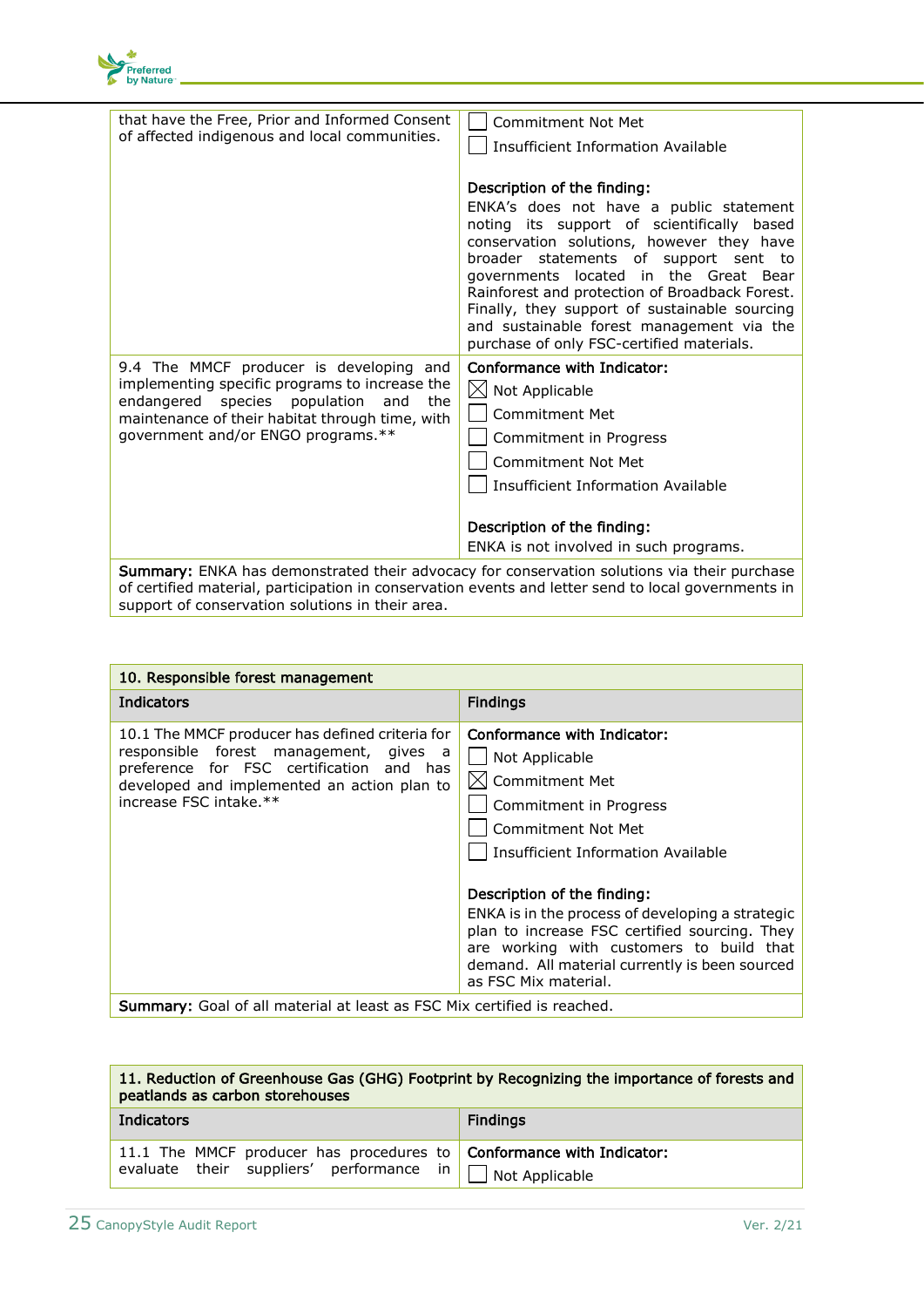

| reducing GHG.                                                                                                                                                                                       | <b>Commitment Met</b><br>IXI                                                              |
|-----------------------------------------------------------------------------------------------------------------------------------------------------------------------------------------------------|-------------------------------------------------------------------------------------------|
|                                                                                                                                                                                                     | Commitment in Progress                                                                    |
|                                                                                                                                                                                                     | <b>Commitment Not Met</b>                                                                 |
|                                                                                                                                                                                                     | <b>Insufficient Information Available</b>                                                 |
|                                                                                                                                                                                                     |                                                                                           |
|                                                                                                                                                                                                     | Description of the finding:                                                               |
|                                                                                                                                                                                                     | ENKA verifies their supplier's sustainability                                             |
|                                                                                                                                                                                                     | reports of GP with regards to GHG. For<br>example, they noted that their supplier saw a   |
|                                                                                                                                                                                                     | reduction by 79% of SO2-emissions since                                                   |
|                                                                                                                                                                                                     | 2010, a reduction of energy derived from solid                                            |
|                                                                                                                                                                                                     | fossil fuels, and an increase in biomass energy,<br>as explained here:                    |
|                                                                                                                                                                                                     | https://s3.amazonaws.com/s3.gp.com/wp-                                                    |
|                                                                                                                                                                                                     | content/uploads/2021/11/17144444/Georgia-                                                 |
|                                                                                                                                                                                                     | Pacific-Sustainability-Brochure-2021.pdf<br>ENKA provided the auditing body with an       |
|                                                                                                                                                                                                     | analysis of this monitoring as well.                                                      |
| 11.2 MMCF producer has procedures to know                                                                                                                                                           | Conformance with Indicator:                                                               |
| whether their suppliers are sourcing from                                                                                                                                                           | Not Applicable                                                                            |
| tropical<br>peatlands<br>and/or<br>intact<br>forest                                                                                                                                                 | $\boxtimes$<br>Commitment Met                                                             |
| landscapes.                                                                                                                                                                                         | Commitment in Progress                                                                    |
|                                                                                                                                                                                                     | <b>Commitment Not Met</b>                                                                 |
|                                                                                                                                                                                                     | <b>Insufficient Information Available</b>                                                 |
|                                                                                                                                                                                                     | Description of the finding:                                                               |
|                                                                                                                                                                                                     | ENKA sources all pulp from GP Celluloses                                                  |
|                                                                                                                                                                                                     | GmbH, who does not operate in Intact Forest<br>Landscapes of tropical peatlands. They use |
|                                                                                                                                                                                                     | FSC public summary information as well as the                                             |
|                                                                                                                                                                                                     | Dissolving Pulp Classification Tool to determine                                          |
|                                                                                                                                                                                                     | this.                                                                                     |
| 11.3 The MMCF producer can document giving<br>preference to suppliers that are not operating<br>in intact forest landscapes or on drained tropical<br>peatlands and that have identified, withdrawn | Conformance with Indicator:                                                               |
|                                                                                                                                                                                                     | Not Applicable                                                                            |
|                                                                                                                                                                                                     | $\boxtimes$ Commitment Met                                                                |
| from and are restoring peatlands and their<br>hydrology. **                                                                                                                                         | Commitment in Progress                                                                    |
|                                                                                                                                                                                                     | <b>Commitment Not Met</b>                                                                 |
|                                                                                                                                                                                                     | <b>Insufficient Information Available</b>                                                 |
|                                                                                                                                                                                                     | Description of the finding:                                                               |
|                                                                                                                                                                                                     | ENKA sources all pulp from GP Celluloses                                                  |
|                                                                                                                                                                                                     | GmbH, who does not operate in Intact Forest                                               |
|                                                                                                                                                                                                     | Landscapes of tropical peatlands.                                                         |
| <b>Summary:</b> ENKA currently only sources from one supplier, GP Cellulose, who does not source<br>from tropical poatlands or intact forest landscapes. The Organisation evaluate tracks the       |                                                                                           |

from tropical peatlands or intact forest landscapes. The Organisation evaluate tracks the supplier's GHG emissions via their sustainability report and has noted a reduction of energy derived from solid fossil fuels, and an increase in biomass energy.

| 12. Pollution Prevention |                 |
|--------------------------|-----------------|
| Indicators               | <b>Findings</b> |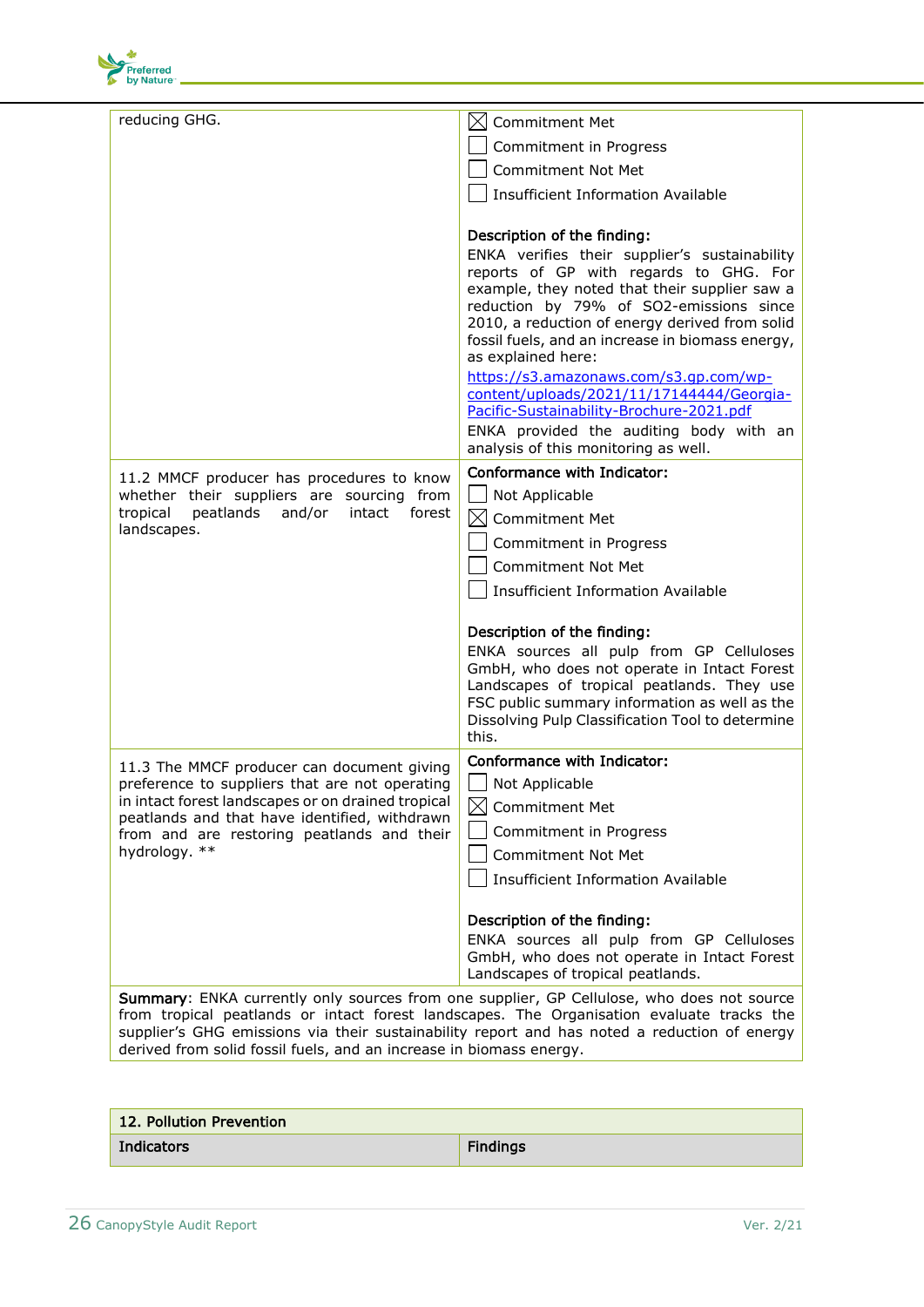

| 12.1 *This verification process will not verify at<br>first hand the pulp and viscose manufacturing<br>process which can lead to air and water<br>emissions that impact overall environmental<br>quality.<br>Canopy expects MMCF producers to invest in<br>and use the cleanest dissolving pulp and<br>viscose manufacturing technology<br>(i.e. lyocell process), and to implement the<br>ZDHC new viscose guidelines available at<br>https://www.roadmaptozero.com/post/zdhc-<br>man-made-cellulosic-guidelines-released | Conformance with Indicator:<br>$\boxtimes$<br>Not Applicable<br><b>Commitment Met</b><br>Commitment in Progress<br><b>Commitment Not Met</b><br><b>Insufficient Information Available</b><br>Description of the finding:<br>The CanopyStyle audit will not report on this<br>indicator.<br>Other tools such as the Hot Button report will<br>address chemical management starting in<br>2020.                                                                                                                                                                                                                   |
|----------------------------------------------------------------------------------------------------------------------------------------------------------------------------------------------------------------------------------------------------------------------------------------------------------------------------------------------------------------------------------------------------------------------------------------------------------------------------------------------------------------------------|-----------------------------------------------------------------------------------------------------------------------------------------------------------------------------------------------------------------------------------------------------------------------------------------------------------------------------------------------------------------------------------------------------------------------------------------------------------------------------------------------------------------------------------------------------------------------------------------------------------------|
| Summary:                                                                                                                                                                                                                                                                                                                                                                                                                                                                                                                   | Currently, ZDHC is in the process of developing<br>suitable guidelines for the manufacturing of<br>VFY, where ENKA is taking part in ZDHC's<br>waste water pilot.<br>ENKA publishes its consumption and emission<br>values on its website: ENKA GmbH & Co. KG.<br>ENKA's data were assessed and evaluated by<br>the Sustainable Apparel Coalition (SAC) in<br>2021 and uploaded to the Higg Materials<br>Sustainability Index (Higg MSI). Additionally,<br>ZDHC is in the process of developing suitable<br>guidelines for the manufacturing of VFY, and<br>ENKA is taking part in ZDHC's waste water<br>pilot. |

\*\* Indicates Critical Indicators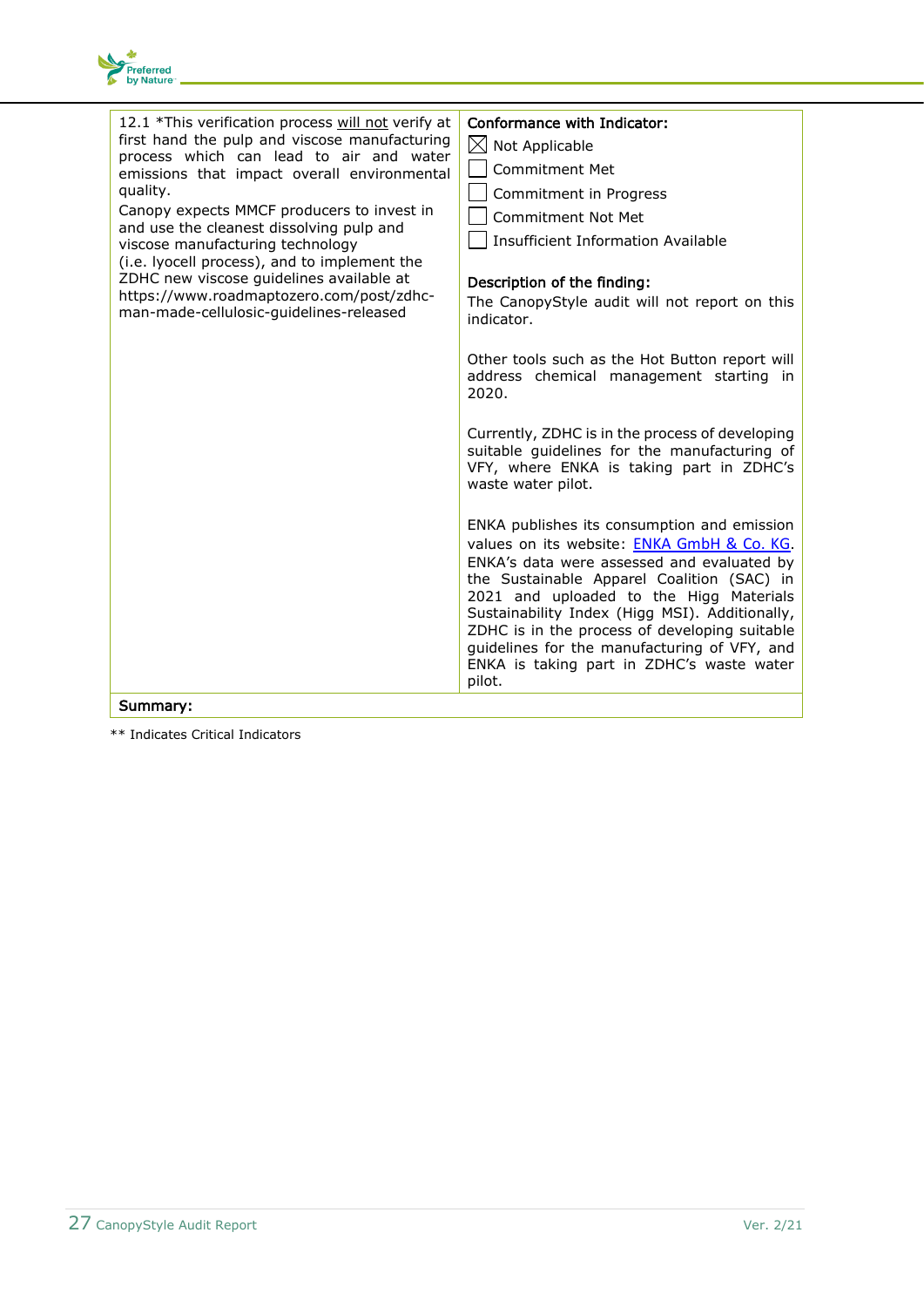

## <span id="page-27-0"></span>Appendix B: standard checklist (CanopyStyle Verification Framework – Viscose Mill Checklist)

### 1. Evaluation of Site: ENKA GmbH & Co. KG

| <b>Primary Responsible Person:</b><br>(Responsible for control system<br>at $site(s)$ ) | Yasutaro Geiger<br>Dr. Till Boldt                                              |
|-----------------------------------------------------------------------------------------|--------------------------------------------------------------------------------|
| Auditor(s):                                                                             | Michael Kutschke                                                               |
| People Interviewed, Titles:                                                             | Yasutaro Geiger, Head of OHSE                                                  |
| <b>Brief Overview of Audit Process</b><br>for this Location:                            | Please refer to Section 2.3 above for Description of Overall<br>Audit Process. |
| Comments:                                                                               |                                                                                |

### 2. Standard Checklist

| 1. The MMCF producer has publicly communicated and is implementing their Fiber Sourcing/Forest<br><b>Policy</b>                         |                                                                                                                                                                                                                                                                                                                                                                                                                                                      |
|-----------------------------------------------------------------------------------------------------------------------------------------|------------------------------------------------------------------------------------------------------------------------------------------------------------------------------------------------------------------------------------------------------------------------------------------------------------------------------------------------------------------------------------------------------------------------------------------------------|
| <b>Indicators</b>                                                                                                                       | <b>Findings</b>                                                                                                                                                                                                                                                                                                                                                                                                                                      |
| 1.10 Key managers at each production<br>site/mill are aware of the Policy and<br>demonstrate a similar commitment to<br>implement it.** | Conformance with Indicator:<br>Not Applicable<br><b>Commitment Met</b><br>IХI<br>Commitment in Progress<br>Commitment Not Met<br><b>Insufficient Information Available</b><br>Description of the finding:<br>The organization has developed and committed<br>implement implemented a Wood Pulp<br>to<br>Procurement Policy that is posted publicly on<br>the ENKA website. Managing<br>Director Dr. Till Boldt has signed this policy<br>commitment. |
| 1.11 Each production site's/mill's managers<br>have developed procedures to implement the<br>Policy, when relevant.**                   | Conformance with Indicator:<br>Not Applicable<br>Commitment Met<br>IХI<br>Commitment in Progress<br>Commitment Not Met<br><b>Insufficient Information Available</b><br>Description of the finding:<br>The organization has developed and committed<br>implement implemented a Wood Pulp<br>to<br>Procurement Policy that is posted publicly on<br>the ENKA website. Managing                                                                         |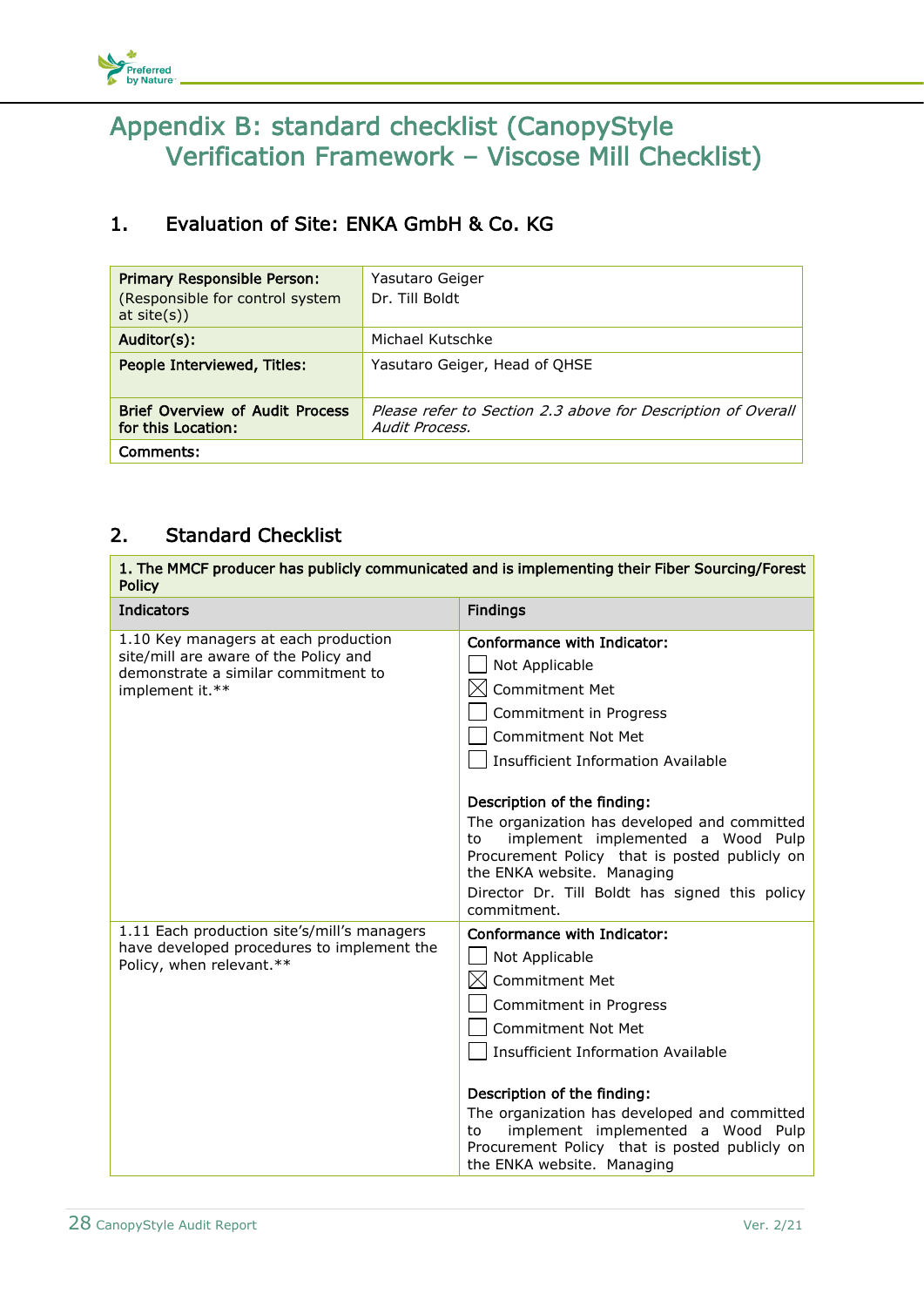

Director Dr. Till Boldt has signed this policy commitment.

Summary: The organization has developed and committed to implement implemented a Wood Pulp Procurement Policy that is posted publicly on the ENKA website. Managing Director Dr. Till Boldt has signed this policy commitment.

| 2. Sourcing from transparent supply chains that are in conformance with the policy.                                                                                                            |                                                                                                                                                                                                                                                                                                                                                                                                                                                                                                                                                                                                     |  |
|------------------------------------------------------------------------------------------------------------------------------------------------------------------------------------------------|-----------------------------------------------------------------------------------------------------------------------------------------------------------------------------------------------------------------------------------------------------------------------------------------------------------------------------------------------------------------------------------------------------------------------------------------------------------------------------------------------------------------------------------------------------------------------------------------------------|--|
| <b>Indicators</b>                                                                                                                                                                              | <b>Findings</b>                                                                                                                                                                                                                                                                                                                                                                                                                                                                                                                                                                                     |  |
| 2.6 The production site/mill maintains all<br>purchase and sales, documentation related to<br>the wood fiber inputs. Such documentation<br>includes an identification of the forest of origin. | Conformance with Indicator:<br>Not Applicable<br><b>Commitment Met</b><br>$\boxtimes$ Commitment in Progress<br>Commitment Not Met<br><b>Insufficient Information Available</b>                                                                                                                                                                                                                                                                                                                                                                                                                     |  |
|                                                                                                                                                                                                | Description of the finding:<br>ENKA makes use of one supplier, GP Cellulose<br>that sources their wood from United States. This<br>information is provided in their sourcing<br>information form.<br>Currently all incoming<br>invoices state the FSC claim but not the origin.<br>No sourcing issues identified based on current<br>information about supplier GP Cellulose in the<br>Dissolving Pulp Tool.                                                                                                                                                                                        |  |
| 2.7 The mill/production site maintains all<br>delivery documentation received with the wood<br>fiber inputs. Such documentation includes an<br>identification of the forest of origin.         | Conformance with Indicator:<br>Not Applicable<br><b>Commitment Met</b><br>$\boxtimes$ Commitment in Progress<br><b>Commitment Not Met</b><br><b>Insufficient Information Available</b><br>Description of the finding:<br>ENKA makes use of one supplier, GP Cellulose<br>that sources their wood from United States.<br>This information is provided in their sourcing<br>information form. Currently all incoming<br>invoices state the FSC claim but not the origin.<br>No sourcing issues identified based on current<br>information about supplier GP Cellulose in the<br>Dissolving Pulp Tool. |  |
| 2.8 When sourcing from certified or verified<br>land origin, the supplier code and claim for the<br>applicable third-party verification is included on<br>sales and delivery documentation.    | Conformance with Indicator:<br>Not Applicable<br>$\boxtimes$<br>Commitment Met<br>Commitment in Progress                                                                                                                                                                                                                                                                                                                                                                                                                                                                                            |  |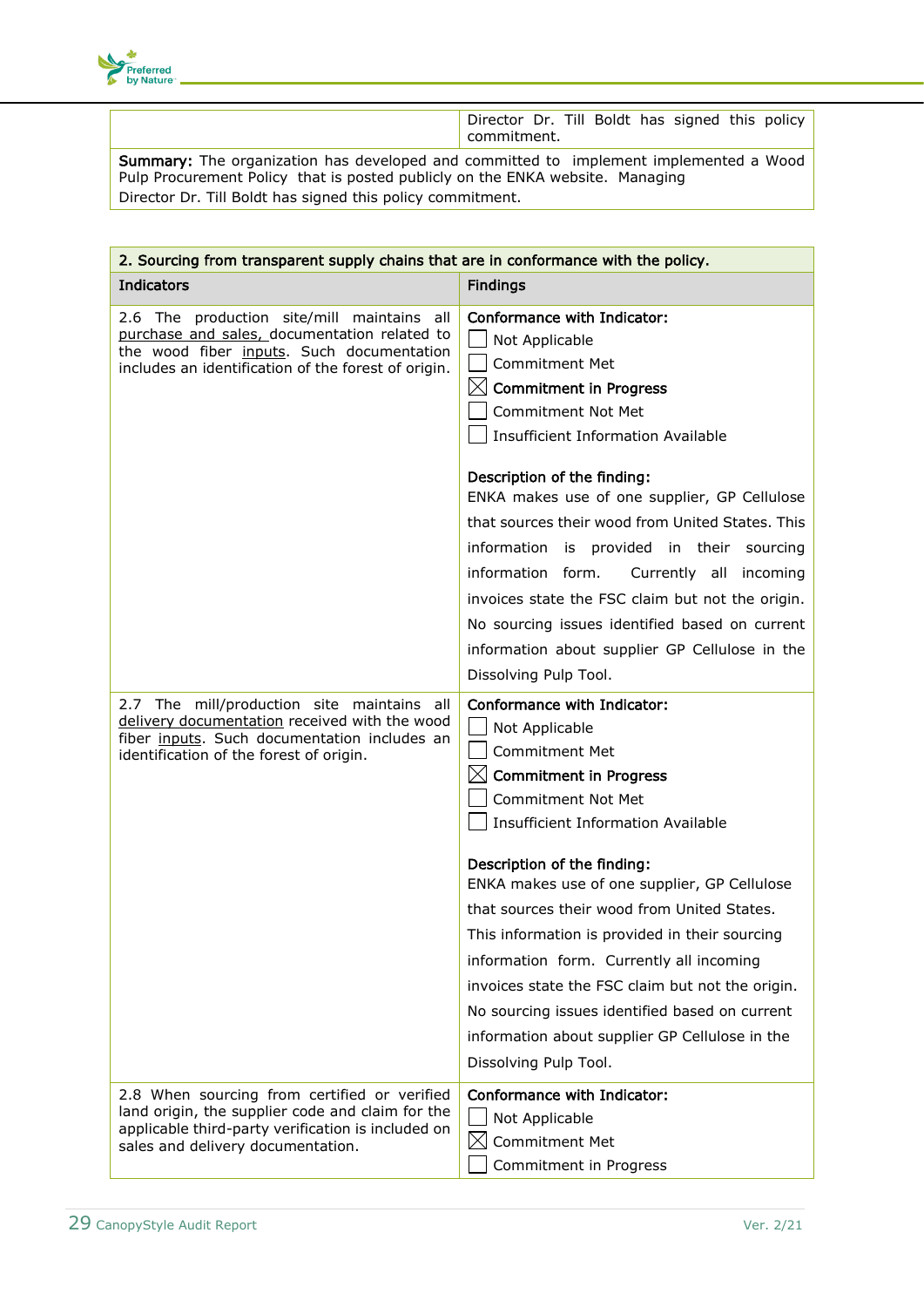

|                                                                                                                                                                                                         | <b>Commitment Not Met</b>                                                                  |
|---------------------------------------------------------------------------------------------------------------------------------------------------------------------------------------------------------|--------------------------------------------------------------------------------------------|
|                                                                                                                                                                                                         | <b>Insufficient Information Available</b>                                                  |
|                                                                                                                                                                                                         | Description of the finding:                                                                |
|                                                                                                                                                                                                         | All invoices contain this information.                                                     |
|                                                                                                                                                                                                         |                                                                                            |
| 2.9 The production site maintains a summary of                                                                                                                                                          | Conformance with Indicator:                                                                |
| annual purchases and then sales to the MMCF<br>producer.                                                                                                                                                | Not Applicable                                                                             |
|                                                                                                                                                                                                         | <b>Commitment Met</b><br>IХI                                                               |
|                                                                                                                                                                                                         | Commitment in Progress                                                                     |
|                                                                                                                                                                                                         | <b>Commitment Not Met</b>                                                                  |
|                                                                                                                                                                                                         | <b>Insufficient Information Available</b>                                                  |
|                                                                                                                                                                                                         |                                                                                            |
|                                                                                                                                                                                                         | Description of the finding:                                                                |
|                                                                                                                                                                                                         | The current summary shows all incomes and<br>sales.                                        |
| 2.10<br>All<br>Suppliers<br>provide<br>outgoing                                                                                                                                                         | Conformance with Indicator:                                                                |
| transportation documents that include the                                                                                                                                                               | Not Applicable                                                                             |
| forest/plantation of origin and certification<br>status if relevant                                                                                                                                     | <b>Commitment Met</b>                                                                      |
|                                                                                                                                                                                                         | $\boxtimes$ Commitment in Progress                                                         |
|                                                                                                                                                                                                         | <b>Commitment Not Met</b>                                                                  |
|                                                                                                                                                                                                         | <b>Insufficient Information Available</b>                                                  |
|                                                                                                                                                                                                         |                                                                                            |
|                                                                                                                                                                                                         | Description of the finding:                                                                |
|                                                                                                                                                                                                         | All supplier invoices contain the certification                                            |
|                                                                                                                                                                                                         | code and claim. Currently all incoming<br>invoices state the FSC claim but not the origin. |
|                                                                                                                                                                                                         | No sourcing issues identified based on current                                             |
|                                                                                                                                                                                                         | information about supplier GP Cellulose in the                                             |
|                                                                                                                                                                                                         | Dissolving Pulp Tool.                                                                      |
| Summary: The Organisation receives material as FSC-certified. However, suppliers do not provide<br>evidence of the origin of material. No sourcing issues identified based on current information about |                                                                                            |
| supplier GP Cellulose in the Dissolving Pulp Tool.                                                                                                                                                      |                                                                                            |

#### 4. Sourcing from ancient and endangered forests and other controversial sources have been eliminated.

| <b>Indicators</b>                                                                                                                                                                               | <b>Findings</b>                                                                                                                                                                                                                                                                            |
|-------------------------------------------------------------------------------------------------------------------------------------------------------------------------------------------------|--------------------------------------------------------------------------------------------------------------------------------------------------------------------------------------------------------------------------------------------------------------------------------------------|
| 4.4 The production site/mill is aware of all<br>relevant local, national and international laws<br>and there is no evidence of non-compliance,<br>with local, national or international laws.** | Conformance with Indicator:<br>Not Applicable<br>Commitment Met<br>Commitment in Progress<br><b>Commitment Not Met</b><br>Insufficient Information Available<br>Description of the finding:<br>All national regulations are followed. The<br>national laws of workers' rights, taxes paid, |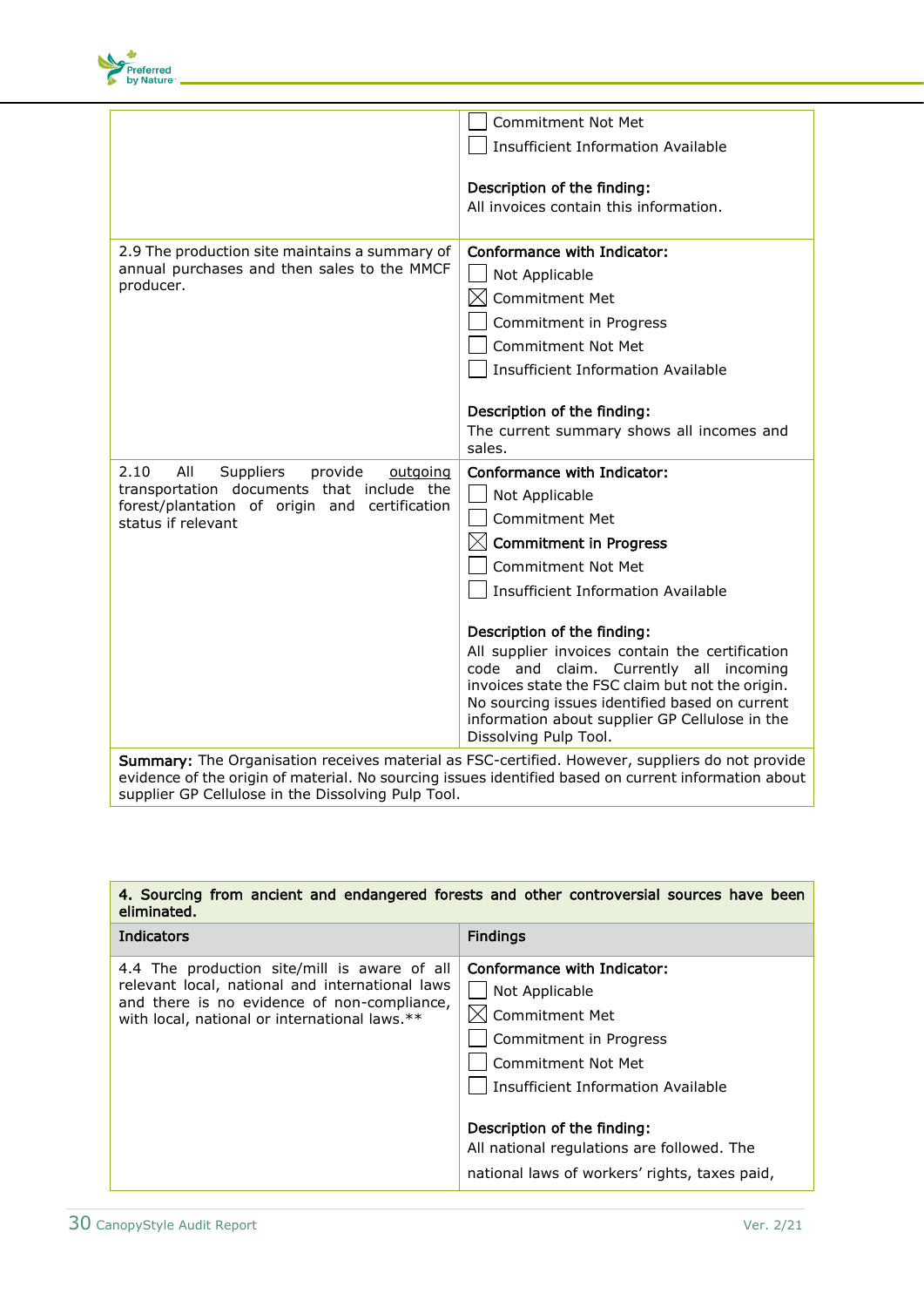

|                                                                                                                                                                                                                                                          | etc, are followed. This was demonstrated to the                                                                                                                                                                                                                                                                                                                                                                                                  |
|----------------------------------------------------------------------------------------------------------------------------------------------------------------------------------------------------------------------------------------------------------|--------------------------------------------------------------------------------------------------------------------------------------------------------------------------------------------------------------------------------------------------------------------------------------------------------------------------------------------------------------------------------------------------------------------------------------------------|
|                                                                                                                                                                                                                                                          | auditor via contracts and example invoices                                                                                                                                                                                                                                                                                                                                                                                                       |
|                                                                                                                                                                                                                                                          | where taxes are declared. The responsible                                                                                                                                                                                                                                                                                                                                                                                                        |
|                                                                                                                                                                                                                                                          | people could explain the relevant indicators.                                                                                                                                                                                                                                                                                                                                                                                                    |
| 4.5 Production site/mill understands the<br>definitions of Ancient and Endangered forests<br>and controversial sources. They also comply<br>with the commitment to not procure wood<br>from Ancient and Endangered forests and<br>controversial sources. | Conformance with Indicator:<br>Not Applicable<br>Commitment Met<br>Commitment in Progress<br><b>Commitment Not Met</b><br><b>Insufficient Information Available</b><br>Description of the finding:<br>The definition is understood and complied. The<br>responsible people could explain the relevant<br>indicators. The Dissolving Pulp tool indicates<br>that there are no known risks with relation to<br>sourcing for supplier GP Cellulose. |
| 4.6 Production mills have conducted<br>assessment of presence of ancient and<br>endangered forests and other controversial<br>forests in their wood supply areas.                                                                                        | Conformance with Indicator:<br>Not Applicable<br>$\boxtimes$<br><b>Commitment Met</b><br>Commitment in Progress<br><b>Commitment Not Met</b><br><b>Insufficient Information Available</b><br>Description of the finding:<br>ENKA has provided an assessment of presence<br>of ancient and endangered forests and other<br>controversial sources in their wood supply area.                                                                       |
| 4.7 The sourcing from regions that contain<br>Ancient and Endangered forests and other<br>controversial sources is verified to low risk by<br>this CanopyStyle audit.                                                                                    | Conformance with Indicator:<br>$\Box$ Not Applicable<br><b>Commitment Met</b><br>$\boxtimes$<br>Commitment in Progress<br><b>Commitment Not Met</b><br><b>Insufficient Information Available</b><br>Description of the finding:<br>The Dissolving Pulp tool indicates that there are<br>no known risks with relation to sourcing for<br>supplier GP Cellulose                                                                                    |
| Summary: The auditor found that mill staff were aware of the definition of Ancient and Endangered<br>Forests. ENKA complies with the requirement to avoid sourcing from such areas. At this time,                                                        |                                                                                                                                                                                                                                                                                                                                                                                                                                                  |

ENKA only purchases from one supplier, who is rated as low risk in the Dissolving Pulp Classification Tool.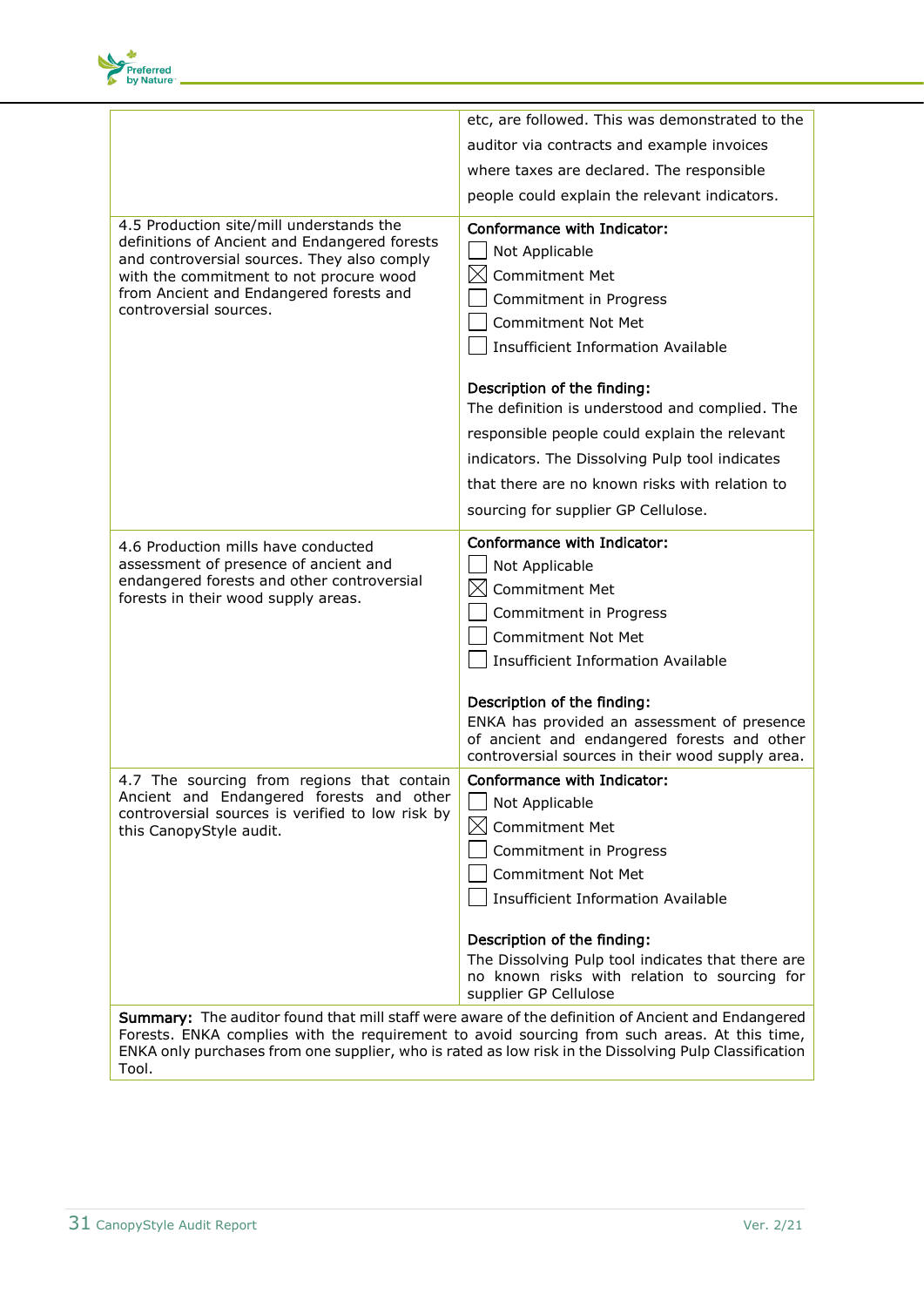

| 5. Actions if suppliers contravene criteria                                                                                                                                                                                                                                                         |                                                                                                                                                                                                                                                                                                                                                                 |
|-----------------------------------------------------------------------------------------------------------------------------------------------------------------------------------------------------------------------------------------------------------------------------------------------------|-----------------------------------------------------------------------------------------------------------------------------------------------------------------------------------------------------------------------------------------------------------------------------------------------------------------------------------------------------------------|
| <b>Indicators</b>                                                                                                                                                                                                                                                                                   | <b>Findings</b>                                                                                                                                                                                                                                                                                                                                                 |
| 5.4 Production sites/mills have a documented<br>program for monitoring performance<br>.of<br>suppliers which includes procedures<br>for<br>identifying<br>non-conformances<br>the<br>to<br>CanopyStyle policy and sanctions to suppliers<br>in such cases where non-conformances are<br>identified. | Conformance with Indicator:<br>Not Applicable<br><b>Commitment Met</b><br>Commitment in Progress<br>Commitment Not Met<br>Insufficient Information Available<br>Description of the finding:<br>The Organisation has a supplier monitoring<br>program in place. No nonconformances have<br>been detected. The mill is only purchasing FSC<br>certified material. |
| Summary: No nonconformances have been detected.                                                                                                                                                                                                                                                     |                                                                                                                                                                                                                                                                                                                                                                 |

#### 7. Recognize, respect and uphold human rights and the rights of communities and workers affected by the operations of their supply chain and affiliated companies. Indicators **Findings** 7.1 The production site/mill has developed and adopts a similar policy, systems and procedures to implement Free, Prior and Informed Consent of indigenous people and local communities.\*\* Conformance with Indicator: | Not Applicable | Commitment Met  $\boxtimes$  Commitment in Progress Commitment Not Met  $\Box$  Insufficient Information Available Description of the finding: ENKA's sole supplier, GP holds FSC CoC Certification verification framework. FSC forest management standards include requirements for FPIC, however FSC Controlled Wood standards do not mandate it. The supplier also sent a letter describing its commitment to Compliance, Ethics and EHS compliance. The letter, however, does not specifically discuss any policies, systems or procedures to implement Free, Prior and Informed Consent of indigenous people and local communities. 7.2 The production site/mill document how they conform with the MMCF producer's commitment to recognize and respect human rights, community rights, First Nations rights and rights of workers. Conformance with Indicator:  $\Box$  Not Applicable Commitment Met  $\boxtimes$  Commitment in Progress  $\Box$  Commitment Not Met Insufficient Information Available Description of the finding: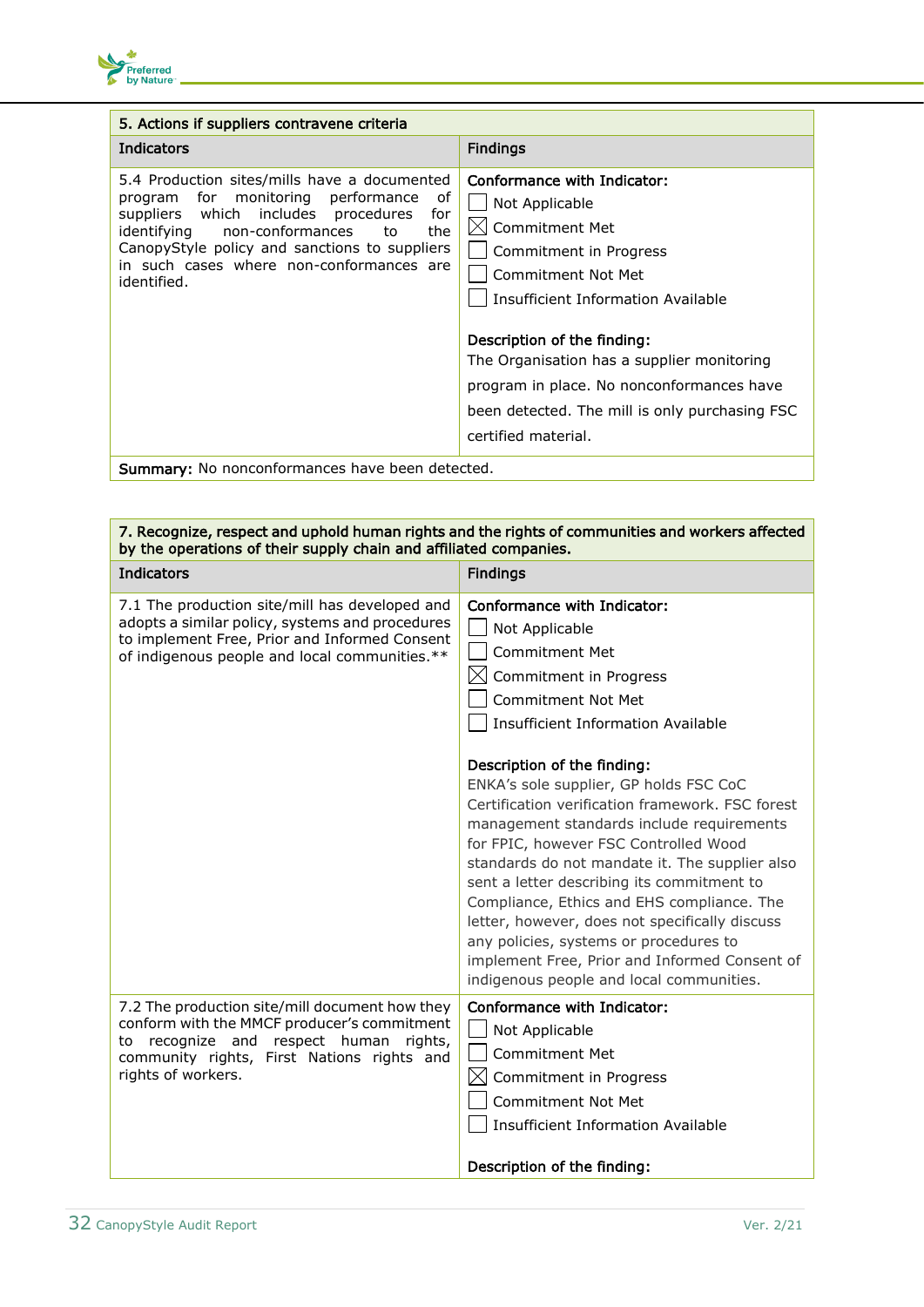

|                                                                                                                                                                                                                                                               | ENKA's sole supplier, GP Cellulose GmbH holds<br>FSC CoC Certification. FSC forest management<br>standards include requirements for FPIC,<br>however FSC Controlled Wood standards do<br>not mandate it.                                                                                                                                                                                                                                                                                                                                                                                                                                   |
|---------------------------------------------------------------------------------------------------------------------------------------------------------------------------------------------------------------------------------------------------------------|--------------------------------------------------------------------------------------------------------------------------------------------------------------------------------------------------------------------------------------------------------------------------------------------------------------------------------------------------------------------------------------------------------------------------------------------------------------------------------------------------------------------------------------------------------------------------------------------------------------------------------------------|
|                                                                                                                                                                                                                                                               | The supplier also sent a letter describing its<br>commitment to Compliance, Ethics and EHS<br>compliance, with a link to the supplier's<br>Company Code of Conduct. The Code of<br>Conduct discusses a commitment to lawful<br>practices<br>employment<br>(minimum<br>age<br>requirements, no use of forced labour, etc)<br>and compliance with applicable laws related to<br>freedom of association. However, the letter<br>and Code of Conduct do not specifically<br>address<br>how<br>human<br>rights<br>or<br>First<br>Nations/Indigenous rights are recognized and<br>respected. As such, the indicator is graded as<br>In Progress. |
| 7.3 The production site/mills show responsible<br>handling of complaints and resolution of<br>conflicts in a transparent and accountable<br>manner that is mutually agreed by the parties<br>and includes relevant stakeholders.                              | Conformance with Indicator:<br>$\boxtimes$ Not Applicable<br><b>Commitment Met</b><br>Commitment in Progress<br><b>Commitment Not Met</b><br><b>Insufficient Information Available</b>                                                                                                                                                                                                                                                                                                                                                                                                                                                     |
|                                                                                                                                                                                                                                                               | Description of the finding:<br><b>FSC</b><br>standards<br>include<br>requirements<br>for<br>complaints mechanism. There have been no<br>complaints lodged as of this audit, and therefore<br>this requirement is not applicable.                                                                                                                                                                                                                                                                                                                                                                                                           |
| 7.4 The production site/mill and its suppliers<br>have developed internal capacity and<br>Company structure to recognize and respect<br>the rights of its workers.                                                                                            | Conformance with Indicator:<br>Not Applicable<br>$\boxtimes$<br><b>Commitment Met</b><br>Commitment in Progress<br>Commitment Not Met<br><b>Insufficient Information Available</b>                                                                                                                                                                                                                                                                                                                                                                                                                                                         |
|                                                                                                                                                                                                                                                               | Description of the finding:<br>ENKA's sole supplier holds FSC CoC<br>Certification. FSC CoC standards include a<br>commitment to uphold the ILO Declaration.<br>FSC CoC standards include a commitment to<br>uphold the ILO Declaration.                                                                                                                                                                                                                                                                                                                                                                                                   |
| 7.5 The production site/mill has developed<br>procedures to ensure commitment to the<br>International<br>Labour<br>Company<br>(ILO)<br>Declaration on Fundamental Principles and<br>Rights at Work and will require the equivalent<br>of their own suppliers. | Conformance with Indicator:<br>Not Applicable<br>$\bowtie$<br><b>Commitment Met</b><br>Commitment in Progress<br><b>Commitment Not Met</b><br><b>Insufficient Information Available</b>                                                                                                                                                                                                                                                                                                                                                                                                                                                    |
|                                                                                                                                                                                                                                                               | Description of the finding:                                                                                                                                                                                                                                                                                                                                                                                                                                                                                                                                                                                                                |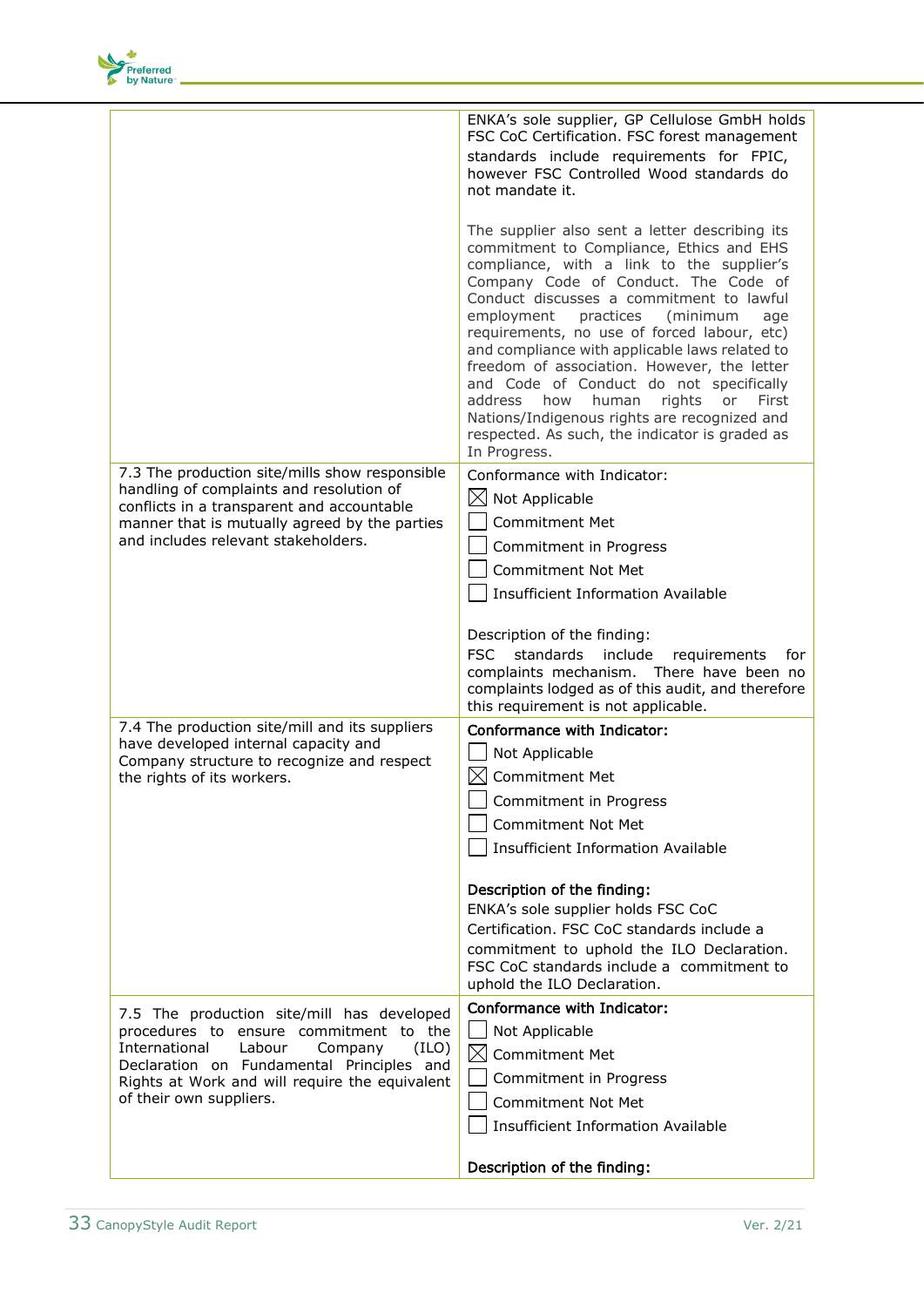

|                                                                                                                                                                                                                                                                                                                                                                                                                                                                                                                                                               | FSC standards ensure that such rights are<br>There is no evidence to the<br>respected.<br>contrary.                                                                                                                                                                                                                                                         |
|---------------------------------------------------------------------------------------------------------------------------------------------------------------------------------------------------------------------------------------------------------------------------------------------------------------------------------------------------------------------------------------------------------------------------------------------------------------------------------------------------------------------------------------------------------------|-------------------------------------------------------------------------------------------------------------------------------------------------------------------------------------------------------------------------------------------------------------------------------------------------------------------------------------------------------------|
| 7.6 Recognition and respect for human rights is<br>demonstrated. There is no evidence of avoiding<br>or failing to resolve social conflicts and remedy<br>past or current human rights violations.                                                                                                                                                                                                                                                                                                                                                            | Conformance with Indicator:<br>Not Applicable<br>$\boxtimes$ Commitment Met<br>Commitment in Progress<br><b>Commitment Not Met</b><br>Insufficient Information Available<br>Description of the finding:<br>Organisation<br>has<br>The<br>demonstrated<br>compliance with the requirement.<br>No.<br>evidence to the contrary was found during the<br>audit. |
| <b>Summary:</b> ENKA has demonstrated its commitment to recognize, respect and uphold human rights<br>and the rights of communities and workers affected by the operations of their supply chain. At thi<br>time, the Organisation only works with one supplier, who is FSC certified. Inputs are sourced from<br>FSC-certified forest or through an FSC Controlled Wood Due Diligence system. FSC Controlled<br>Wood requirements do not fully meet all the indicators in section 7, therefore some indicators have<br>been rated as Commitment in progress. |                                                                                                                                                                                                                                                                                                                                                             |